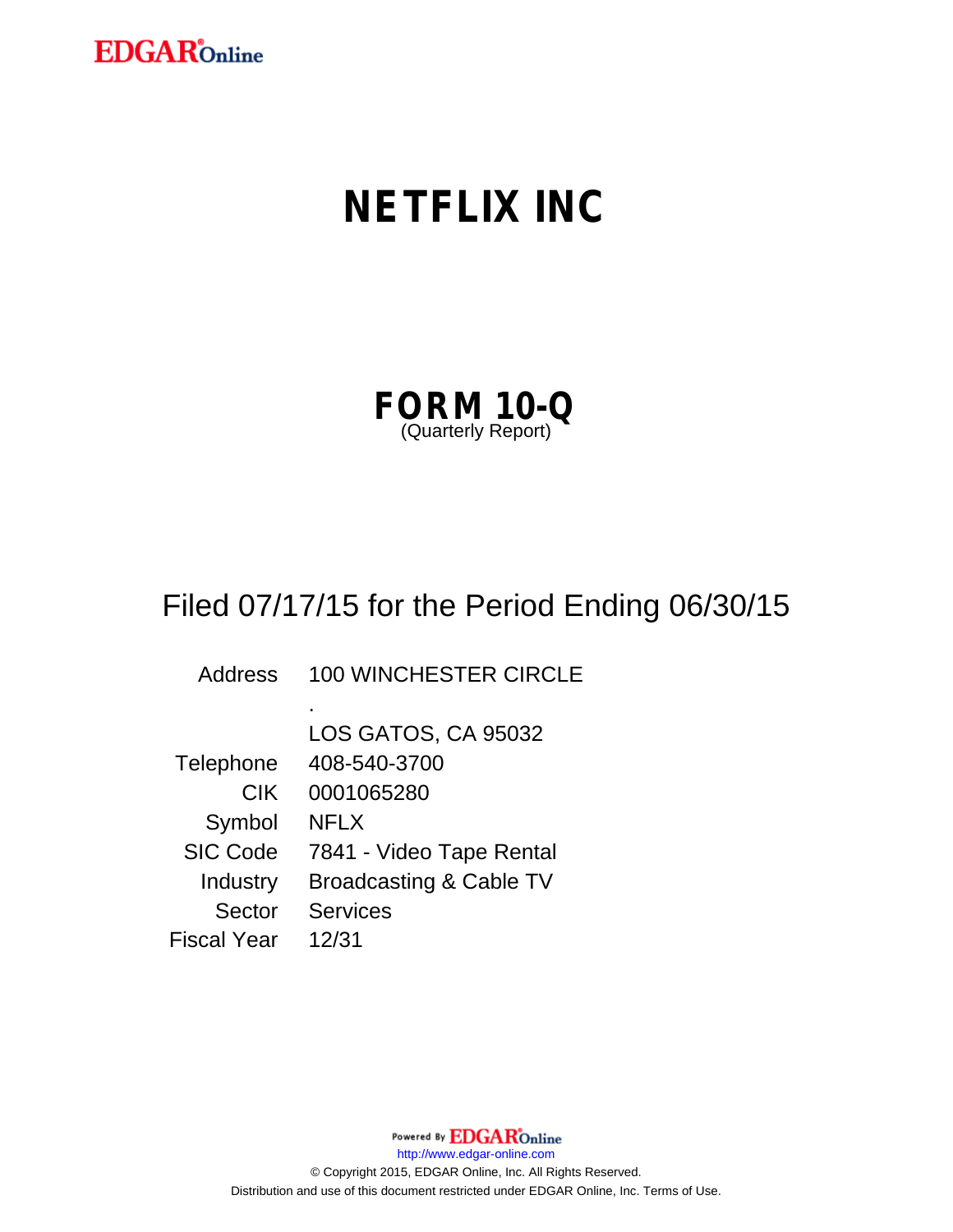# **UNITED STATES SECURITIES AND EXCHANGE COMMISSION**

**Washington, D.C. 20549**

# **FORM 10-Q**

**(Mark One)**

x **QUARTERLY REPORT PURSUANT TO SECTION 13 OR 15(d) OF THE SECURITIES EXCHANGE ACT OF 1934**

**For the quarterly period ended June 30, 2015**

**OR**

o **TRANSITION REPORT PURSUANT TO SECTION 13 OR 15(d) OF THE SECURITIES EXCHANGE ACT OF 1934**

**For the transition period from to** 

**Commission File Number: 001-35727**

# **Netflix, Inc.**

**(Exact name of Registrant as specified in its charter)**

**(State or other jurisdiction of incorporation or organization)**

> **100 Winchester Circle, Los Gatos, California 95032 (Address and zip code of principal executive offices)**

> > **(408) 540-3700**

**(Registrant's telephone number, including area code)**

Indicate by check mark whether the registrant (1) has filed all reports required to be filed by Section 13 or 15(d) of the Securities Exchange Act of 1934 during the preceding 12 months (or for such shorter period that the registrant was required to file such reports) and (2) has been subject to such filing requirements for the past 90 days. Yes  $\boxtimes$ No  $\Box$ 

Indicate by check mark whether the registrant has submitted electronically and posted on its corporate Web site, if any, every Interactive Data File required to be submitted and posted pursuant to Rule 405 of Regulation S-T (§232.405 of this chapter) during the preceding 12 months (or for such shorter period that the registrant was required to submit and post such files). Yes  $\boxtimes$ No  $\Box$ 

 Indicate by check mark whether the registrant is a large accelerated filer, an accelerated filer, a non-accelerated filer, or a smaller reporting company. See definitions of "large accelerated filer," "accelerated filer" and "smaller reporting company" in Rule 12b-2 of the Exchange Act.

| Large accelerated filer | ×                                                                                                                                           | Accelerated filer         |  |
|-------------------------|---------------------------------------------------------------------------------------------------------------------------------------------|---------------------------|--|
| Non-accelerated filer   | (Do not check if a smaller reporting company)                                                                                               | Smaller reporting company |  |
|                         | Indicate by check mark whether the registrant is a shell company (as defined by Rule 12b-2 of the Exchange Act). Yes $\square$ No $\square$ |                           |  |
|                         | As of June 30, 2015, there were 426,004,831 shares of the registrant's common stock, par value \$0.001, outstanding.                        |                           |  |

**(I.R.S. Employer Identification Number)**

**Delaware** 77-0467272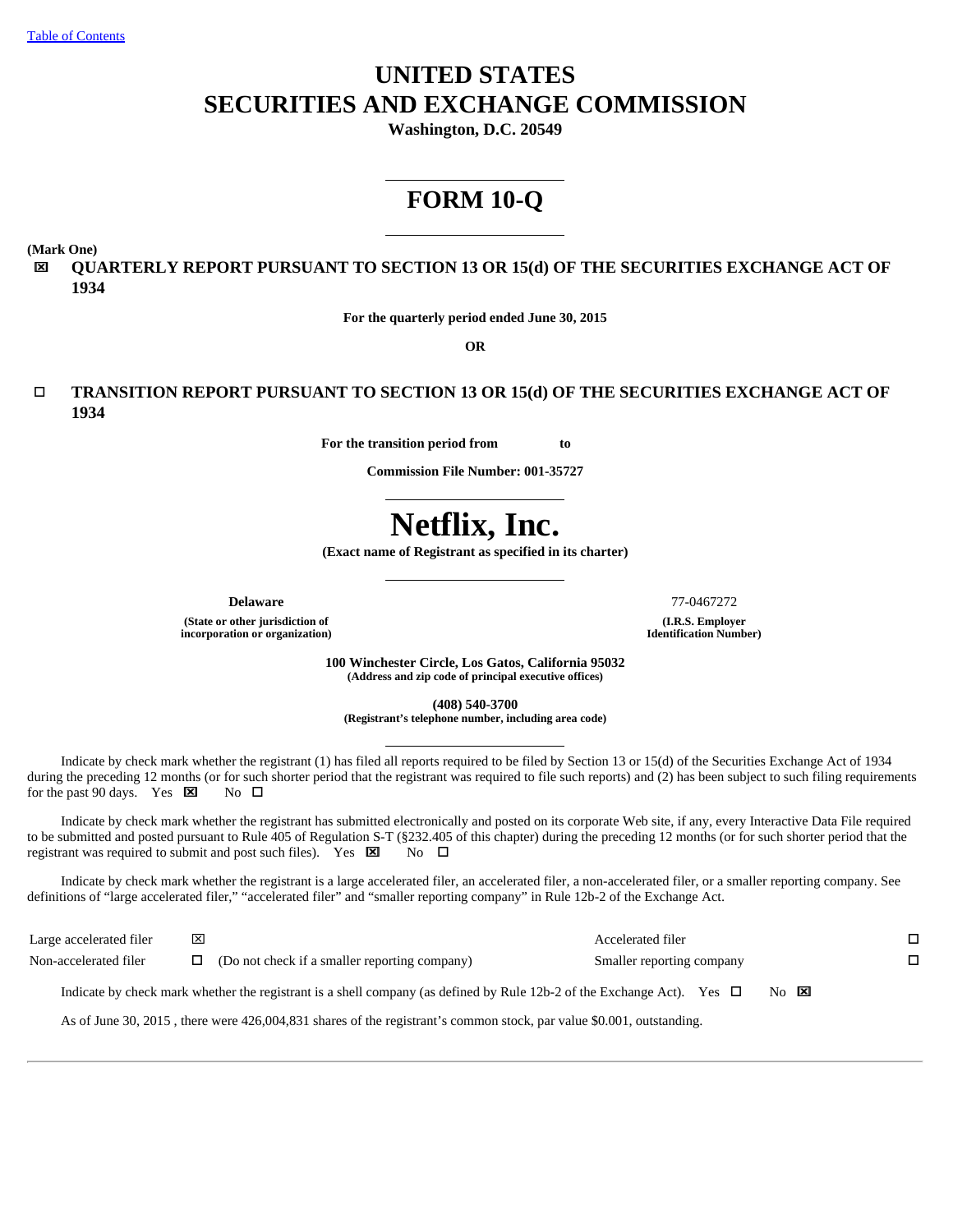# **Table of Contents**

|                      |                                                                                       | Page      |
|----------------------|---------------------------------------------------------------------------------------|-----------|
|                      | <b>Part I. Financial Information</b>                                                  |           |
| Item 1.              | <b>Consolidated Financial Statements</b>                                              |           |
|                      | <b>Consolidated Statements of Operations</b>                                          |           |
|                      | <b>Consolidated Statements of Comprehensive Income</b>                                |           |
|                      | <b>Consolidated Statements of Cash Flows</b>                                          |           |
|                      | <b>Consolidated Balance Sheets</b>                                                    |           |
|                      | <b>Notes to Consolidated Financial Statements</b>                                     |           |
| Item 2.              | Management's Discussion and Analysis of Financial Condition and Results of Operations | <u>18</u> |
| Item 3.              | <b>Quantitative and Qualitative Disclosures About Market Risk</b>                     | 33        |
| Item 4.              | <b>Controls and Procedures</b>                                                        | 33        |
|                      | <b>Part II. Other Information</b>                                                     | 33        |
| Item 1.              | <b>Legal Proceedings</b>                                                              | 34        |
| Item 1A.             | <b>Risk Factors</b>                                                                   | 34        |
| Item 6.              | <b>Exhibits</b>                                                                       | 34        |
| <b>Signatures</b>    |                                                                                       | 35        |
| <b>Exhibit Index</b> |                                                                                       | 36        |
|                      |                                                                                       |           |
|                      | $\overline{2}$                                                                        |           |
|                      |                                                                                       |           |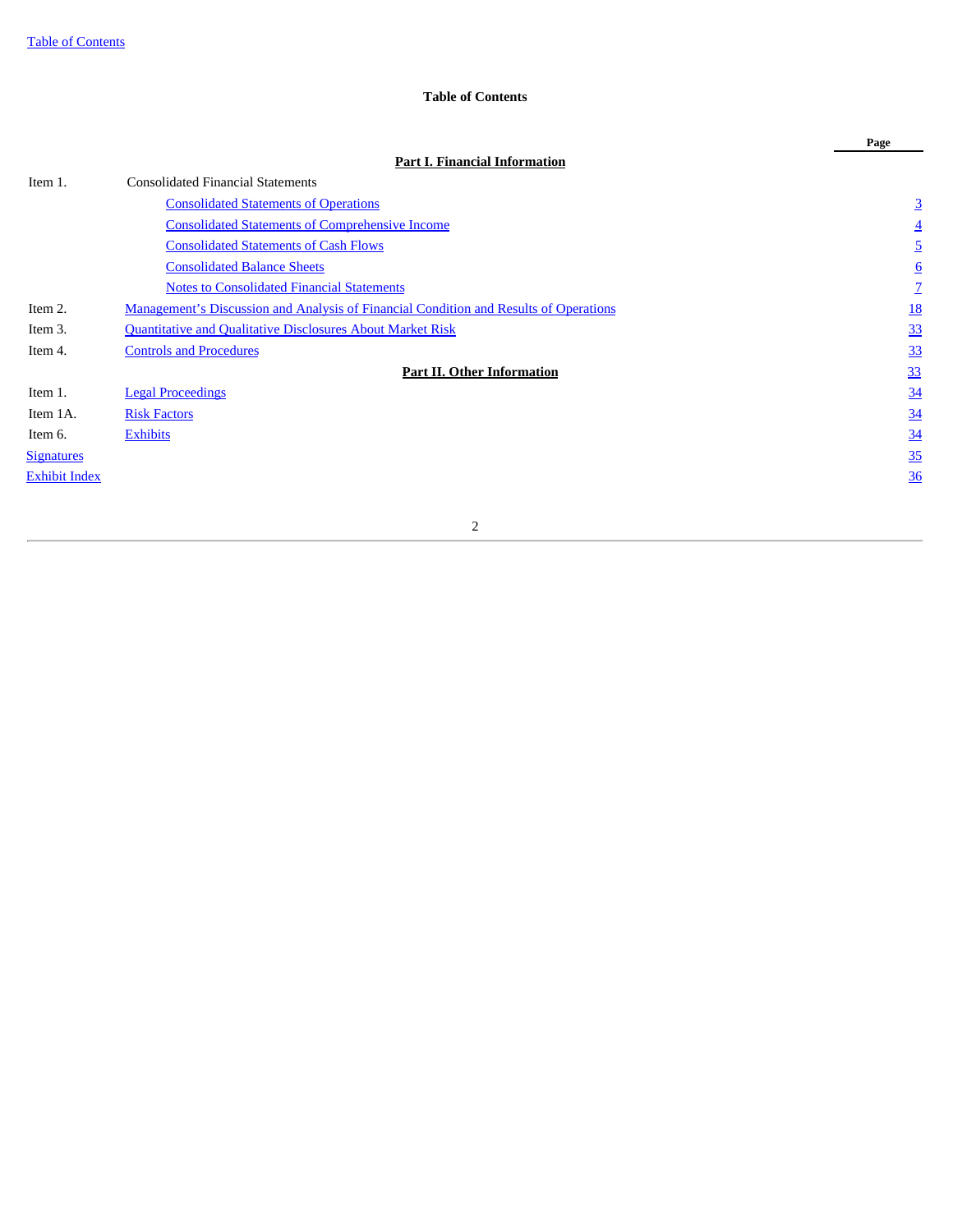# **Consolidated Statements of Operations (unaudited) (in thousands, except per share data)**

|                                             |    | <b>Three Months Ended</b> |               |                         |               | <b>Six Months Ended</b> |               |                         |  |  |  |
|---------------------------------------------|----|---------------------------|---------------|-------------------------|---------------|-------------------------|---------------|-------------------------|--|--|--|
|                                             |    | <b>June 30,</b><br>2015   |               | <b>June 30,</b><br>2014 |               | <b>June 30,</b><br>2015 |               | <b>June 30,</b><br>2014 |  |  |  |
| Revenues                                    |    | 1,644,694                 | -S            | 1,340,407               |               | 3,217,823               |               | 2,610,496               |  |  |  |
| Cost of revenues                            |    | 1,121,752                 |               | 914,848                 |               | 2,168,153               |               | 1,784,034               |  |  |  |
| Marketing                                   |    | 197,140                   |               | 120,763                 |               | 391,817                 |               | 257,861                 |  |  |  |
| Technology and development                  |    | 155,061                   |               | 115,182                 |               | 298,167                 |               | 225,492                 |  |  |  |
| General and administrative                  |    | 95,906                    |               | 60,014                  |               | 187,395                 |               | 115,914                 |  |  |  |
| Operating income                            |    | 74,835                    |               | 129,600                 |               | 172,291                 |               | 227,195                 |  |  |  |
| Other income (expense):                     |    |                           |               |                         |               |                         |               |                         |  |  |  |
| Interest expense                            |    | (35,217)                  |               | (13, 328)               |               | (61, 954)               |               | (23, 380)               |  |  |  |
| Interest and other income (expense)         |    | 872                       |               | 1,100                   |               | (31, 421)               |               | 2,501                   |  |  |  |
| Income before income taxes                  |    | 40,490                    |               | 117,372                 |               | 78,916                  |               | 206,316                 |  |  |  |
| Provision for income taxes                  |    | 14,155                    |               | 46,354                  |               | 28,885                  |               | 82,183                  |  |  |  |
| Net income                                  | £. | 26,335                    | -\$           | 71,018                  | \$            | 50,031                  | <sup>\$</sup> | 124,133                 |  |  |  |
| Earnings per share:                         |    |                           |               |                         |               |                         |               |                         |  |  |  |
| Basic                                       |    | 0.06                      | -S            | 0.17                    | -S            | 0.12                    | <sup>\$</sup> | 0.30                    |  |  |  |
| Diluted                                     |    | 0.06                      | <sup>\$</sup> | 0.16                    | $\mathcal{S}$ | 0.12                    | <sup>\$</sup> | 0.29                    |  |  |  |
| Weighted-average common shares outstanding: |    |                           |               |                         |               |                         |               |                         |  |  |  |
| Basic                                       |    | 425,340                   |               | 419,974                 |               | 424,486                 |               | 419,349                 |  |  |  |
| Diluted                                     |    | 436,097                   |               | 431,441                 |               | 434,958                 |               | 431,141                 |  |  |  |
|                                             |    |                           |               |                         |               |                         |               |                         |  |  |  |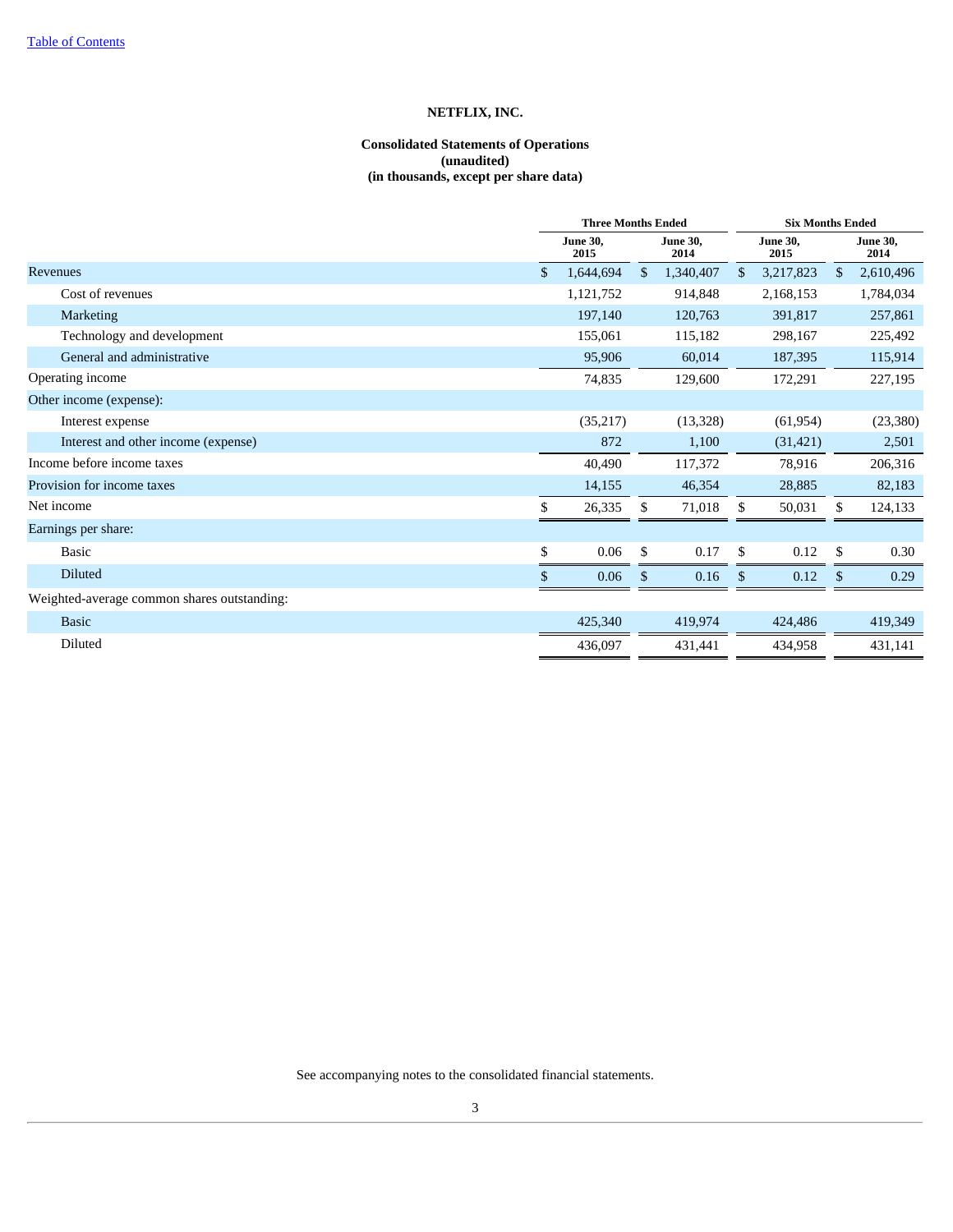#### **Consolidated Statements of Comprehensive Income (unaudited) (in thousands)**

|                                                                                                                         | <b>Three Months Ended</b> |                         |                         | <b>Six Months Ended</b> |                         |  |
|-------------------------------------------------------------------------------------------------------------------------|---------------------------|-------------------------|-------------------------|-------------------------|-------------------------|--|
|                                                                                                                         | <b>June 30,</b><br>2015   | <b>June 30,</b><br>2014 | <b>June 30,</b><br>2015 |                         | <b>June 30,</b><br>2014 |  |
| Net income                                                                                                              | 26,335                    | 71,018                  | 50,031                  |                         | 124,133                 |  |
| Other comprehensive income (loss):                                                                                      |                           |                         |                         |                         |                         |  |
| Foreign currency translation adjustments                                                                                | 5,560                     | 1,918                   | (33,930)                |                         | 2,379                   |  |
| Change in unrealized gains on available-for-sale securities, net of tax of \$25, \$51, \$158<br>and \$342, respectively | (526)                     | 81                      | 256                     |                         | 548                     |  |
| Total other comprehensive (loss) income                                                                                 | 5,034                     | 1,999                   | (33,674)                |                         | 2,927                   |  |
| Comprehensive income                                                                                                    | 31,369                    | 73,017                  | 16,357                  |                         | 127,060                 |  |
|                                                                                                                         |                           |                         |                         |                         |                         |  |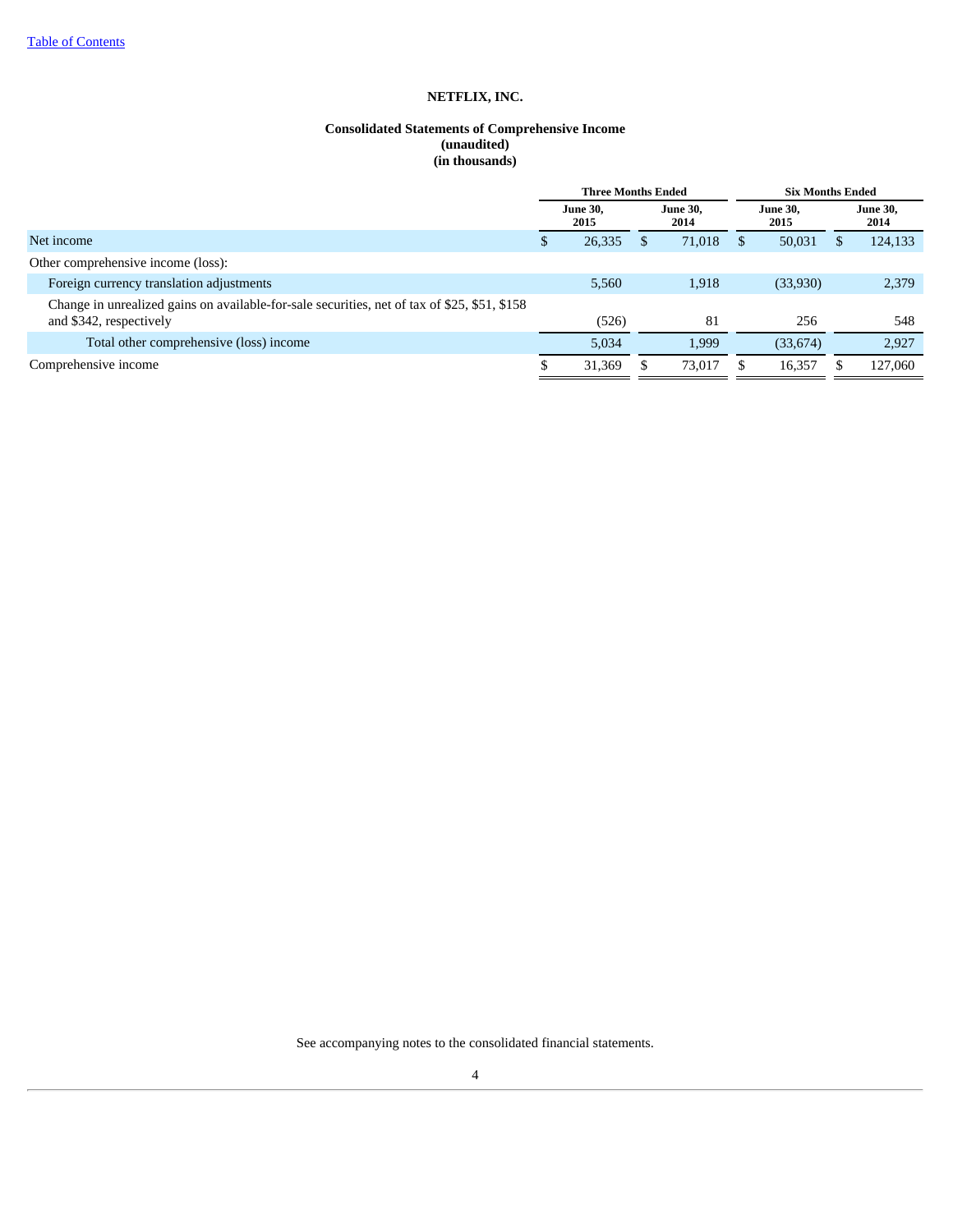# **Consolidated Statements of Cash Flows (unaudited) (in thousands)**

|                                                                                             |               | <b>Three Months Ended</b> |    |                         |     | <b>Six Months Ended</b> |               |                  |  |  |
|---------------------------------------------------------------------------------------------|---------------|---------------------------|----|-------------------------|-----|-------------------------|---------------|------------------|--|--|
|                                                                                             |               | <b>June 30,</b><br>2015   |    | <b>June 30,</b><br>2014 |     | <b>June 30,</b><br>2015 |               | June 30,<br>2014 |  |  |
| <b>Cash flows from operating activities:</b>                                                |               |                           |    |                         |     |                         |               |                  |  |  |
| Net income                                                                                  | \$            | 26,335 \$                 |    | 71,018                  | -\$ | 50,031                  | -8            | 124,133          |  |  |
| Adjustments to reconcile net income to net cash (used in) provided by operating activities: |               |                           |    |                         |     |                         |               |                  |  |  |
| Additions to streaming content library                                                      |               | (1,273,677)               |    | (813,314)               |     | (2,885,602)             |               | (1, 562, 713)    |  |  |
| Change in streaming content liabilities                                                     |               | 191,154                   |    | 78,359                  |     | 817,479                 |               | 120,603          |  |  |
| Amortization of streaming content library                                                   |               | 822,600                   |    | 639,037                 |     | 1,572,118               |               | 1,239,772        |  |  |
| Amortization of DVD content library                                                         |               | 20,813                    |    | 16,923                  |     | 41,998                  |               | 33,044           |  |  |
| Depreciation and amortization of property, equipment and intangibles                        |               | 15,581                    |    | 12,977                  |     | 30,748                  |               | 25,359           |  |  |
| Stock-based compensation expense                                                            |               | 28,590                    |    | 29,285                  |     | 56,031                  |               | 55,110           |  |  |
| Excess tax benefits from stock-based compensation                                           |               | (39, 427)                 |    | (14, 628)               |     | (68, 428)               |               | (47,360)         |  |  |
| Other non-cash items                                                                        |               | 6,682                     |    | 3,251                   |     | 12,988                  |               | 5,447            |  |  |
| Deferred taxes                                                                              |               | (4,232)                   |    | (16,569)                |     | (41,274)                |               | (29,672)         |  |  |
| Changes in operating assets and liabilities:                                                |               |                           |    |                         |     |                         |               |                  |  |  |
| Other current assets                                                                        |               | (39,614)                  |    | (20,685)                |     | (16,505)                |               | 14,381           |  |  |
| Accounts payable                                                                            |               | 6,447                     |    | (3,086)                 |     | (4,178)                 |               | 19,726           |  |  |
| Accrued expenses                                                                            |               | 41,624                    |    | 59,008                  |     | 77,546                  |               | 58,566           |  |  |
| Deferred revenue                                                                            |               | 16,414                    |    | 11,315                  |     | 27,168                  |               | 25,563           |  |  |
| Other non-current assets and liabilities                                                    |               | (633)                     |    | 3,133                   |     | 21,155                  |               | 10,424           |  |  |
| Net cash (used in) provided by operating activities                                         |               | (181, 343)                |    | 56,024                  |     | (308, 725)              |               | 92,383           |  |  |
| Cash flows from investing activities:                                                       |               |                           |    |                         |     |                         |               |                  |  |  |
| Acquisition of DVD content library                                                          |               | (19,786)                  |    | (20,981)                |     | (42,692)                |               | (35,895)         |  |  |
| Purchases of property and equipment                                                         |               | (27, 538)                 |    | (19, 869)               |     | (40, 574)               |               | (33,203)         |  |  |
| Other assets                                                                                |               | (639)                     |    | 1,129                   |     | (414)                   |               | 1,424            |  |  |
| Purchases of short-term investments                                                         |               | (67, 949)                 |    | (170,908)               |     | (158, 889)              |               | (231, 454)       |  |  |
| Proceeds from sale of short-term investments                                                |               | 48,412                    |    | 89,662                  |     | 100,360                 |               | 232,710          |  |  |
| Proceeds from maturities of short-term investments                                          |               | 19,170                    |    | 92,014                  |     | 51,057                  |               | 95,104           |  |  |
| Net cash (used in) provided by investing activities                                         |               | (48, 330)                 |    | (28,953)                |     | (91, 152)               |               | 28,686           |  |  |
| Cash flows from financing activities:                                                       |               |                           |    |                         |     |                         |               |                  |  |  |
| Proceeds from issuance of common stock                                                      |               | 23,804                    |    | 14,469                  |     | 34,720                  |               | 46,917           |  |  |
| Proceeds from issuance of debt                                                              |               |                           |    |                         |     | 1,500,000               |               | 400,000          |  |  |
| Issuance costs                                                                              |               | (397)                     |    | (353)                   |     | (17,629)                |               | (7,080)          |  |  |
| Excess tax benefits from stock-based compensation                                           |               | 39,427                    |    | 14,628                  |     | 68,428                  |               | 47,360           |  |  |
| Principal payments of lease financing obligations                                           |               | (287)                     |    | (271)                   |     | (538)                   |               | (538)            |  |  |
| Net cash provided by financing activities                                                   |               |                           |    |                         |     |                         |               | 486,659          |  |  |
| Effect of exchange rate changes on cash and cash equivalents                                |               | 62,547                    |    | 28,473                  |     | 1,584,981               |               |                  |  |  |
|                                                                                             |               | 6,221                     |    | 1,250                   |     | (4,840)                 |               | 1,551            |  |  |
| Net (decrease) increase in cash and cash equivalents                                        |               | (160, 905)                |    | 56,794                  |     | 1,180,264               |               | 609,279          |  |  |
| Cash and cash equivalents, beginning of period                                              |               | 2,454,777                 |    | 1,157,450               |     | 1,113,608               |               | 604,965          |  |  |
| Cash and cash equivalents, end of period                                                    |               | 2,293,872                 | \$ | 1,214,244               | \$  | 2,293,872               | <sup>\$</sup> | 1,214,244        |  |  |
| Supplemental disclosure of non-cash investing activities:                                   |               |                           |    |                         |     |                         |               |                  |  |  |
| Increase in accounts payable related to purchases of property and equipment                 | $\mathcal{S}$ | 13,713 \$                 |    | 5,528 \$                |     | $12,152$ \$             |               | 5,792            |  |  |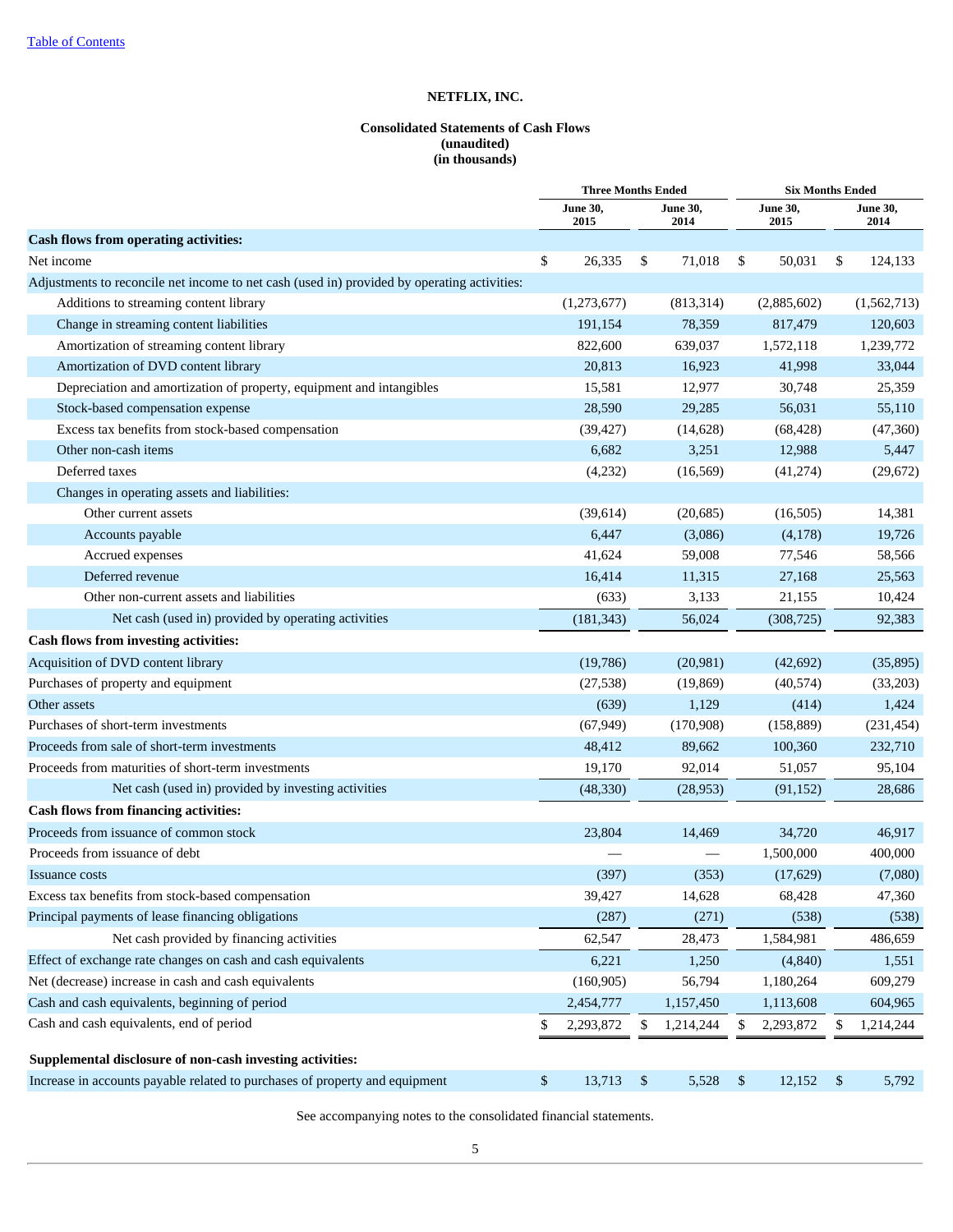#### **Consolidated Balance Sheets (in thousands, except share and par value data)**

|                                                                                                                                                                                                                                                      | As of         |                         |               |                      |  |  |
|------------------------------------------------------------------------------------------------------------------------------------------------------------------------------------------------------------------------------------------------------|---------------|-------------------------|---------------|----------------------|--|--|
|                                                                                                                                                                                                                                                      |               | <b>June 30,</b><br>2015 |               | December 31,<br>2014 |  |  |
|                                                                                                                                                                                                                                                      |               | (unaudited)             |               |                      |  |  |
| <b>Assets</b>                                                                                                                                                                                                                                        |               |                         |               |                      |  |  |
| Current assets:                                                                                                                                                                                                                                      |               |                         |               |                      |  |  |
| Cash and cash equivalents                                                                                                                                                                                                                            | $\mathcal{S}$ | 2,293,872               | $\mathcal{S}$ | 1,113,608            |  |  |
| Short-term investments                                                                                                                                                                                                                               |               | 502,886                 |               | 494,888              |  |  |
| Current content library, net                                                                                                                                                                                                                         |               | 2,510,946               |               | 2,125,702            |  |  |
| Other current assets                                                                                                                                                                                                                                 |               | 292,806                 |               | 206,271              |  |  |
| Total current assets                                                                                                                                                                                                                                 |               | 5,600,510               |               | 3,940,469            |  |  |
| Non-current content library, net                                                                                                                                                                                                                     |               | 3,640,767               |               | 2,773,326            |  |  |
| Property and equipment, net                                                                                                                                                                                                                          |               | 171,396                 |               | 149,875              |  |  |
| Other non-current assets                                                                                                                                                                                                                             |               | 242,188                 |               | 192,981              |  |  |
| Total assets                                                                                                                                                                                                                                         | $\mathbb{S}$  | 9,654,861               | $\sqrt{3}$    | 7,056,651            |  |  |
| <b>Liabilities and Stockholders' Equity</b>                                                                                                                                                                                                          |               |                         |               |                      |  |  |
| <b>Current liabilities:</b>                                                                                                                                                                                                                          |               |                         |               |                      |  |  |
| Current content liabilities                                                                                                                                                                                                                          | $\mathcal{S}$ | 2,556,180               | $\mathcal{S}$ | 2,117,241            |  |  |
| Accounts payable                                                                                                                                                                                                                                     |               | 211,729                 |               | 201,581              |  |  |
| Accrued expenses                                                                                                                                                                                                                                     |               | 150,406                 |               | 69,746               |  |  |
| Deferred revenue                                                                                                                                                                                                                                     |               | 301,754                 |               | 274,586              |  |  |
| Total current liabilities                                                                                                                                                                                                                            |               | 3,220,069               |               | 2,663,154            |  |  |
| Non-current content liabilities                                                                                                                                                                                                                      |               | 1,942,624               |               | 1,575,832            |  |  |
| Long-term debt                                                                                                                                                                                                                                       |               | 2,400,000               |               | 900,000              |  |  |
| Other non-current liabilities                                                                                                                                                                                                                        |               | 60,093                  |               | 59,957               |  |  |
| <b>Total liabilities</b>                                                                                                                                                                                                                             |               | 7,622,786               |               | 5,198,943            |  |  |
| Commitments and contingencies (Note 9)                                                                                                                                                                                                               |               |                         |               |                      |  |  |
| Stockholders' equity:                                                                                                                                                                                                                                |               |                         |               |                      |  |  |
| Common stock, \$0.001 par value; 4,990,000,000 and 160,000,000 shares authorized at June 30, 2015 and<br>December 31, 2014, respectively; 426,004,831 and 422,910,887 issued and outstanding at June 30, 2015 and<br>December 31, 2014, respectively |               | 1,200,880               |               | 1,042,870            |  |  |
| Accumulated other comprehensive loss                                                                                                                                                                                                                 |               | (38, 120)               |               | (4, 446)             |  |  |
| Retained earnings                                                                                                                                                                                                                                    |               | 869,315                 |               | 819,284              |  |  |
| Total stockholders' equity                                                                                                                                                                                                                           |               | 2,032,075               |               | 1,857,708            |  |  |
| Total liabilities and stockholders' equity                                                                                                                                                                                                           |               |                         |               |                      |  |  |
|                                                                                                                                                                                                                                                      | $\mathbb{S}$  | 9,654,861               | $\sqrt$       | 7,056,651            |  |  |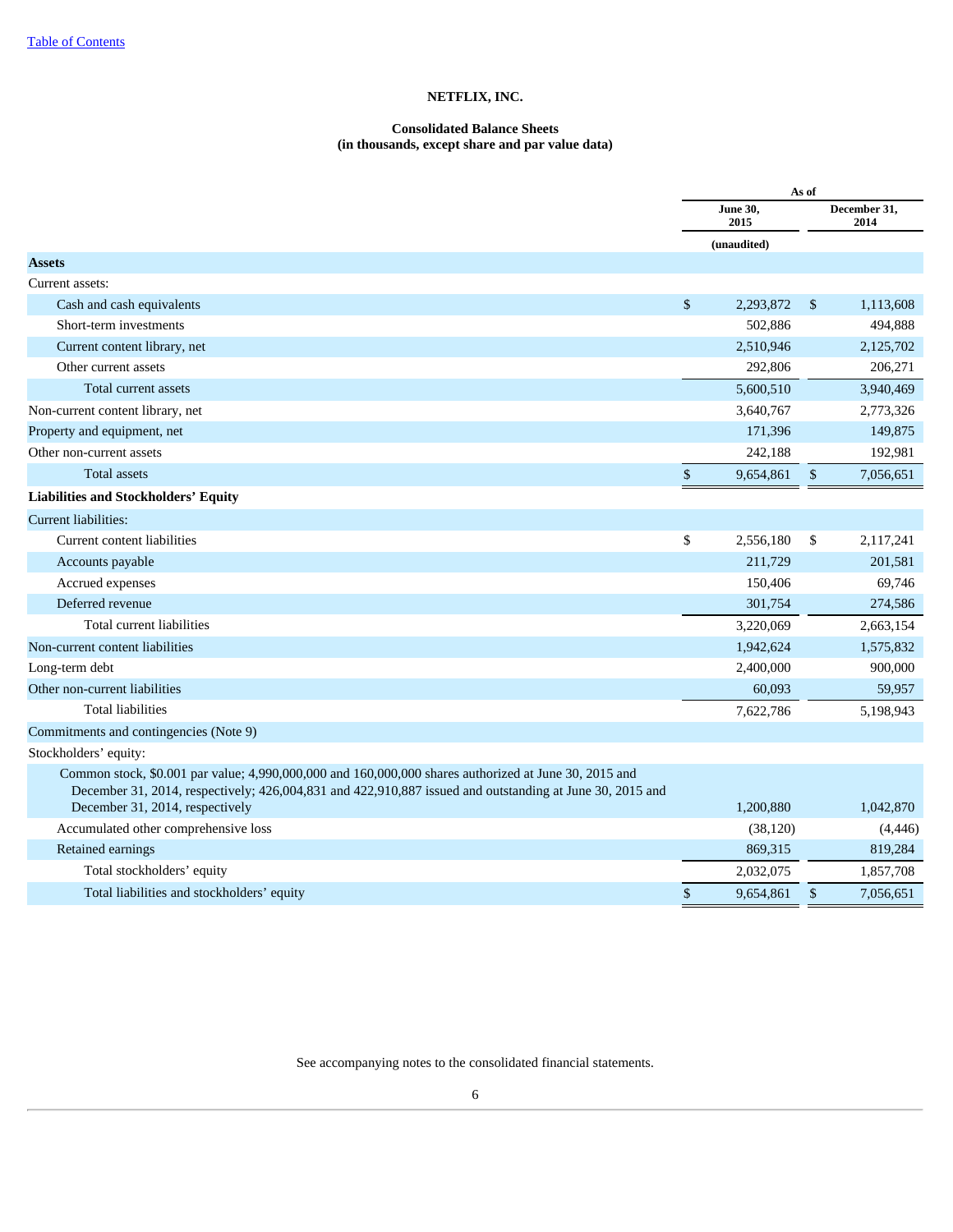#### **Notes to Consolidated Financial Statements (unaudited)**

#### **1. Basis of Presentation and Summary of Significant Accounting Policies**

The accompanying consolidated interim financial statements of Netflix, Inc. and its wholly owned subsidiaries (the "Company") have been prepared in conformity with accounting principles generally accepted in the United States ("U.S.") and are consistent in all material respects with those applied in the Company's Annual Report on Form 10-K for the year ended December 31, 2014 filed with the Securities and Exchange Commission (the "SEC") on January 29, 2015. The preparation of consolidated financial statements in conformity with U.S. generally accepted accounting principles ("GAAP") requires management to make estimates and judgments that affect the amounts reported in the consolidated financial statements and accompanying notes. Significant items subject to such estimates and assumptions include the streaming content library amortization policy; the recognition and measurement of income tax assets and liabilities; and the valuation of stock-based compensation. The Company bases its estimates on historical experience and on various other assumptions that the Company believes to be reasonable under the circumstances. On a regular basis, the Company evaluates the assumptions, judgments and estimates. Actual results may differ from these estimates.

The interim financial information is unaudited, but reflects all normal recurring adjustments that are, in the opinion of management, necessary to fairly present the information set forth herein. The interim financial statements should be read in conjunction with the audited financial statements and related notes included in the Company's Annual Report on Form 10-K for the year ended December 31, 2014 . Interim results are not necessarily indicative of the results for a full year.

The Company has three reportable segments: Domestic streaming, International streaming and Domestic DVD. The majority of the Company's revenues are generated in the United States, and substantially all of the Company's long-lived tangible assets are held in the United States. The Company's revenues are derived from monthly membership fees.

There have been no material changes in the Company's significant accounting policies as compared to the significant accounting policies described in the Company's Annual Report on Form 10-K for the year ended December 31, 2014 .

Prior to January 1, 2015, the functional currency of certain of the Company's European entities was the British pound. The Company changed the functional currency of these entities to the euro effective January 1, 2015 following the redomiciliation of the European headquarters and the launch of the Netflix service in several significant European countries. The change in functional currency was applied prospectively from January 1, 2015. Monetary assets and liabilities have been remeasured to the euro at current exchange rates. Non-monetary assets and liabilities have been remeasured to the euro using the exchange rate effective for the period in which the balance arose. As a result of this change of functional currency, the Company recorded a \$21.8 million cumulative translation adjustment included in other comprehensive loss for the six months ended June 30, 2015.

On July 14, 2015, the Company completed a seven-for-one stock split in the form of a stock dividend. References made to outstanding shares or per share amounts in the accompanying consolidated financial statements and applicable disclosures have been retroactively adjusted to reflect this seven-for-one stock split. The number of authorized shares as reflected on the Consolidated Balance Sheet were not affected by the stock split and accordingly have not been adjusted. See Notes 2 and 6 for additional information.

In May 2014, the Financial Accounting Standards Board ("FASB") issued Accounting Standards Update ("ASU") 2014-09, *Revenue from Contracts with Customers (Topic 606)* which amended the existing accounting standards for revenue recognition. ASU 2014-09 establishes principles for recognizing revenue upon the transfer of promised goods or services to customers, in an amount that reflects the expected consideration received in exchange for those goods or services. In July 2015, the FASB deferred the effective date for annual reporting periods beginning after December 15, 2017 (including interim reporting periods within those periods). Early adoption is permitted to the original effective date of December 15, 2016 (including interim reporting periods within those periods). The amendments may be applied retrospectively to each prior period presented or retrospectively with the cumulative effect recognized as of the date of initial application. The Company is currently in the process of evaluating the impact of adoption of the ASU on its consolidated financial statements, but does not expect the impact to be material.

In April 2015, the FASB issued ASU 2015-03, *Simplifying the Presentation of Debt Issuance Costs* which changes the presentation of debt issuance costs in financial statements. ASU 2015-03 requires an entity to present such costs in the balance sheet as a direct deduction from the related debt liability rather than as an asset. Amortization of the costs will continue to be reported as interest expense. It is effective for annual reporting periods beginning after December 15, 2015. Early adoption is permitted. The Company will adopt ASU 2015-03 on January 1, 2016, at which time the Company will reclassify approximately \$30 million of debt issuance costs associated with the Company's long-term debt from other noncurrent assets to long-term debt. A reclassification will also be applied retrospectively to each prior period presented.

In April 2015, the FASB issued ASU 2015-05, *Customer's Accounting for Fees Paid in a Cloud Computing Arrangement,* which provides guidance to customers about whether a cloud computing arrangement includes a software license. If a cloud computing arrangement includes a software license, the customer should account for the software license element of the arrangement consistent with the acquisition of other software licenses. If the arrangement does not include a software license, the customer should account for a cloud computing arrangement as a service contract. It is effective for annual periods beginning after December 15, 2015. Early adoption is permitted. The amendment may be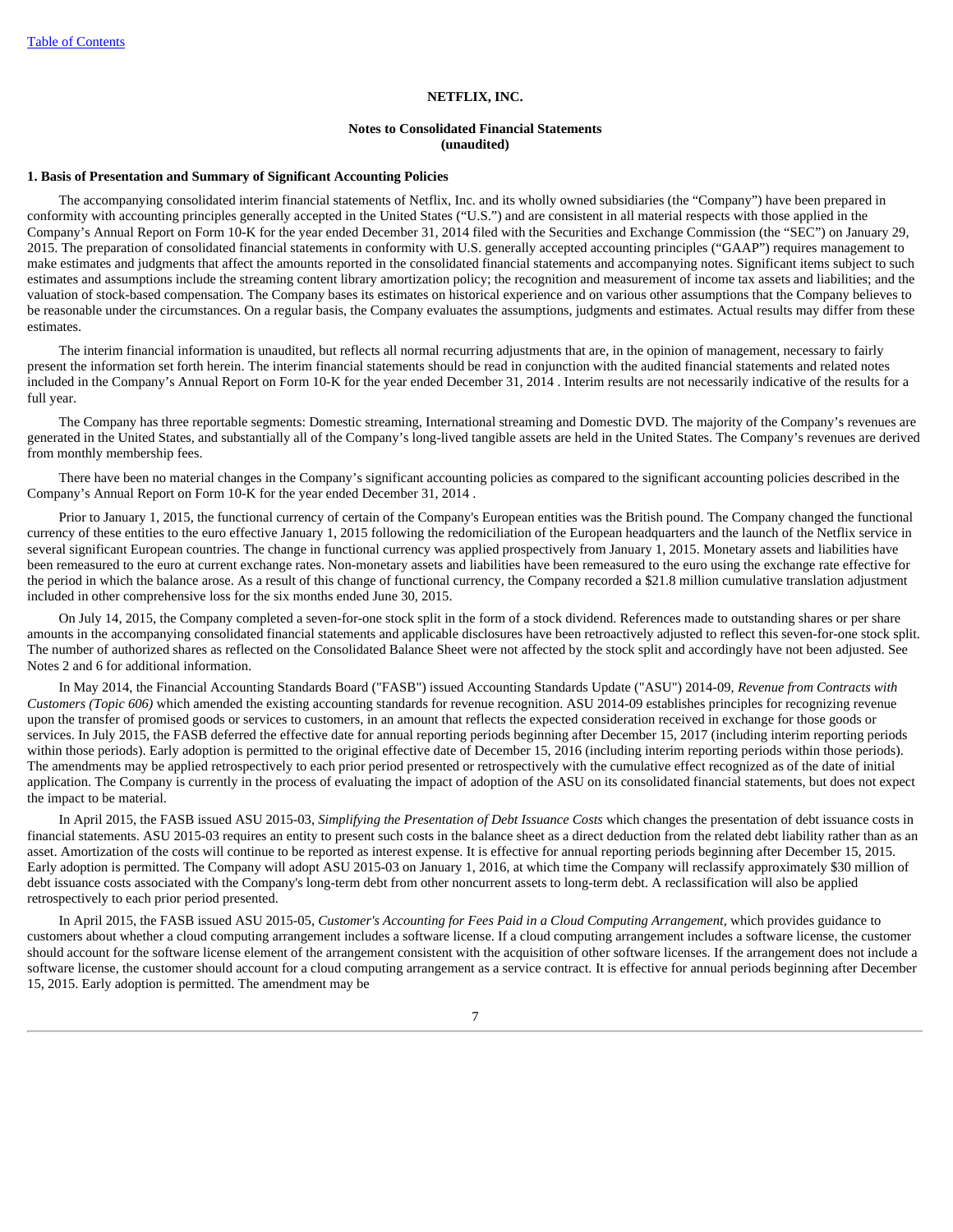adopted either prospectively to all arrangements entered into or materially modified after the effective date or retrospectively. The Company has elected to early adopt the ASU in the third quarter of 2015 and will apply the guidance prospectively to all future arrangements. The Company does not expect the impact of the adoption of the ASU to be material to its consolidated financial statements.

#### **2. Earnings Per Share**

In June 2015, the Company's Board of Directors declared a seven -for-one stock split in the form of a stock dividend that was paid on July 14, 2015 to all shareholders of record as of July 2, 2015 ("Stock Split").

Outstanding share and per-share amounts disclosed as of June 30, 2015 and for all other comparative periods provided have been retroactively adjusted to reflect the effects of the Stock Split.

Basic earnings per share is computed using the weighted-average number of outstanding shares of common stock during the period. Diluted earnings per share is computed using the weighted-average number of outstanding shares of common stock and, when dilutive, potential common shares outstanding during the period. Potential common shares consist of incremental shares issuable upon the assumed exercise of stock options. The computation of earnings per share, as adjusted to reflect the effects of the Stock Split, are as follows:

|                                            | <b>Three Months Ended</b> |    |                                       |      |                         | <b>Six Months Ended</b> |                         |  |
|--------------------------------------------|---------------------------|----|---------------------------------------|------|-------------------------|-------------------------|-------------------------|--|
|                                            | <b>June 30,</b><br>2015   |    | <b>June 30,</b><br>2014               |      | <b>June 30,</b><br>2015 |                         | <b>June 30,</b><br>2014 |  |
|                                            |                           |    | (in thousands, except per share data) |      |                         |                         |                         |  |
| Basic earnings per share:                  |                           |    |                                       |      |                         |                         |                         |  |
| Net income                                 | \$<br>26,335              | \$ | 71,018                                | - \$ | 50,031                  | -S                      | 124,133                 |  |
| Shares used in computation:                |                           |    |                                       |      |                         |                         |                         |  |
| Weighted-average common shares outstanding | 425,340                   |    | 419,974                               |      | 424,486                 |                         | 419,349                 |  |
| Basic earnings per share                   | 0.06                      |    | 0.17                                  | -SS  | 0.12                    | -86                     | 0.30                    |  |
|                                            |                           |    |                                       |      |                         |                         |                         |  |
| Diluted earnings per share:                |                           |    |                                       |      |                         |                         |                         |  |
| Net income                                 | \$<br>26,335              | \$ | 71,018                                | -\$  | 50,031                  | <sup>\$</sup>           | 124,133                 |  |
| Shares used in computation:                |                           |    |                                       |      |                         |                         |                         |  |
| Weighted-average common shares outstanding | 425,340                   |    | 419,974                               |      | 424,486                 |                         | 419,349                 |  |
| Employee stock options                     | 10,757                    |    | 11,467                                |      | 10,472                  |                         | 11,792                  |  |
| Weighted-average number of shares          | 436,097                   |    | 431,441                               |      | 434,958                 |                         | 431,141                 |  |
| Diluted earnings per share                 | 0.06                      |    | 0.16                                  |      | 0.12                    |                         | 0.29                    |  |
|                                            |                           |    |                                       |      |                         |                         |                         |  |

Employee stock options with exercise prices greater than the average market price of the common stock were excluded from the diluted calculation as their inclusion would have been anti-dilutive. The following table summarizes the potential common shares excluded from the diluted calculation, as adjusted to reflect the effects of the Stock Split:

|                        | <b>Three Months Ended</b> |                         | <b>Six Months Ended</b> |                         |  |  |
|------------------------|---------------------------|-------------------------|-------------------------|-------------------------|--|--|
|                        | June 30,<br>2015          | <b>June 30,</b><br>2014 | <b>June 30,</b><br>2015 | <b>June 30,</b><br>2014 |  |  |
|                        |                           | (in thousands)          |                         |                         |  |  |
| Employee stock options | 80                        | 693                     | 938                     | 490                     |  |  |

8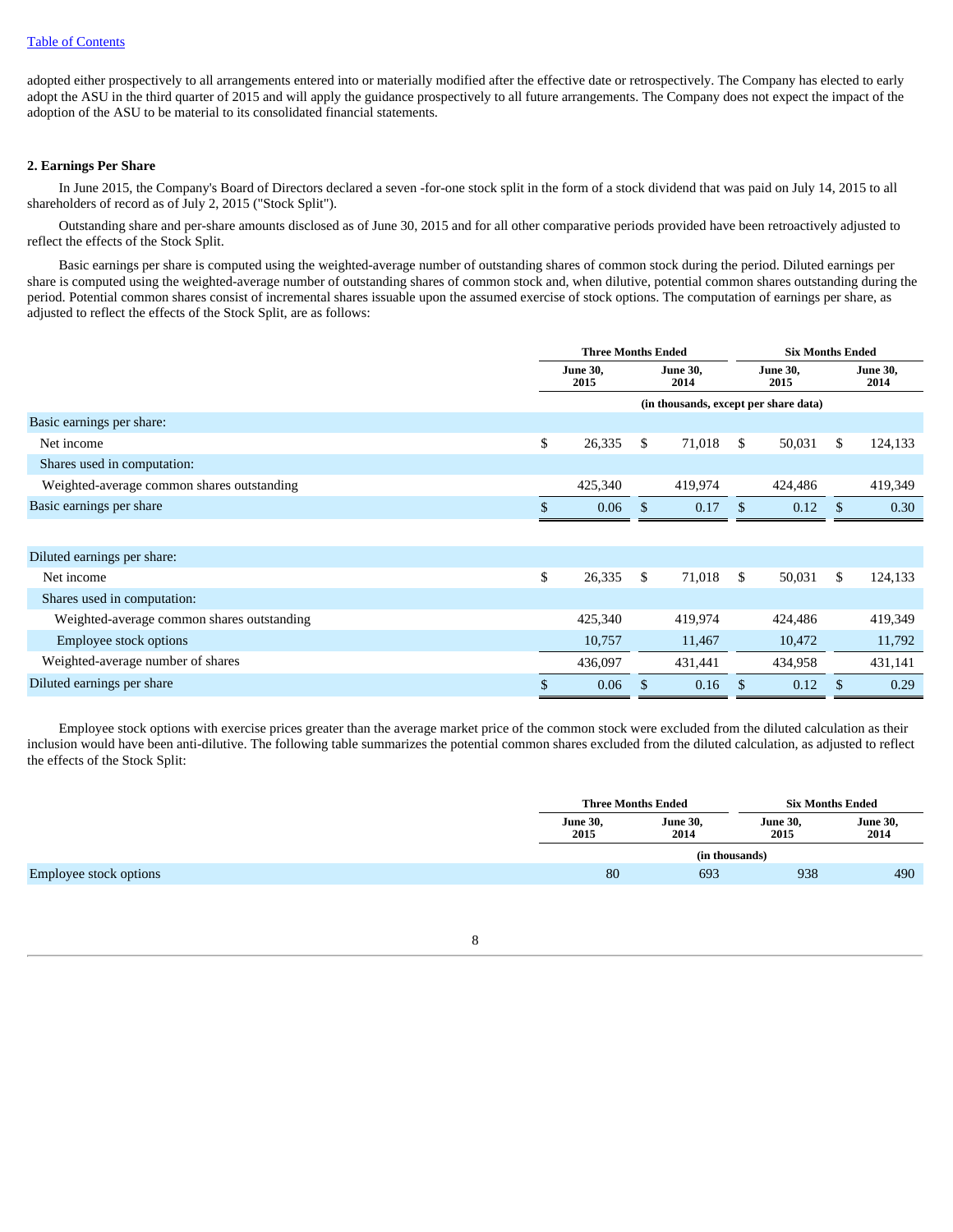# **3. Short-term Investments**

The Company's investment policy is consistent with the definition of available-for-sale securities. The Company does not buy and hold securities principally for the purpose of selling them in the near future. The Company's policy is focused on preservation of capital, liquidity and return. From time to time, the Company may sell certain securities but the objectives are generally not to generate profits on short-term differences in price. The following tables summarize, by major security type, the Company's assets that are measured at fair value on a recurring basis and are categorized using the fair value hierarchy and where they are classified on the Consolidated Balance Sheets:

|                                              |                   | As of June 30, 2015                 |     |                                             |  |                                       |  |  |
|----------------------------------------------|-------------------|-------------------------------------|-----|---------------------------------------------|--|---------------------------------------|--|--|
|                                              | Amortized<br>Cost | Gross<br><b>Unrealized</b><br>Gains |     | Gross<br><b>Unrealized</b><br><b>Losses</b> |  | <b>Estimated</b><br><b>Fair Value</b> |  |  |
|                                              |                   | (in thousands)                      |     |                                             |  |                                       |  |  |
| Cash                                         | 2,193,203 \$      | $\overline{\phantom{m}}$            | -3  |                                             |  | 2,193,203                             |  |  |
| Level 1 securities:                          |                   |                                     |     |                                             |  |                                       |  |  |
| Money market funds                           | 105,603           | $\overbrace{\phantom{aaaaa}}$       |     | $\overline{\phantom{m}}$                    |  | 105,603                               |  |  |
| Level 2 securities:                          |                   |                                     |     |                                             |  |                                       |  |  |
| Corporate debt securities                    | 271,569           | 419                                 |     | (130)                                       |  | 271,858                               |  |  |
| Government securities                        | 197,919           | 364                                 |     | (7)                                         |  | 198,276                               |  |  |
| Certificate of deposits and commercial paper | 6,100             |                                     |     |                                             |  | 6,100                                 |  |  |
| Agency securities                            | 26,621            | 31                                  |     | $\hspace{0.1mm}-\hspace{0.1mm}$             |  | 26,652                                |  |  |
| Total                                        | 2,801,015         | 814                                 | . ა | (137)                                       |  | 2,801,692                             |  |  |

|                                      | As of December 31, 2014 |                   |  |                                     |      |                                             |  |                                       |  |
|--------------------------------------|-------------------------|-------------------|--|-------------------------------------|------|---------------------------------------------|--|---------------------------------------|--|
|                                      |                         | Amortized<br>Cost |  | Gross<br><b>Unrealized</b><br>Gains |      | Gross<br><b>Unrealized</b><br><b>Losses</b> |  | <b>Estimated</b><br><b>Fair Value</b> |  |
|                                      |                         |                   |  | (in thousands)                      |      |                                             |  |                                       |  |
| Cash                                 |                         | 1,007,543 \$      |  | $\overline{\phantom{0}}$            |      | $\overline{\phantom{a}}$                    |  | 1,007,543                             |  |
| Level 1 securities:                  |                         |                   |  |                                     |      |                                             |  |                                       |  |
| Money market funds                   |                         | 111,759           |  | -                                   |      | $\hspace{0.1mm}-\hspace{0.1mm}$             |  | 111,759                               |  |
| Level 2 securities:                  |                         |                   |  |                                     |      |                                             |  |                                       |  |
| Corporate debt securities            |                         | 295,500           |  | 432                                 |      | (199)                                       |  | 295,733                               |  |
| Government securities                |                         | 168,749           |  | 120                                 |      | (95)                                        |  | 168,774                               |  |
| Asset and mortgage-backed securities |                         | 112               |  |                                     |      | $\qquad \qquad -$                           |  | 112                                   |  |
| Certificate of deposits              |                         | 3,600             |  |                                     |      | $\overline{\phantom{a}}$                    |  | 3,600                                 |  |
| Agency securities                    |                         | 26,665            |  | $\mathcal{D}$                       |      | (1)                                         |  | 26,669                                |  |
| Total                                |                         | 1,613,928 \$      |  | 557                                 | - \$ | (295)                                       |  | 1,614,190                             |  |

|                                |               | As of                    |           |  |  |  |
|--------------------------------|---------------|--------------------------|-----------|--|--|--|
|                                | June 30, 2015 | <b>December 31, 2014</b> |           |  |  |  |
|                                |               | (in thousands)           |           |  |  |  |
| Cash and cash equivalents      | 2,293,872 \$  |                          | 1,113,608 |  |  |  |
| Short-term investments         | 502,886       |                          | 494,888   |  |  |  |
| Other non-current assets $(1)$ | 4,934         |                          | 5,694     |  |  |  |
| Total                          | 2,801,692     |                          | 1,614,190 |  |  |  |

#### (1) Primarily restricted cash that is related to workers compensation deposits.

Fair value is a market-based measurement that is determined based on the assumptions that market participants would use in pricing an asset or liability. The hierarchy level assigned to each security in the Company's available-for-sale portfolio and cash equivalents is based on its assessment of the transparency and reliability of the inputs used in the valuation of such instrument at the measurement date. The fair value of available-for-sale securities and cash equivalents included in the Level 1 category is based on quoted prices that are readily and regularly available in an active market. The fair value of available-for-sale securities included in the Level 2 category is based on observable inputs, such as quoted prices for similar assets at the measurement date; quoted prices in markets that are not active; or other inputs that are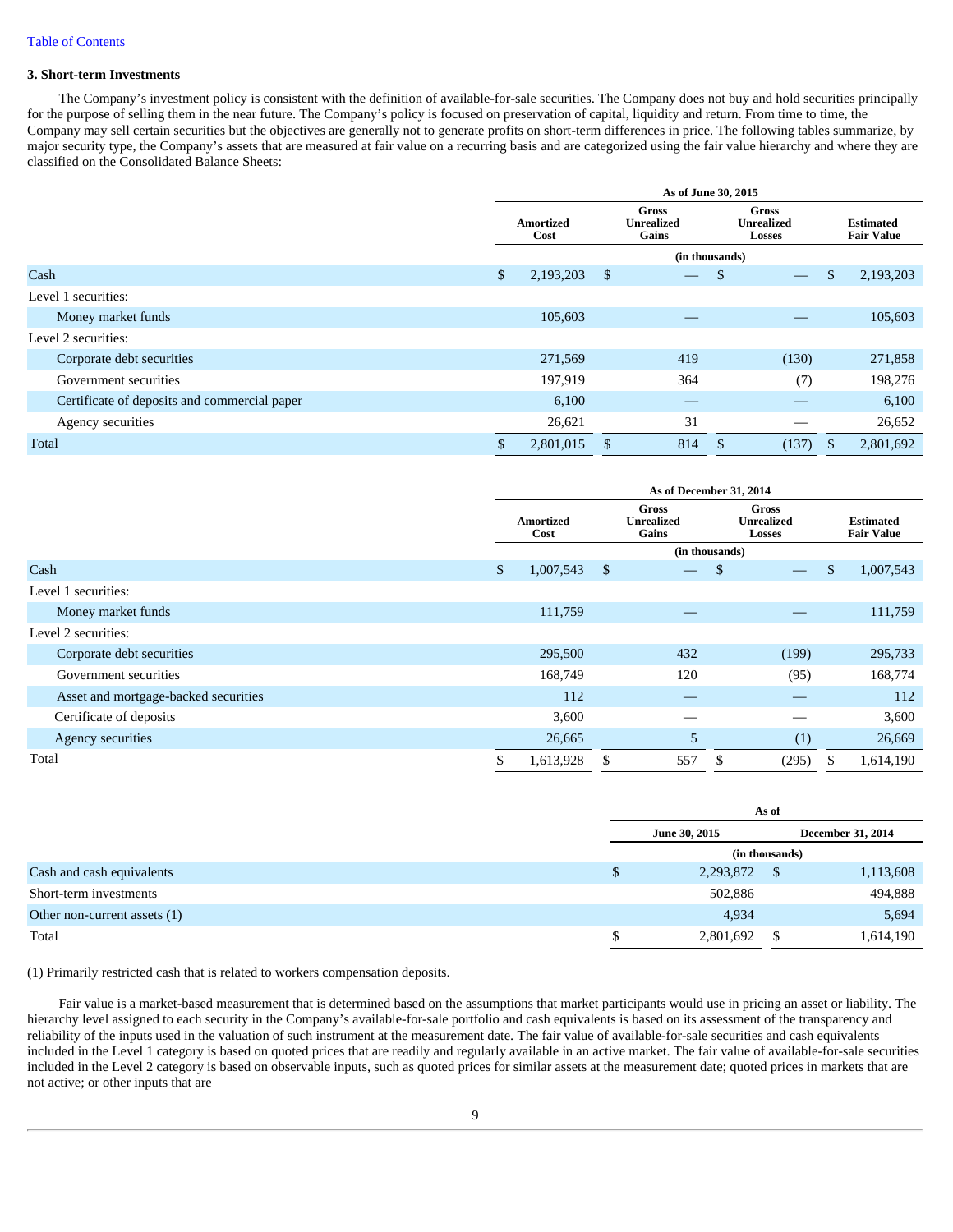# Table of Contents

observable, either directly or indirectly. These values were obtained from an independent pricing service and were evaluated using pricing models that vary by asset class and may incorporate available trade, bid and other market information and price quotes from well-established independent pricing vendors and brokerdealers. The Company's procedures include controls to ensure that appropriate fair values are recorded, such as comparing prices obtained from multiple independent sources. See Note 5 to the consolidated financial statements for further information regarding the fair value of the Company's debt instruments.

There were no investments in a material unrealized loss position as of June 30, 2015 or December 31, 2014. There were no material other-than-temporary impairments or credit losses related to available-for-sale securities in the three or six months ended June 30, 2015 and 2014 . In addition, there were no material gross realized gains or losses in the three or six months ended June 30, 2015 and 2014 .

The estimated fair value of short-term investments by contractual maturity as of June 30, 2015 is as follows:

|                                           | (in thousands) |
|-------------------------------------------|----------------|
| Due within one year                       | 172,268        |
| Due after one year and through five years | 330,618        |
| Total short-term investments              | 502,886        |

#### **4. Balance Sheet Components**

#### *Content Library*

Content library consisted of the following:

|                                  |                         | As of          |                      |
|----------------------------------|-------------------------|----------------|----------------------|
|                                  | <b>June 30,</b><br>2015 |                | December 31,<br>2014 |
|                                  |                         | (in thousands) |                      |
| Total content library, gross     | \$10,253,672            |                | 8,497,403            |
| Accumulated amortization         | (4,101,959)             |                | (3,598,375)          |
| Total content library, net       | 6,151,713               |                | 4,899,028            |
| Current content library, net     | 2,510,946               |                | 2,125,702            |
| Non-current content library, net | 3,640,767               |                | 2,773,326            |

Content library includes costs capitalized for licensed streaming content, for production of original content and for DVD content.

#### *Property and Equipment, Net*

Property and equipment and accumulated depreciation consisted of the following:

|                                |    |                         | As of        |                      |                               |
|--------------------------------|----|-------------------------|--------------|----------------------|-------------------------------|
|                                |    | <b>June 30,</b><br>2015 |              | December 31,<br>2014 | <b>Estimated Useful Lives</b> |
|                                |    | (in thousands)          |              |                      |                               |
| Information technology assets  | Ъ. | 185,943                 | <sup>S</sup> | 189,274              | 3 years                       |
| Furniture and fixtures         |    | 25,825                  |              | 25,758               | 3 years                       |
| <b>Building</b>                |    | 40,681                  |              | 40,681               | 30 years                      |
| Leasehold improvements         |    | 61,453                  |              | 57,339               | Over life of lease            |
| DVD operations equipment       |    | 89,132                  |              | 89,144               | 5 years                       |
| Capital work-in-progress       |    | 50,135                  |              | 12,495               |                               |
| Property and equipment, gross  |    | 453,169                 |              | 414,691              |                               |
| Less: Accumulated depreciation |    | (281,773)               |              | (264, 816)           |                               |
| Property and equipment, net    |    | 171,396                 |              | 149,875              |                               |
|                                |    |                         |              |                      |                               |

Capital work-in-progress as of June 30, 2015 consists primarily of \$41.5 million of leasehold improvements and furniture for the Company's headquarters expansion not yet placed into service.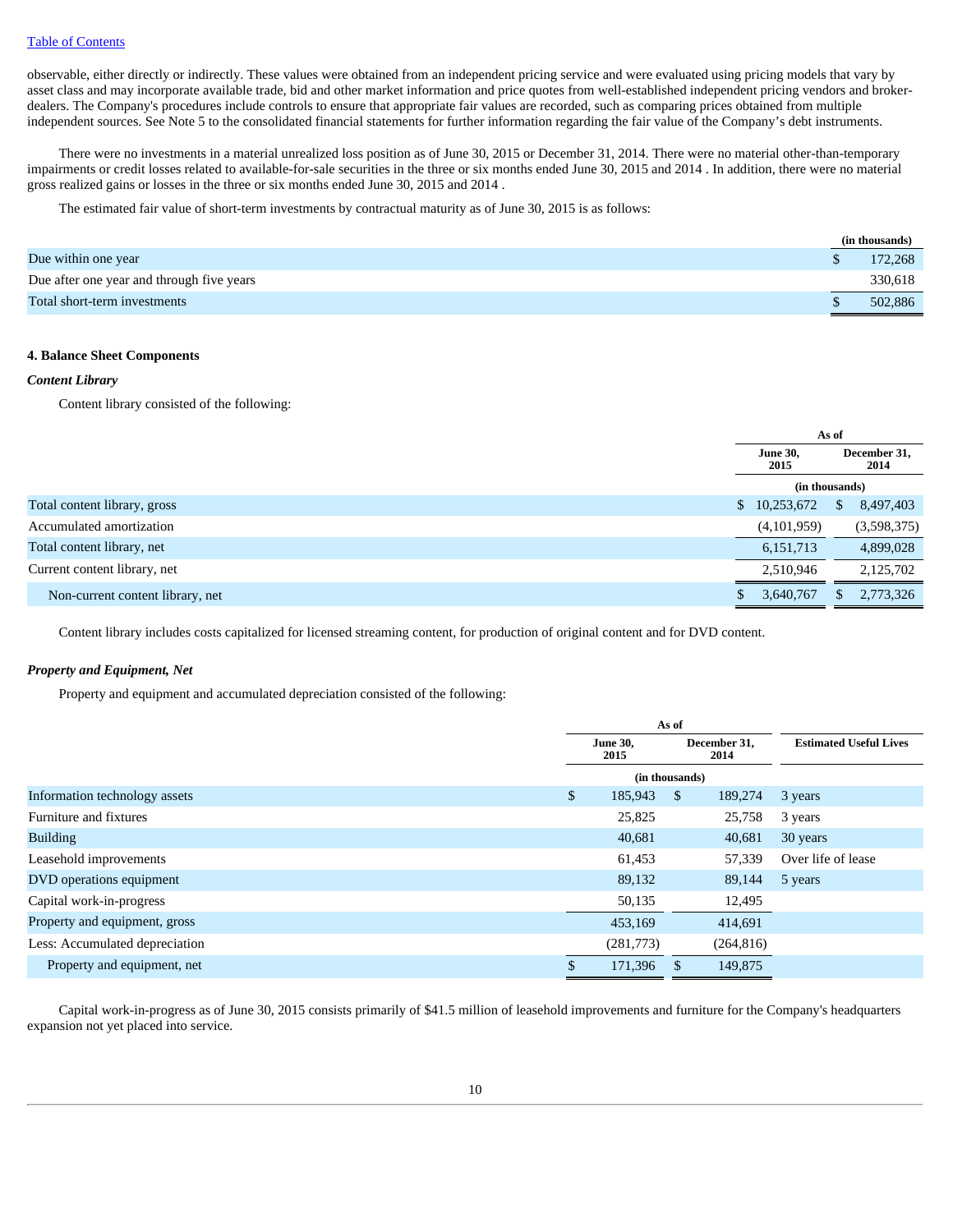### **5. Long-term Debt**

As of June 30, 2015 , the Company had aggregate outstanding principal of \$2.4 billion in long-term notes with varying maturities (the "Notes"). Each of the Notes were issued at par and are senior unsecured obligations of the Company. Interest is payable semi-annually at fixed rates.

The following table provides a summary of the Company's long-term debt as of June 30, 2015 and December 31, 2014:

|                         |                                   |                        |                 |                            |                         | Level 2 Fair Value (1) as of  |
|-------------------------|-----------------------------------|------------------------|-----------------|----------------------------|-------------------------|-------------------------------|
|                         | <b>Principal Amount at</b><br>Par | <b>Issuance Date</b>   | <b>Maturity</b> | <b>Interest Due Dates</b>  | <b>June 30,</b><br>2015 | December 31,<br>2014          |
|                         | (in millions)                     |                        |                 |                            |                         | (in millions)                 |
| 5.375% Senior Notes     | 500.0                             | February 2013          | 2021            | February 1 and August 1 \$ | 518.8 \$                | 520.0                         |
| 5.750% Senior Notes     |                                   | 400.0<br>February 2014 | 2024            | March 1 and September 1    | 411.0                   | 416.0                         |
| 5.50% Senior Notes (2)  | 700.0                             | February 2015          | 2022            | April 15 and October 15    | 722.8                   | $\overbrace{\phantom{aaaaa}}$ |
| 5.875% Senior Notes (2) | 800.0                             | February 2015          | 2025            | April 15 and October 15    | 828.1                   | $\overline{\phantom{m}}$      |

(1) Based on quoted market prices in less active markets.

(2) The net proceeds to the Company for the 5.50% and 5.875% Senior Notes issued in the first quarter of 2015 were an aggregate \$1,482.4 million . Debt issuance costs of \$17.6 million were recorded in "Other non-current assets" on the Consolidated Balance Sheets and are amortized over the term of the notes as "Interest expense" on the Consolidated Statements of Operations.

Each of the Notes are repayable in whole or in part upon the occurrence of a change of control, at the option of the holders, at a purchase price in cash equal to 101% of the principal plus accrued interest. The Company may redeem the Notes prior to maturity in whole or in part at an amount equal to the principal amount thereof plus accrued and unpaid interest and an applicable premium. The Notes include, among other terms and conditions, limitations on the Company's ability to create, incur or allow certain liens; enter into sale and lease-back transactions; create, assume, incur or guarantee additional indebtedness of certain of the Company's subsidiaries; and consolidate or merge with, or convey, transfer or lease all or substantially all of the Company's and its subsidiaries assets, to another person. As of June 30, 2015 and December 31, 2014, the Company was in compliance with all related covenants.

#### **6. Stockholders' Equity**

#### *Stock Split*

In March 2015, the Company's Board of Directors adopted an amendment to the Company's Certificate of Incorporation, to increase the number of shares of capital stock the Company is authorized to issue from 170,000,000 ( 160,000,000 shares of common stock and 10,000,000 shares of preferred stock), par value \$0.001 to 5,000,000,000 ( 4,990,000,000 shares of common stock and 10,000,000 shares of preferred stock), par value \$0.001 . This amendment to the Company's certificate of incorporation was approved by the Company's stockholders at the 2015 Annual Meeting held on June 9, 2015.

On June 23, 2015, the Company's Board of Directors declared a seven -for-one stock split in the form of a stock dividend that was paid on July 14, 2015 to all shareholders of record as of July 2, 2015. Outstanding share and per-share amounts disclosed as of June 30, 2015 and for all other comparative periods presented have been retroactively adjusted to reflect the effects of the Stock Split.

#### *Stock Option Plan*

In June 2011, the Company adopted the 2011 Stock Plan. The 2011 Stock Plan provides for the grant of incentive stock options to employees and for the grant of non-statutory stock options, stock appreciation rights, restricted stock and restricted stock units to employees, directors and consultants. As of June 30, 2015 , 18.1 million shares, as adjusted for the Stock Split, were reserved for future grants under the 2011 Stock Plan.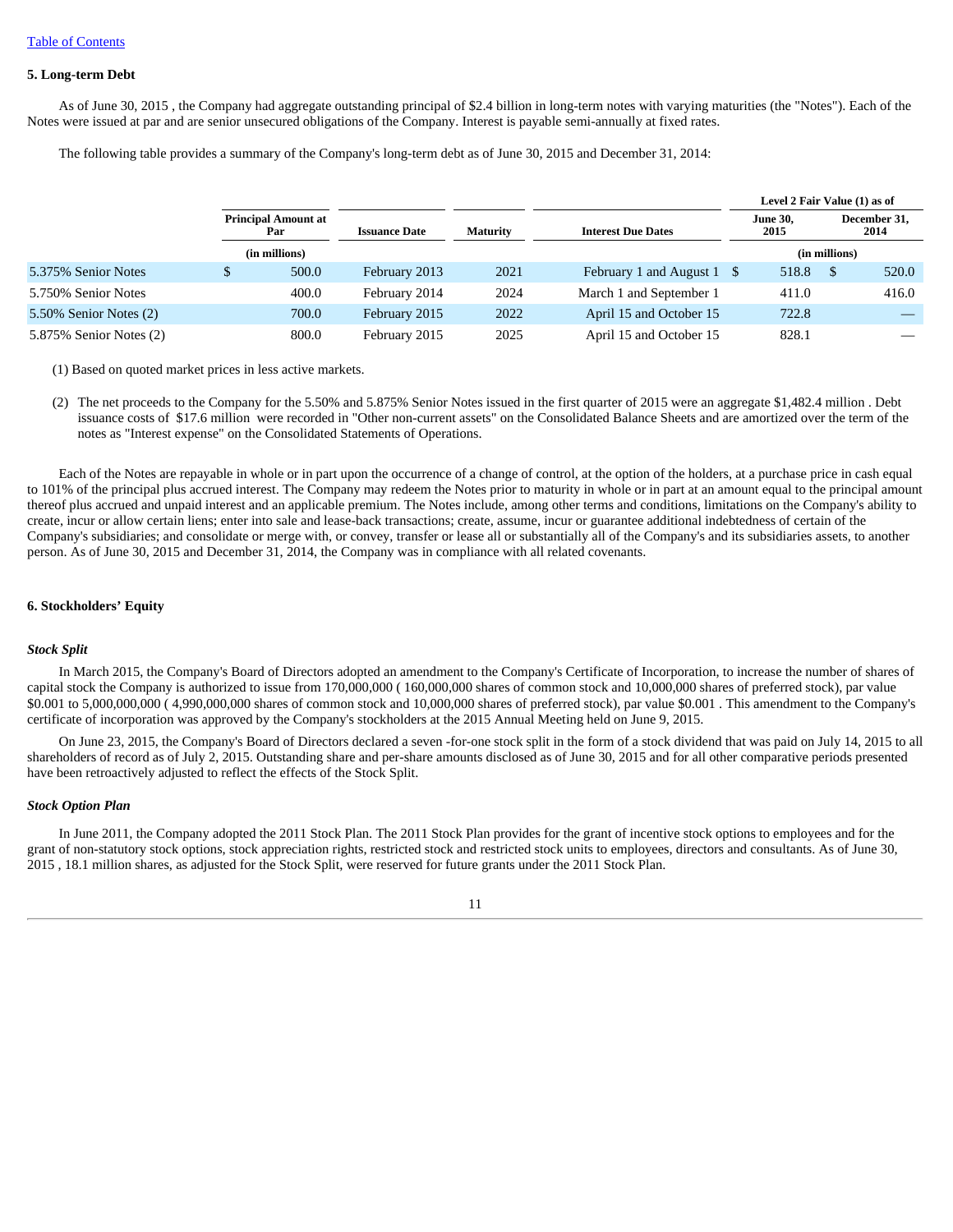A summary of the activities related to the Company's stock option plans, as adjusted for the Stock Split, is as follows:

|                                            |                                         | <b>Options Outstanding</b> |                                               |                                                                        |                   |                                                       |
|--------------------------------------------|-----------------------------------------|----------------------------|-----------------------------------------------|------------------------------------------------------------------------|-------------------|-------------------------------------------------------|
|                                            | <b>Shares</b><br>Available<br>for Grant | Number of<br><b>Shares</b> | Weighted-<br>Average<br><b>Exercise Price</b> | Weighted-Average<br>Remaining<br><b>Contractual Term</b><br>(in Years) |                   | Aggregate<br><b>Intrinsic Value</b><br>(in Thousands) |
| Balances as of December 31, 2014           | 20,025,208                              | 22,845,417                 | 21.65                                         |                                                                        |                   |                                                       |
| Granted                                    | (1,916,299)                             | 1,916,299                  | 66.07                                         |                                                                        |                   |                                                       |
| Exercised                                  |                                         | (3,093,944)                | 11.01                                         |                                                                        |                   |                                                       |
| Balances as of June 30, 2015               | 18,108,909                              | 21,667,772                 | 27.09                                         |                                                                        | 6.40 \$           | 1,446,423                                             |
| Vested and exercisable as of June 30, 2015 |                                         | 21,667,772                 | 27.09                                         |                                                                        | 6.40 <sup>°</sup> | 1,446,423                                             |

The aggregate intrinsic value in the table above represents the total pre-tax intrinsic value (the difference between the Company's closing stock price on the last trading day of the second quarter of 2015 and the exercise price, multiplied by the number of in-the-money options) that would have been received by the option holders had all option holders exercised their options on the last trading day of the second quarter of 2015 . This amount changes based on the fair market value of the Company's common stock.

A summary of the amounts related to option exercises, is as follows:

|                                            | <b>Three Months Ended</b> |                         |                | <b>Six Months Ended</b> |                         |
|--------------------------------------------|---------------------------|-------------------------|----------------|-------------------------|-------------------------|
|                                            | <b>June 30,</b><br>2015   | <b>June 30,</b><br>2014 |                | <b>June 30,</b><br>2015 | <b>June 30,</b><br>2014 |
|                                            |                           |                         | (in thousands) |                         |                         |
| Total intrinsic value of options exercised | 14,783 \$                 | 46,179                  |                | 195,621 \$              | 147,720                 |
| Cash received from options exercised       | 23,804 \$                 | 14,469                  |                | 34,720 \$               | 46,917                  |

#### *Stock-based Compensation*

The following table summarizes the assumptions used to value stock option grants using the lattice-binomial model and the valuation data, as adjusted for the Stock Split:

|                                                                  | <b>Three Months Ended</b> |                         | <b>Six Months Ended</b> |                         |
|------------------------------------------------------------------|---------------------------|-------------------------|-------------------------|-------------------------|
|                                                                  | <b>June 30,</b><br>2015   | <b>June 30,</b><br>2014 | <b>June 30,</b><br>2015 | <b>June 30,</b><br>2014 |
| Dividend yield                                                   | $-$ %                     | $-$ %                   | $-$ %                   | $-$ %                   |
| Expected volatility                                              | 36%                       | 45%                     | 36%                     | 45% - 48%               |
| Risk-free interest rate                                          | 2.05%                     | 2.66%                   | $2.03\% - 2.05\%$       | $2.66\% - 2.83\%$       |
| Suboptimal exercise factor                                       | 2.47                      | $2.66 - 4.20$           | $2.47 - 2.48$           | $2.66 - 4.20$           |
| <b>Valuation data:</b>                                           |                           |                         |                         |                         |
| Weighted-average fair value (per share)                          | 32.52                     | 28.13                   | 29.24                   | 29.69                   |
| Total stock-based compensation expense (in thousands)            | 28,590                    | 29,285                  | 56,031                  | 55,110                  |
| Total income tax benefit related to stock options (in thousands) | 10,796                    | 11,225                  | 21,188                  | 21,124                  |

The Company considers several factors in determining the suboptimal exercise factor, including the historical and estimated option exercise behavior and the employee groupings. Prior to January 1, 2015, the Company bifurcated its option grants into two employee groupings (executive and non-executive) to determine the suboptimal exercise factor. Beginning on January 1, 2015, the Company began aggregating employee groupings for its determination of the suboptimal exercise factor as the previous bifurcation into two groupings did not have a material impact on the fair value of the options granted.

Prior to January 1, 2015, the Company's computation of expected volatility was based on a blend of historical volatility of its common stock and implied volatility of tradable forward call options to purchase shares of its common stock, as low trade volume of its tradable forward call options prior to 2011 precluded sole reliance on implied volatility. Beginning on January 1, 2015, expected volatility is based solely on implied volatility. The Company believes that implied volatility of publicly traded options in its common stock is more reflective of market conditions, and given consistently high trade volumes of the options, can reasonably be expected to be a better indicator of expected volatility than historical volatility of its common stock.

In valuing shares issued under the Company's employee stock option plans, the Company bases the risk-free interest rate on U.S. Treasury zero-coupon issues with terms similar to the contractual term of the options. The Company does not anticipate paying any cash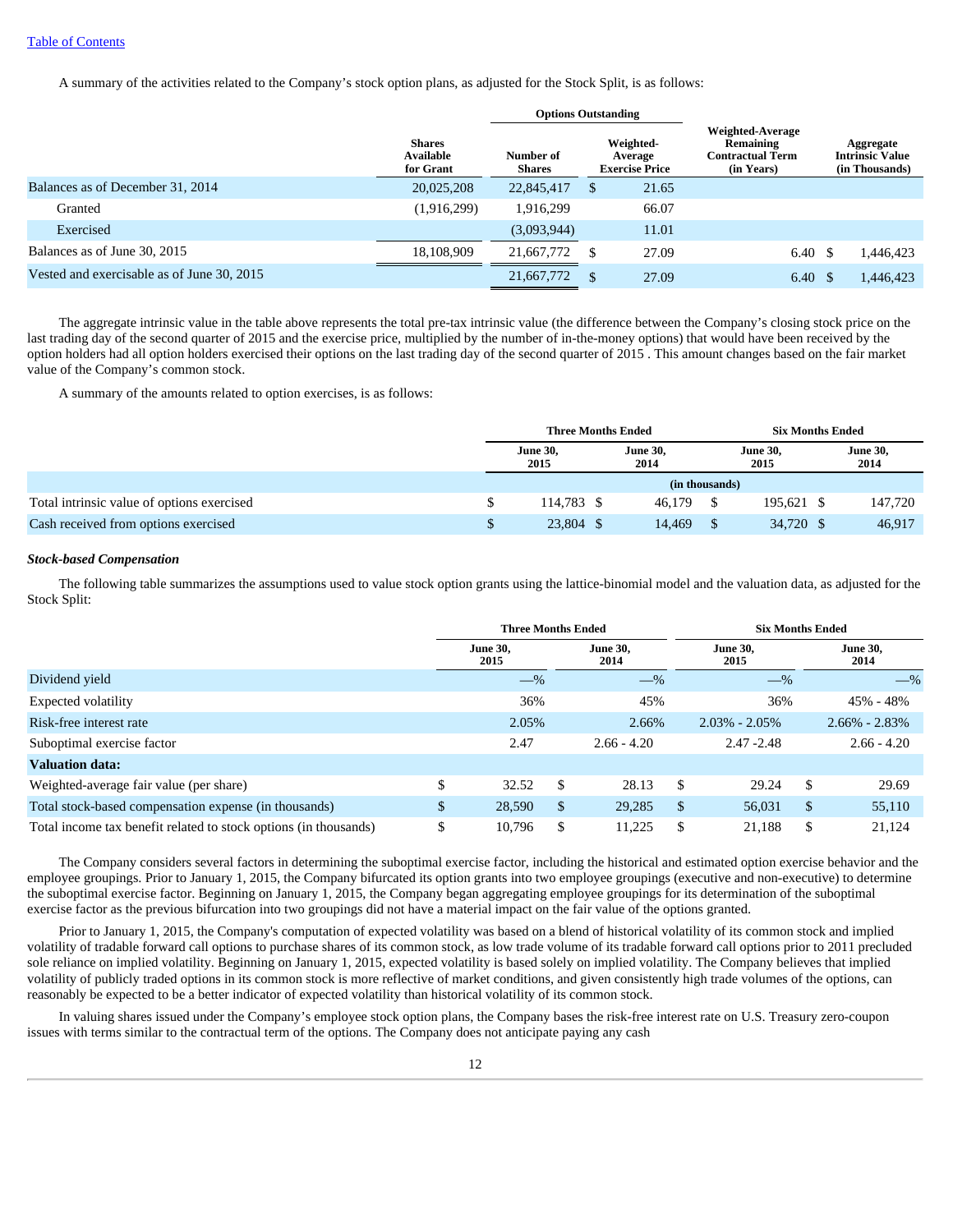dividends in the foreseeable future and therefore uses an expected dividend yield of zero in the option valuation model. The Company does not use a post-vesting termination rate as options are fully vested upon grant date.

# **7. Accumulated Other Comprehensive Loss**

The following table summarizes the changes in the accumulated balance of other comprehensive loss, net of tax, for the three and six months ended June 30, 2015 :

|                                                                | <b>Foreign currency</b> | <b>Change in unrealized</b><br>gains on available-<br>for-sale securities | <b>Total</b> |
|----------------------------------------------------------------|-------------------------|---------------------------------------------------------------------------|--------------|
|                                                                |                         | (in thousands)                                                            |              |
| Balance as of March 31, 2015                                   | $(44,105)$ \$           | 951                                                                       | (43, 154)    |
| Other comprehensive (loss) income before reclassifications     | 5,560                   | (413)                                                                     | 5,147        |
| Amounts reclassified from accumulated other comprehensive loss |                         | (113)                                                                     | (113)        |
| Net increase (decrease) in other comprehensive (loss) income   | 5,560                   | (526)                                                                     | 5,034        |
| Balance as of June 30, 2015                                    | (38, 545)               | 425                                                                       | (38, 120)    |

|                                                                | <b>Foreign currency</b> | <b>Change in unrealized</b><br>gains on available-<br>for-sale securities | Total     |
|----------------------------------------------------------------|-------------------------|---------------------------------------------------------------------------|-----------|
|                                                                |                         | (in thousands)                                                            |           |
| Balance as of December 31, 2014                                | $(4,615)$ \$            | 169                                                                       | (4, 446)  |
| Other comprehensive (loss) income before reclassifications     | (33,930)                | 433                                                                       | (33, 497) |
| Amounts reclassified from accumulated other comprehensive loss |                         | (177)                                                                     | (177)     |
| Net increase (decrease) in other comprehensive (loss) income   | (33,930)                | 256                                                                       | (33,674)  |
| Balance as of June 30, 2015                                    | (38, 545)               | 425                                                                       | (38, 120) |

As discussed in Note 1, other comprehensive loss for the six months ended June 30, 2015 includes the impact of the change in functional currency for certain of the Company's European entities.

All amounts reclassified from accumulated other comprehensive loss were related to realized gains on available-for-sale securities. These reclassifications impacted "Interest and other income (expense)" on the Consolidated Statements of Operations.

# **8. Income Taxes**

The effective tax rates for the three months ended June 30, 2015 and 2014 were 35% and 39% , respectively. The effective tax rates for the six months ended June 30, 2015 and 2014 were 37% and 40% , respectively. The effective tax rates for the three and six months ended June 30, 2015 and 2014 differed from the federal statutory rate primarily due to state taxes, foreign taxes and non-deductible expenses, partially offset by the California R&D credit.

The decrease in the Company's effective tax rates for the three and six months ended June 30, 2015 as compared to the three and six months ended June 30, 2014 was primarily attributable to lower tax reserves on uncertain tax positions following an IRS Appeals settlement in the fourth quarter of 2014.

Gross unrecognized tax benefits were \$38.1 million and \$34.8 million as of June 30, 2015 and December 31, 2014, respectively. The gross unrecognized tax benefits, if recognized by the Company, will result in a reduction of approximately \$31.5 million to the provision for income taxes thereby favorably impacting the Company's effective tax rate. The Company's unrecognized tax benefits are classified as "Other non-current liabilities" on the Consolidated Balance Sheets. The Company includes interest and penalties related to unrecognized tax benefits within the "Provision for income taxes" on the Consolidated Statements of Operations. As of June 30, 2015 , the total amount of gross interest and penalties accrued was \$0.4 million , and is classified as "Other non-current liabilities" on the Consolidated Balance Sheets.

Deferred tax assets include \$15.8 million and \$13.4 million classified as "Other current assets" and \$145.7 million and \$106.9 million classified as "Other non-current assets" on the Consolidated Balance Sheets as of June 30, 2015 and December 31, 2014 , respectively. In evaluating its ability to realize the net deferred tax assets, the Company considered all available positive and negative evidence, including its past operating results and the forecast of future market growth, forecasted earnings, future taxable income, and prudent and feasible tax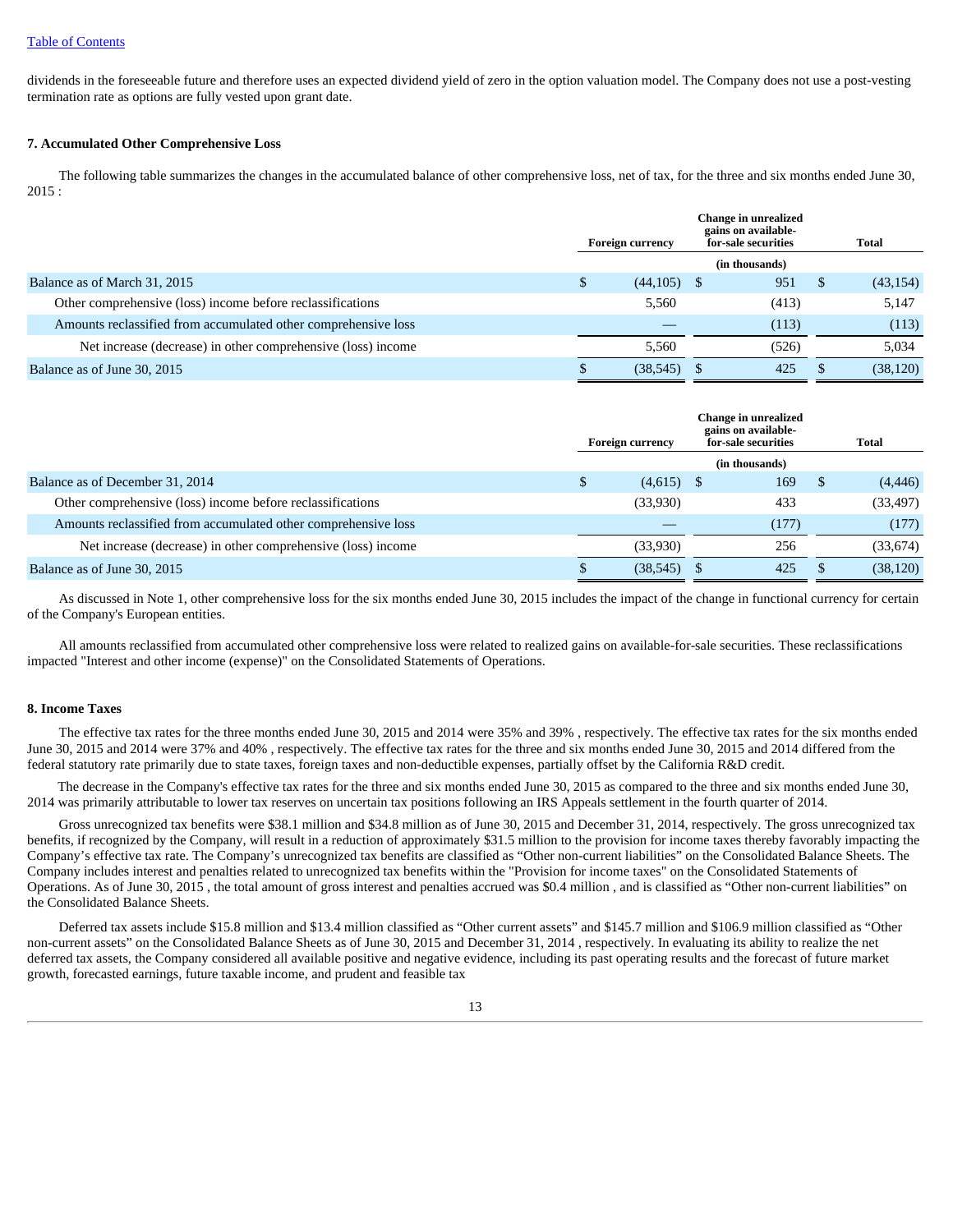planning strategies. As of June 30, 2015 and December 31, 2014 , it was considered more likely than not that all deferred tax assets would be realized.

Income tax benefits attributable to the exercise of employee stock options of \$39.1 million and \$14.6 million , during the three months ended June 30, 2015 and 2014 , respectively. Income tax benefits attributable to the exercise of employee stock options of \$67.9 million and \$47.1 million , during the six months ended June 30, 2015 and 2014 , respectively. These benefits were recorded directly to "Additional paid-in capital" on the Consolidated Balance Sheets.

The Company files U.S. federal, state and foreign tax returns. The Company is currently under examination by the IRS for the years 2010 through 2013. The Company is also currently under examination by the state of California for the years 2006 and 2007. California has completed its Field Exam of the 2006 and 2007 California tax returns and has issued a Notice of Proposed Assessment primarily related to the Company's R&D Credits claimed in those years. The Company has filed a protest against the proposed assessment and is currently in the midst of the Franchise Tax Board Protest process. The years 1997 through 2005, as well as 2008 through 2013 remain subject to examination by the state of California. The Company has no significant foreign jurisdiction audits underway. The years 2011 through 2014 remain subject to examination by foreign jurisdictions. Given the potential outcome of the current examinations, as well as the impact of the current examination on the potential expiration of the statute of limitations, it is reasonably possible that the balance of unrecognized tax benefits could significantly change within the next twelve months. However, at this time, an estimate of the range of reasonably possible adjustments to the balance of unrecognized tax benefits cannot be made.

### **9. Commitments and Contingencies**

#### *Streaming Content*

As of June 30, 2015 , the Company had \$10.1 billion of obligations comprised of \$2.5 billion included in "Current content liabilities" and \$1.9 billion of "Non-current content liabilities" on the Consolidated Balance Sheets and \$5.7 billion of obligations that are not reflected on the Consolidated Balance Sheets.

As of December 31, 2014 , the Company had \$9.5 billion of obligations comprised of \$2.1 billion included in "Current content liabilities" and \$1.6 billion of "Non-current content liabilities" on the Consolidated Balance Sheets and \$5.8 billion of obligations that are not reflected on the Consolidated Balance Sheets.

The expected timing of payments for these streaming content obligations is as follows:

|                                              |    |                         | As of |                      |
|----------------------------------------------|----|-------------------------|-------|----------------------|
|                                              |    | <b>June 30,</b><br>2015 |       | December 31,<br>2014 |
|                                              |    | (in thousands)          |       |                      |
| Less than one year                           | a. | 4,271,285               |       | 3,747,648            |
| Due after one year and through three years   |    | 4,791,033               |       | 4,495,103            |
| Due after three years and through five years |    | 961,784                 |       | 1,164,308            |
| Due after five years                         |    | 49,307                  |       | 44,053               |
| Total streaming content obligations          |    | 10,073,409              |       | 9,451,112            |

A streaming content obligation is incurred at the time the Company enters into an agreement to obtain future titles. Once a title becomes available, a content liability is generally recorded on the Consolidated Balance Sheets. Certain agreements include the obligation to license rights for unknown future titles, the ultimate quantity and/or fees for which are not yet determinable as of the reporting date. The Company does not include any estimated obligation for these future titles beyond the known minimum amount. However, the unknown obligations are expected to be significant and the expected timing of payments could range from less than one year to more than five years.

The Company has entered into certain licenses with performing rights organizations ("PROs"), and is currently involved in negotiations with other PROs, that hold certain rights to music and other entertainment works "publicly performed" in connection with streaming content into various territories. Accruals for estimated license fees are recorded and then adjusted based on any change in estimates. These amounts are included in the streaming content obligations. The results of these negotiations are uncertain and may be materially different from management's estimates.

# *Legal Proceedings*

From time to time, in the normal course of its operations, the Company is subject to litigation matters and claims, including claims relating to employee relations, business practices and patent infringement. Litigation can be expensive and disruptive to normal business operations. Moreover, the results of complex legal proceedings are difficult to predict and the Company's view of these matters may change in the future as the litigation and events related thereto unfold. The Company expenses legal fees as incurred. The Company records a provision for contingent losses when it is both probable that a liability has been incurred and the amount of the loss can be reasonably estimated. An

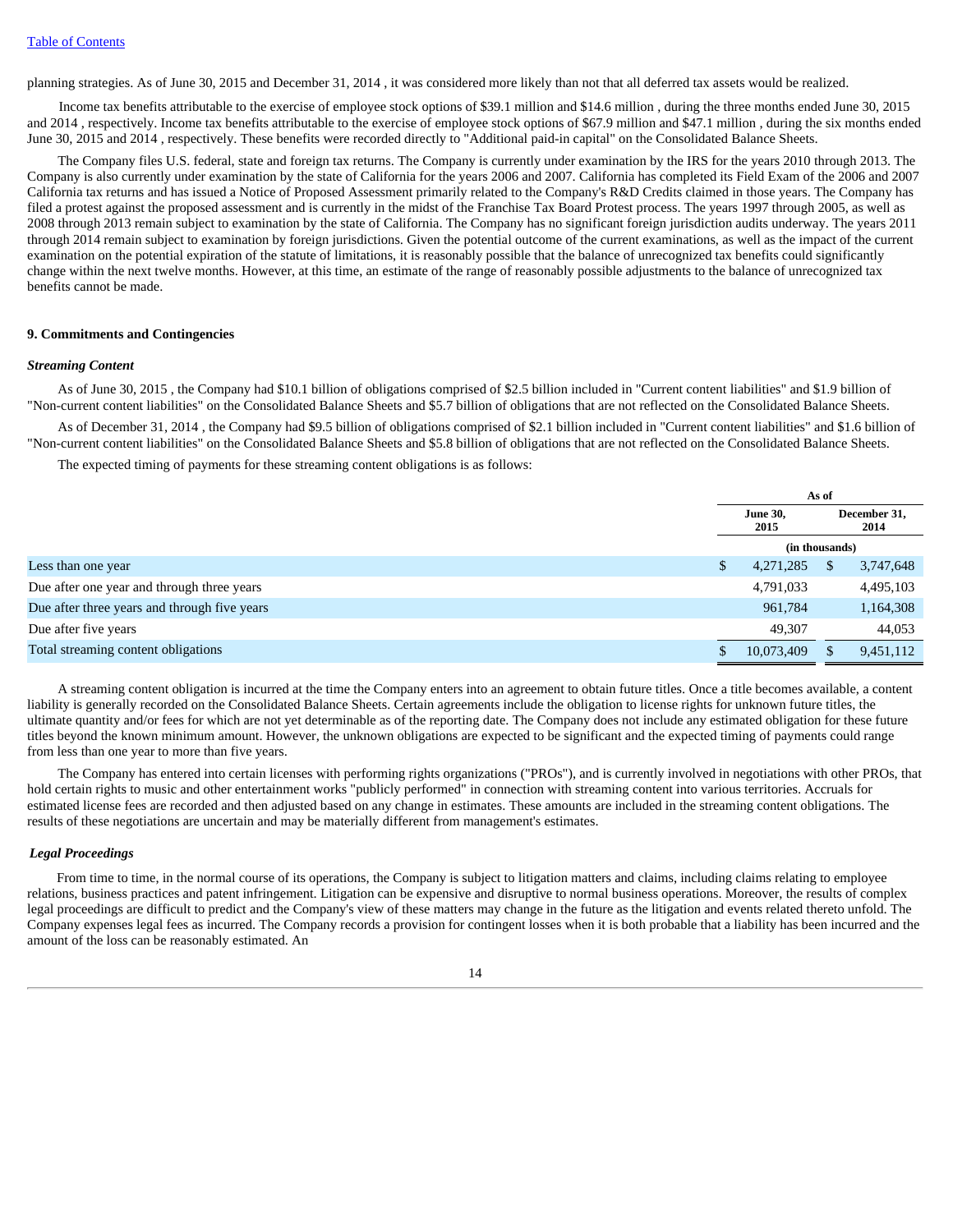unfavorable outcome to any legal matter, if material, could have an adverse effect on the Company's operations or its financial position, liquidity or results of operations.

On January 13, 2012, the first of three purported shareholder class action lawsuits was filed in the United States District Court for the Northern District of California against the Company and certain of its officers and directors. Two additional purported shareholder class action lawsuits were filed in the same court on January 27, 2012 and February 29, 2012 alleging substantially similar claims. These lawsuits were consolidated into *In re Netflix, Inc., Securities Litigation* , Case No. 3:12-cv-00225-SC, and the Court selected lead plaintiffs. On June 26, 2012, lead plaintiffs filed a consolidated complaint which alleged violations of the federal securities laws. The Court dismissed the consolidated complaint with leave to amend on February 13, 2013. Lead plaintiffs filed a first amended consolidated complaint on March 22, 2013. The Court dismissed the first amended consolidated complaint with prejudice on August 20, 2013, and judgment was entered on September 27, 2013. Lead plaintiffs filed a motion to alter or amend the judgment and requested leave to file a second amended complaint on October 25, 2013. On January 17, 2014, the Court denied that motion. On February 18, 2014, lead plaintiffs appealed that decision to the United States Court of Appeals for the Ninth Circuit. Management has determined a potential loss is reasonably possible however, based on its current knowledge, management does not believe that the amount of such possible loss or a range of potential loss is reasonably estimable

On November 23, 2011, the first of six purported shareholder derivative suits was filed in the Superior Court of California, Santa Clara County, against the Company and certain of its officers and directors. Five additional purported shareholder derivative suits were subsequently filed: two in the Superior Court of California, Santa Clara County on February 9, 2012 and May 2, 2012; and three in the United States District Court for the Northern District of California on February 13, 2012, February 24, 2012 and April 2, 2012. The purported shareholder derivative suits filed in the Northern District of California have been voluntarily dismissed. On July 5, 2012, the purported shareholder derivative suits filed in Santa Clara County were consolidated into *In re Netflix, Inc. Shareholder Derivative Litigation* , Case No. 1-12-cv-218399, and lead counsel was appointed. A consolidated complaint was filed on December 4, 2012, with plaintiffs seeking compensatory damages and other relief. The consolidated complaint alleges, among other things, that certain of the Company's current and former officers and directors breached their fiduciary duties, issued false and misleading statements primarily regarding the Company's streaming business, violated accounting rules concerning segment reporting, violated provisions of the California Corporations Code, and wasted corporate assets. The consolidated complaint further alleges that the defendants caused the Company to buy back stock at artificially inflated prices to the detriment of the Company and its shareholders while contemporaneously selling personally held Company stock. The Company filed a demurrer to the consolidated complaint and a motion to stay the derivative litigation in favor of the related federal securities class action on February 4, 2013. On June 21, 2013, the Court granted the motion to stay the derivative litigation pending resolution of the related federal securities class action. Management has determined a potential loss is reasonably possible however, based on its current knowledge, management does not believe that the amount of such possible loss or a range of potential loss is reasonably estimable.

The Company is involved in other litigation matters not listed above but does not consider the matters to be material either individually or in the aggregate at this time. The Company's view of the matters not listed may change in the future as the litigation and events related thereto unfold.

#### *Indemnification*

In the ordinary course of business, the Company has entered into contractual arrangements under which it has agreed to provide indemnification of varying scope and terms to business partners and other parties with respect to certain matters, including, but not limited to, losses arising out of the Company's breach of such agreements and out of intellectual property infringement claims made by third parties. In these circumstances, payment may be conditional on the other party making a claim pursuant to the procedures specified in the particular contract.

The Company's obligations under these agreements may be limited in terms of time or amount, and in some instances, the Company may have recourse against third parties for certain payments. In addition, the Company has entered into indemnification agreements with its directors and certain of its officers that will require it, among other things, to indemnify them against certain liabilities that may arise by reason of their status or service as directors or officers. The terms of such obligations vary.

It is not possible to make a reasonable estimate of the maximum potential amount of future payments under these or similar agreements due to the conditional nature of the Company's obligations and the unique facts and circumstances involved in each particular agreement. No amount has been accrued in the accompanying consolidated financial statements with respect to these indemnification obligations.

#### **10. Segment Information**

The Company has three reportable segments: Domestic streaming, International streaming and Domestic DVD. Segment information is presented in the same manner that the Company's chief operating decision maker ("CODM") reviews the operating results in assessing performance and allocating resources. The Company's CODM reviews revenues and contribution profit (loss) for each of the reportable segments. Contribution profit (loss) is defined as revenues less cost of revenues and marketing expenses directly incurred by the segment. The Company has aggregated the results of the International operating segments into one reportable segment because these operating segments share similar long-term economic and other qualitative characteristics.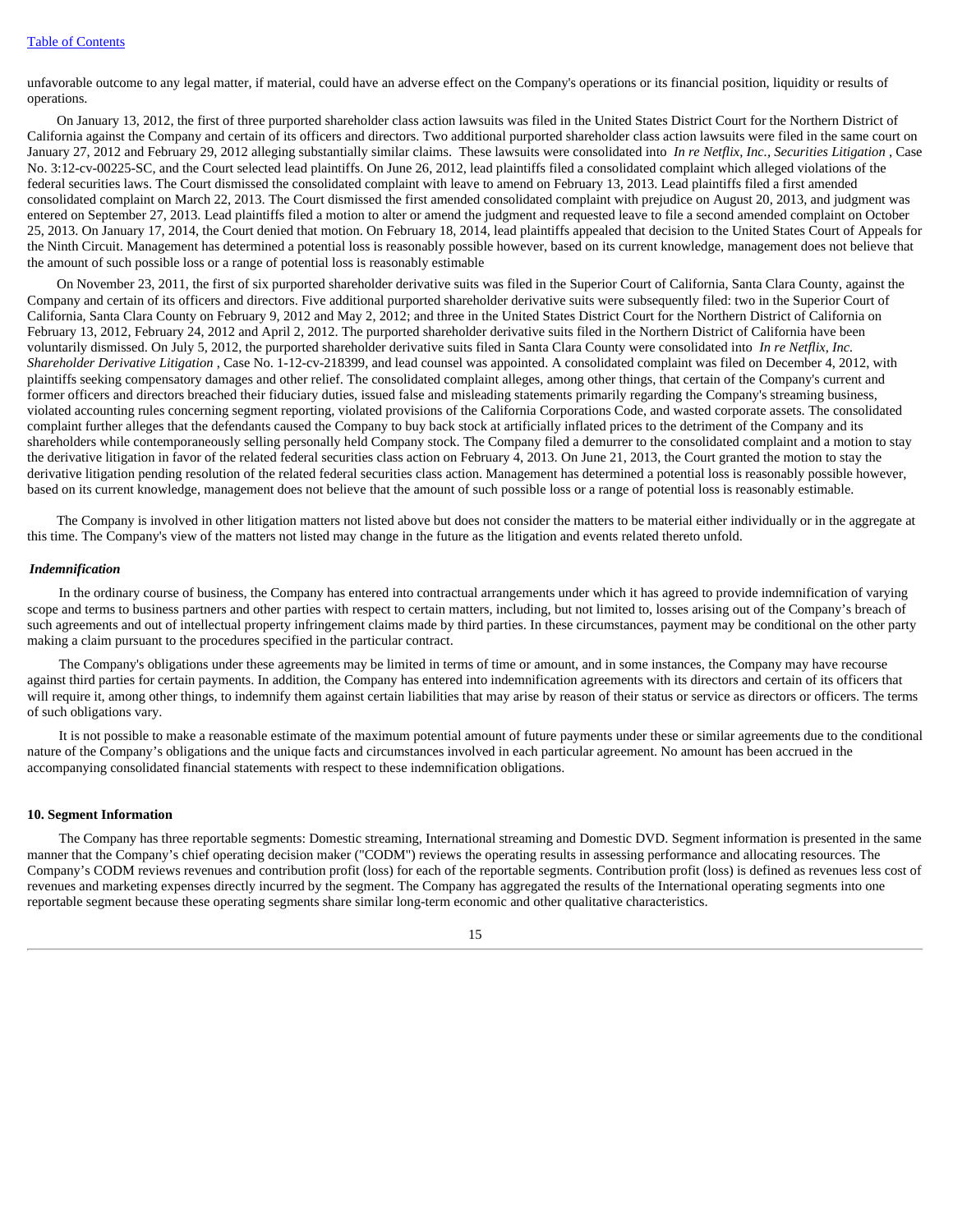The Domestic and International streaming segments derive revenues from monthly membership fees for services consisting solely of streaming content. The Domestic DVD segment derives revenues from monthly membership fees for services consisting solely of DVD-by-mail. Revenues and the related payment card fees are attributed to the operating segment based on the nature of the underlying membership (streaming or DVD) and the geographic region from which the membership originates. There are no internal revenue transactions between the Company's segments.

Cost of revenues are primarily attributed to the operating segment based on the amounts directly incurred by the segment to obtain content and deliver it to the specific region. Content rights increasingly include multiple geographies as the Company aspires to obtain global content rights to support global expansion. The Company allocates this content between the International and Domestic segments based on estimated fair market value. Marketing expenses are primarily comprised of advertising expenses which are generally included in the segment in which the expenditures are directly incurred.

The Company's long-lived tangible assets were located as follows:

|  |                  | As of                |
|--|------------------|----------------------|
|  | June 30,<br>2015 | December 31,<br>2014 |
|  |                  | (in thousands)       |
|  | 160,135          | 138,704              |
|  | 11,261           | 11,171               |

The following table represents segment information for the quarter ended June 30, 2015 :

|                                        |                                     |                                          |    | As of/ Three Months Ended June 30, 2015 |              |
|----------------------------------------|-------------------------------------|------------------------------------------|----|-----------------------------------------|--------------|
|                                        | <b>Domestic</b><br><b>Streaming</b> | <b>International</b><br><b>Streaming</b> |    | <b>Domestic</b><br><b>DVD</b>           | Consolidated |
|                                        |                                     | (in thousands)                           |    |                                         |              |
| Total memberships at end of period (1) | 42,300                              | 23,251                                   |    | 5,314                                   |              |
| Revenues                               | 1,025,913 \$                        | 454,763                                  | -8 | 164,018                                 | 1,644,694    |
| Cost of revenues                       | 612,691                             | 422,966                                  |    | 86,095                                  | 1,121,752    |
| Marketing                              | 73,427                              | 123,713                                  |    | $\hspace{0.1mm}-\hspace{0.1mm}$         | 197,140      |
| Contribution profit (loss)             | 339,795                             | $(91,916)$ \$                            |    | 77,923                                  | 325,802      |
| Other operating expenses               |                                     |                                          |    |                                         | 250,967      |
| Operating income                       |                                     |                                          |    |                                         | 74,835       |
| Other income (expense)                 |                                     |                                          |    |                                         | (34, 345)    |
| Provision for income taxes             |                                     |                                          |    |                                         | 14,155       |
| Net income                             |                                     |                                          |    |                                         | 26,335       |

|                                        |                              |      | As of/Six Months Ended June 30, 2015     |               |                                 |              |
|----------------------------------------|------------------------------|------|------------------------------------------|---------------|---------------------------------|--------------|
|                                        | Domestic<br><b>Streaming</b> |      | <b>International</b><br><b>Streaming</b> |               | <b>Domestic</b><br><b>DVD</b>   | Consolidated |
|                                        |                              |      | (in thousands)                           |               |                                 |              |
| Total memberships at end of period (1) | 42,300                       |      | 23,251                                   |               | 5,314                           |              |
| Revenues                               | \$<br>2,010,445              | - SS | 870,160                                  | $\mathcal{L}$ | 337,218                         | 3,217,823    |
| Cost of revenues                       | 1,195,220                    |      | 798,244                                  |               | 174,689                         | 2,168,153    |
| Marketing                              | 162,978                      |      | 228,839                                  |               | $\hspace{0.1mm}-\hspace{0.1mm}$ | 391,817      |
| Contribution profit (loss)             | 652,247                      |      | (156, 923)                               |               | 162,529                         | 657,853      |
| Other operating expenses               |                              |      |                                          |               |                                 | 485,562      |
| Operating income                       |                              |      |                                          |               |                                 | 172,291      |
| Other income (expense)                 |                              |      |                                          |               |                                 | (93, 375)    |
| Provision for income taxes             |                              |      |                                          |               |                                 | 28,885       |
| Net income                             |                              |      |                                          |               |                                 | 50,031       |
|                                        |                              |      |                                          |               |                                 |              |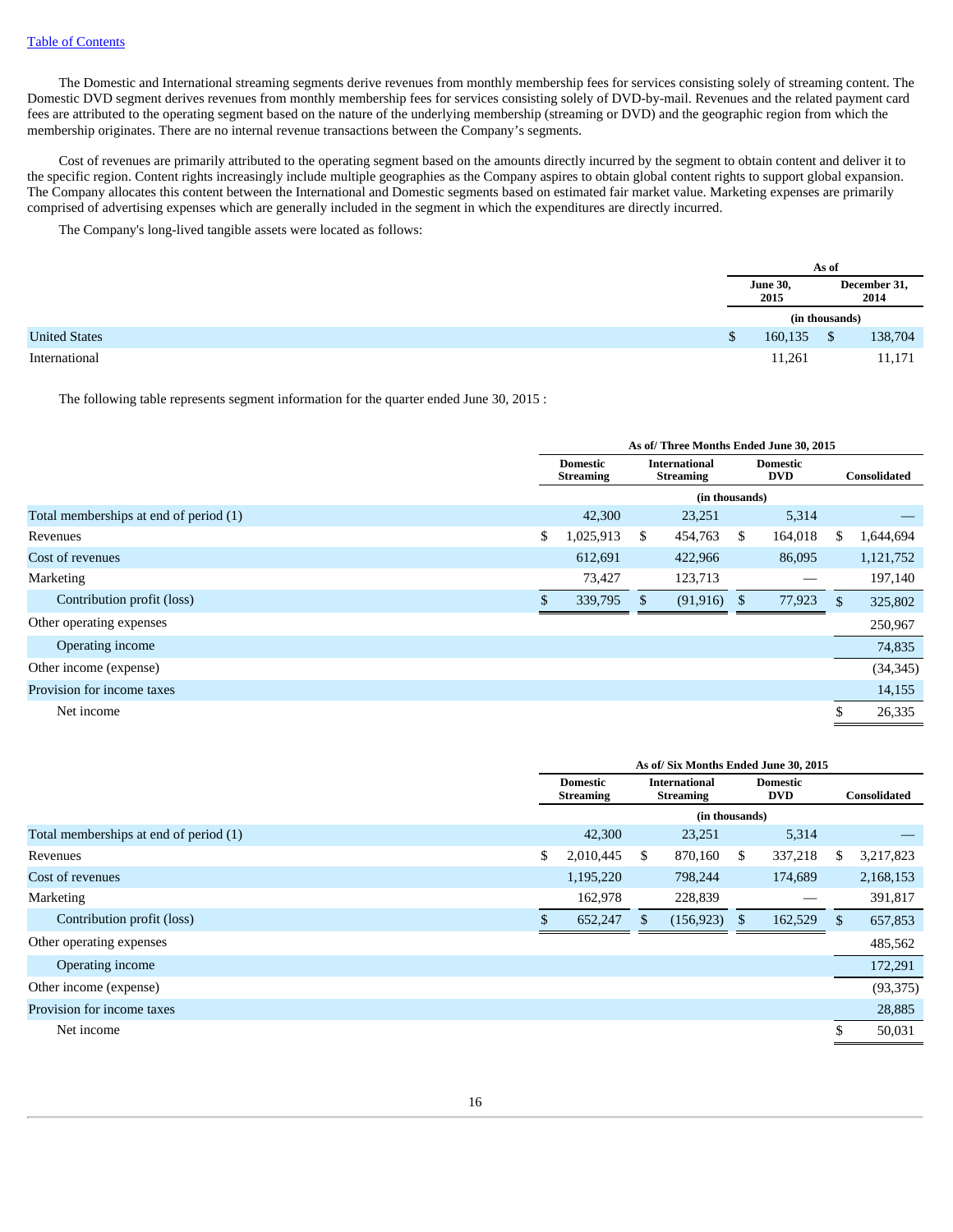The following table represents segment information for the quarter ended June 30, 2014 :

|                                        |                                     |     |                                          |      | As of/ Three Months Ended June 30, 2014 |              |
|----------------------------------------|-------------------------------------|-----|------------------------------------------|------|-----------------------------------------|--------------|
|                                        | <b>Domestic</b><br><b>Streaming</b> |     | <b>International</b><br><b>Streaming</b> |      | <b>Domestic</b><br><b>DVD</b>           | Consolidated |
|                                        |                                     |     | (in thousands)                           |      |                                         |              |
| Total memberships at end of period (1) | 36,244                              |     | 13,801                                   |      | 6,261                                   | –            |
| Revenues                               | 838,225                             | - S | 307,461 \$                               |      | 194,721                                 | 1,340,407    |
| Cost of revenues                       | 546,223                             |     | 266,697                                  |      | 101,928                                 | 914,848      |
| Marketing                              | 64,727                              |     | 56,036                                   |      | $\hspace{0.1mm}-\hspace{0.1mm}$         | 120,763      |
| Contribution profit (loss)             | 227,275                             |     | (15,272)                                 | - 75 | 92,793                                  | 304,796      |
| Other operating expenses               |                                     |     |                                          |      |                                         | 175,196      |
| Operating income                       |                                     |     |                                          |      |                                         | 129,600      |
| Other income (expense)                 |                                     |     |                                          |      |                                         | (12,228)     |
| Provision for income taxes             |                                     |     |                                          |      |                                         | 46,354       |
| Net income                             |                                     |     |                                          |      |                                         | 71,018       |

|                                        |    |                                     |                                   |      | As of/Six Months Ended June 30, 2014 |              |
|----------------------------------------|----|-------------------------------------|-----------------------------------|------|--------------------------------------|--------------|
|                                        |    | <b>Domestic</b><br><b>Streaming</b> | International<br><b>Streaming</b> |      | <b>Domestic</b><br><b>DVD</b>        | Consolidated |
|                                        |    |                                     | (in thousands)                    |      |                                      |              |
| Total memberships at end of period (1) |    | 36,244                              | 13,801                            |      | 6,261                                |              |
| Revenues                               | Эħ | 1,636,842 \$                        | 574,579                           | - \$ | 399,075                              | 2,610,496    |
| Cost of revenues                       |    | 1,063,317                           | 511,964                           |      | 208,753                              | 1,784,034    |
| Marketing                              |    | 144,985                             | 112,876                           |      | $\hspace{0.1mm}-\hspace{0.1mm}$      | 257,861      |
| Contribution profit (loss)             |    | 428,540                             | (50,261)                          | - \$ | 190,322                              | 568,601      |
| Other operating expenses               |    |                                     |                                   |      |                                      | 341,406      |
| Operating income                       |    |                                     |                                   |      |                                      | 227,195      |
| Other income (expense)                 |    |                                     |                                   |      |                                      | (20, 879)    |
| Provision for income taxes             |    |                                     |                                   |      |                                      | 82,183       |
| Net income                             |    |                                     |                                   |      |                                      | 124,133      |
|                                        |    |                                     |                                   |      |                                      |              |

# 17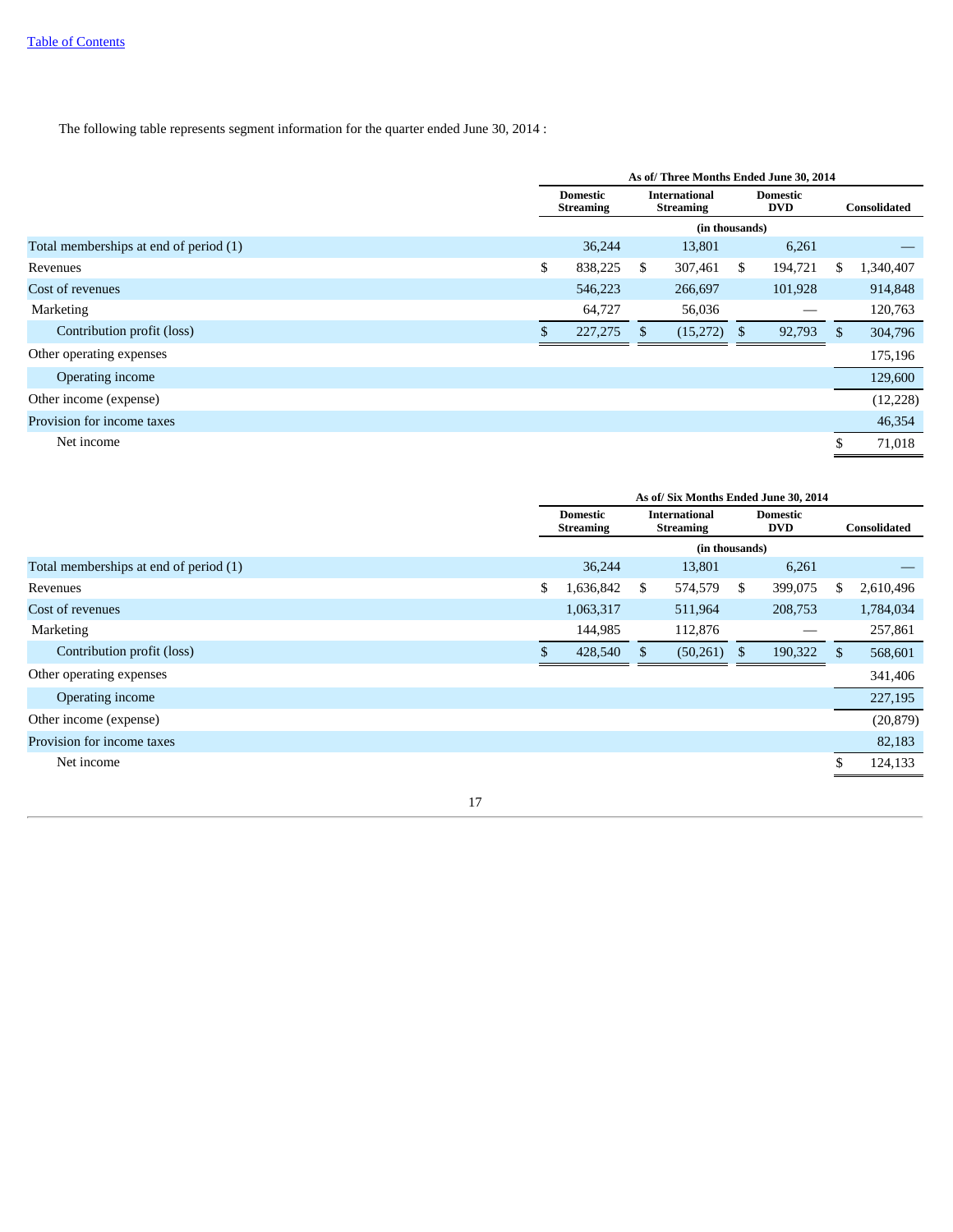The following table represents the amortization of the content library:

|                             | <b>Domestic</b><br><b>Streaming</b> |    | <b>International</b><br><b>Streaming</b> |            | <b>Domestic</b><br><b>DVD</b> |    | Consolidated |
|-----------------------------|-------------------------------------|----|------------------------------------------|------------|-------------------------------|----|--------------|
|                             |                                     |    | (in thousands)                           |            |                               |    |              |
| Three months ended June 30, |                                     |    |                                          |            |                               |    |              |
| 2015                        | 462,228                             | Ъ. | 360,372                                  | $^{\circ}$ | 20,813                        | -S | 843,413      |
| 2014                        | 409,896                             |    | 229,141                                  |            | 16,923                        |    | 655,960      |
| Six months ended June 30,   |                                     |    |                                          |            |                               |    |              |
| 2015                        | 894,217                             |    | 677,901                                  |            | 41,998                        |    | 1,614,116    |
| 2014                        | 796,211                             |    | 443,561                                  |            | 33,044                        |    | 1,272,816    |
|                             |                                     |    |                                          |            |                               |    |              |

The following table represents total content library, net:

|                         | <b>Domestic</b><br><b>Streaming</b> | <b>International</b><br><b>Streaming</b> | <b>Domestic</b><br><b>DVD</b> | Consolidated |
|-------------------------|-------------------------------------|------------------------------------------|-------------------------------|--------------|
|                         |                                     | (in thousands)                           |                               |              |
| As of June 30, 2015     | 4,213,101                           | 1,910,847                                | 27,765                        | 6,151,713    |
| As of December 31, 2014 | 3,476,226                           | 1,392,701                                | 30,101                        | 4,899,028    |

(1) A membership (also referred to as a subscription or member) is defined as the right to receive either the Netflix streaming service or Netflix DVD service. Memberships are assigned to territories based on the geographic location used at time of sign up as determined by the Company's internal systems, which utilize industry standard geo-location technology. The Company offers free-trial memberships to new and certain rejoining members. For inclusion in the definition of a membership in the above metrics, a method of payment is required to be provided even during the free-trial period. Total memberships therefore include those who are on a free-trial and have provided a method of payment. A membership is canceled and ceases to be reflected in the above metrics as of the effective cancellation date. Voluntary cancellations become effective at the end of the prepaid membership period, while involuntary cancellation of the service, as a result of a failed method of payment, becomes effective immediately.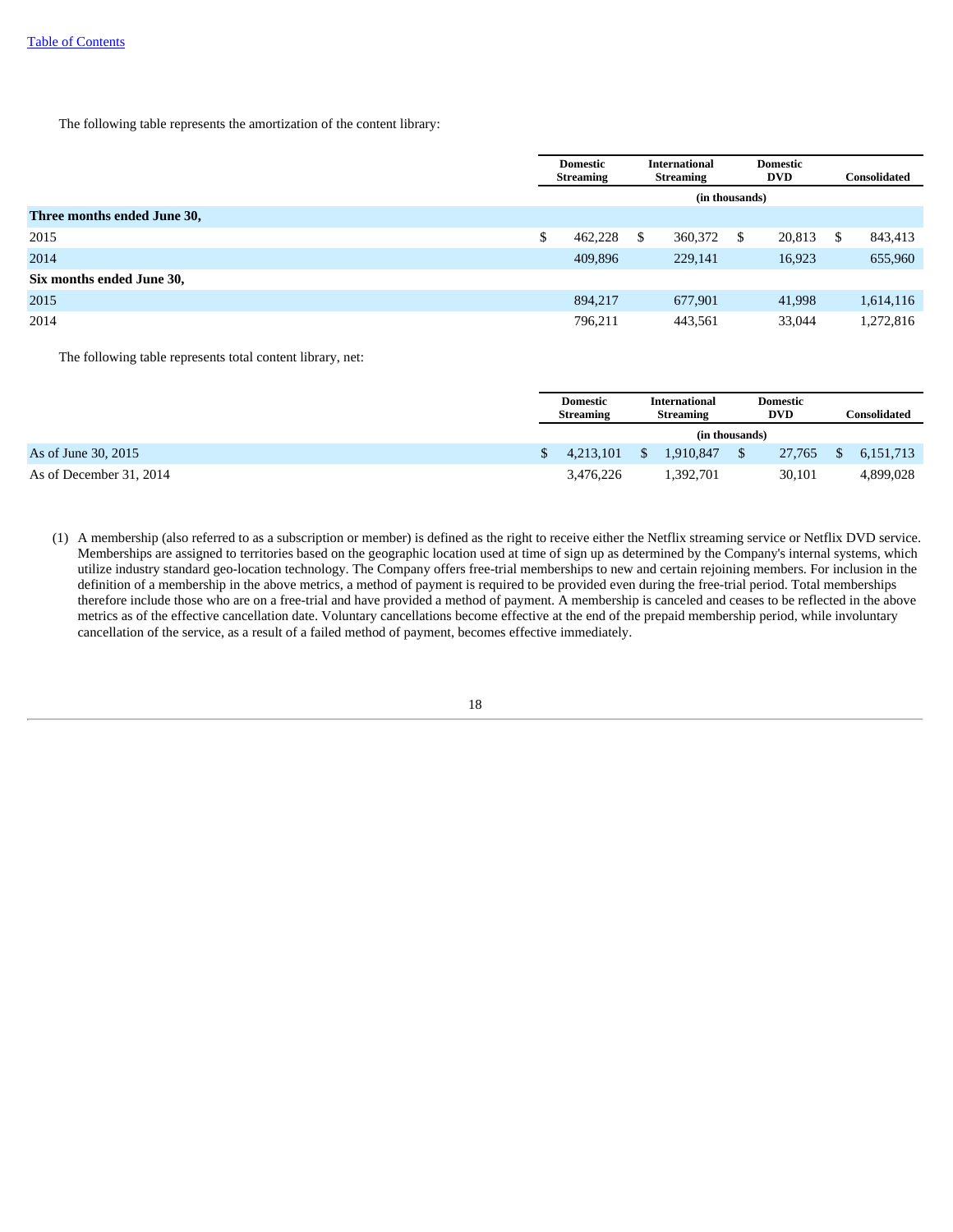#### **Item 2. Management's Discussion and Analysis of Financial Condition and Results of Operations**

#### *Forward-Looking Statements*

This Quarterly Report on Form 10-Q contains forward-looking statements within the meaning of the federal securities laws. These forward-looking statements include, but are not limited to statements regarding: our core strategy; the impact of, and the Company's response to, new accounting standards; pricing; dividends; impact of foreign currency; investments in marketing and content, including original content; international expansion and investments related thereto; cash use in connection with content acquisitions and licensing and international expansion; contribution margin and free cash flow trends; deferred tax assets; accessing and obtaining additional capital and future contractual obligations. These forward-looking statements are subject to risks and uncertainties that could cause actual results and events to differ materially from those included in forward-looking statements. Factors that might cause or contribute to such differences include, but are not limited to, those discussed in our Annual Report on Form 10-K for the year ended December 31, 2014 filed with the Securities and Exchange Commission ("SEC") on January 29, 2015, in particular the risk factors discussed under the heading "Risk Factors" in Part I, Item IA.

We assume no obligation to revise or publicly release any revision to any forward-looking statements contained in this Quarterly Report on Form 10-Q, unless required by law.

Investors and others should note that we announce material financial information to our investors using our investor relations website (http://ir.netflix.com), SEC filings, press releases, public conference calls and webcasts. We use these channels, as well as social media, to communicate with our members and the public about our company, our services and other issues. It is possible that the information we post on social media could be deemed to be material information. Therefore, we encourage investors, the media, and others interested in our company to review the information we post on the United States ("U.S.") social media channels listed on our investor relations website.

#### *Overview*

We are the world's leading Internet television network with over 65 million memberships in over 50 countries enjoying more than 100 million hours of TV shows and movies per day, including original series, documentaries and feature films. Members can watch as much as they want, anytime, anywhere, on nearly any Internet-connected screen. Members can play, pause and resume watching, all without commercials or commitments. Additionally, in the U.S., our members can receive DVDs delivered quickly to their homes.

We are a pioneer in the Internet delivery of TV shows and movies, launching our streaming service in 2007. Since this launch, we have developed an ecosystem for Internet-connected screens and have licensed and acquired increasing amounts of content that enable consumers to enjoy TV shows and movies directly on their TVs, computers and mobile devices. As a result of these efforts, we have experienced growing consumer acceptance of, and interest in, the delivery of TV shows and movies directly over the Internet. Historically, our acquisition of new memberships has been seasonal with the first and fourth quarters representing our strongest net membership additions and our second quarter representing the lowest net membership additions in a calendar year.

Our core strategy is to grow our streaming membership business globally within the parameters of our consolidated net income and contribution profit (loss) targets. We are continuously improving our members' experience by expanding our streaming content with a focus on a programming mix of content that delights our members. In addition, we are perpetually enhancing our user interface and expanding our streaming service to more Internet-connected screens.

#### *Results of Operations*

The following represents our consolidated performance highlights:

|                              |                         | <b>Three Months Ended</b>          | Change          |
|------------------------------|-------------------------|------------------------------------|-----------------|
|                              | <b>June 30,</b><br>2015 | <b>June 30,</b><br>2014            | Q2'15 vs. Q2'14 |
|                              |                         | (in thousands, except percentages) |                 |
| Global streaming memberships | 65,551                  | 50,045                             | 31 %            |
| Revenues                     | 1,644,694               | 1,340,407                          | 23 %            |
| Operating income             | 74,835                  | 129,600                            | (42)%           |
| Net income                   | 26,335                  | 71,018                             | (63)%           |

Consolidated revenues for the three months ended June 30, 2015 increased \$304.3 million as compared to the three months ended June 30, 2014 due to growth in global streaming memberships, partially offset by the impacts of foreign currency exchange rate fluctuations. Cost of revenues and operating expenses increased due to increased expenses relating to our streaming content as well as to our international expansion. Net income decreased \$44.7 million in the three months ended June 30, 2015 as compared to the three months ended June 30, 2014 as a result of the decrease in operating income and a \$21.9 million increase in interest expense primarily related to our additional debt issued in February 2015.

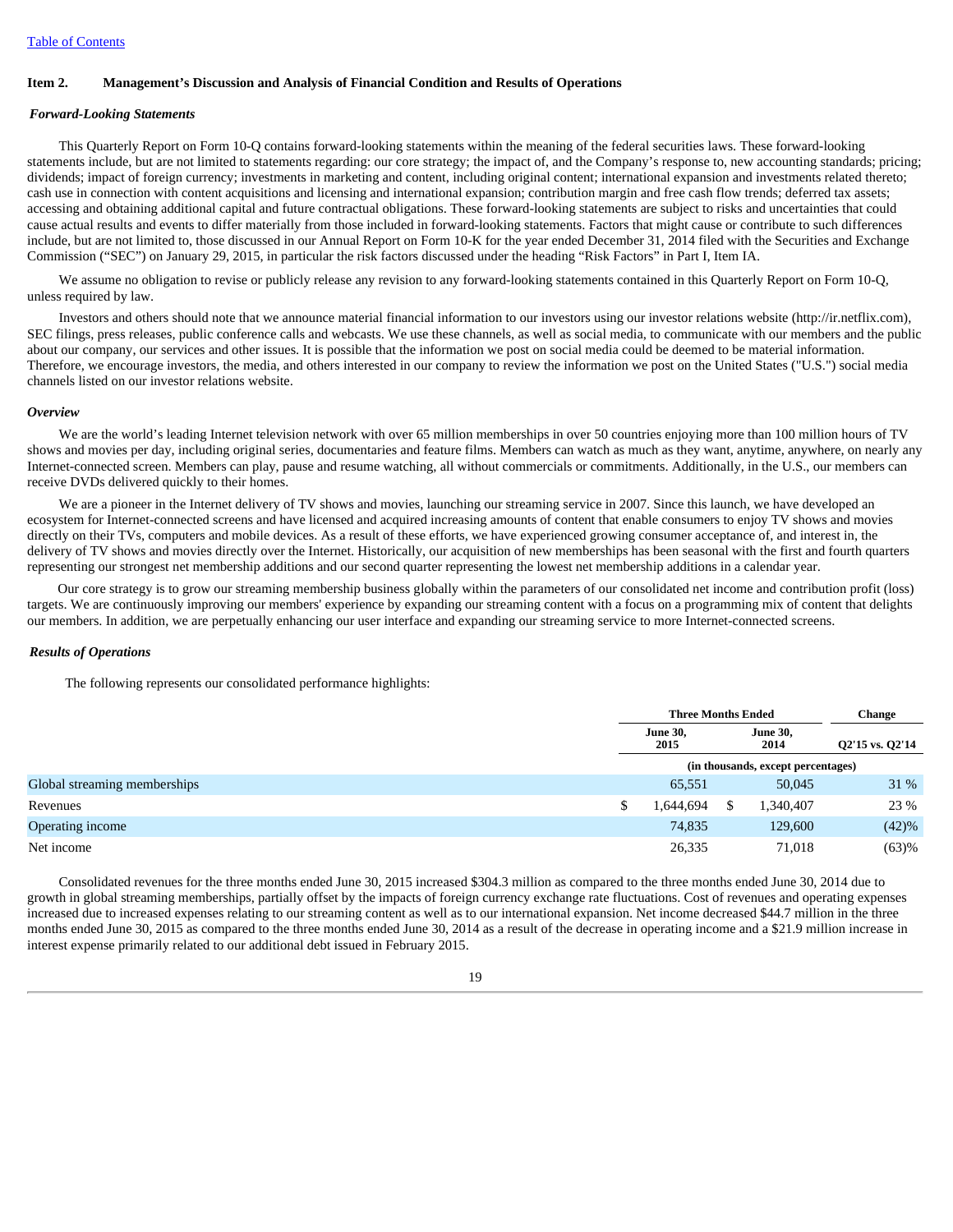We offer three types of streaming membership plans. In the U.S. our basic plan is priced at \$7.99 per month and includes access to standard definition quality streaming on a single screen at a time. Our most popular streaming plan, which includes access to high definition quality streaming on two screens concurrently, is priced at \$8.99 per month for memberships which commenced after the second quarter of 2014 when we had increased the membership fee from \$7.99 per month. Existing memberships were grandfathered in at \$7.99 for two years, as long as they remain a member. Our premium plan, which we introduced in the second quarter of 2013, is priced at \$11.99 per month and includes access to high definition and ultra-high definition quality content on four screens concurrently. Internationally, pricing for the three types of membership plans is structured similarly to the U.S. and ranges from the U.S. dollar equivalent of approximately \$5.00 per month to \$19.00 per month. We expect that from time to time the prices of our membership plans may change.

The following represents the key elements to our segment results of operations:

- We define contribution profit as revenues less cost of revenues and marketing expenses. We believe this is an important measure of our operating segment performance as it represents each segment's performance before global corporate costs.
- For the Domestic and International streaming segments, content expenses, which include the amortization of the streaming content library and other expenses associated with the licensing and acquisition of streaming content, represent the vast majority of cost of revenues. Streaming content rights are generally specific to a geographic region, but increasingly include multiple geographies as we aspire to obtain global content rights to support our global expansion. We allocate these content rights between the International and Domestic segments based on estimated fair market value. Our international expansion will require us to obtain additional streaming content to support new international markets. Other cost of revenues such as streaming delivery expenses, customer service and payment processing fees tend to be lower as a percentage of total cost of revenues as compared to content licensing expenses. We utilize both our own and third-party content delivery networks to help us efficiently stream a high volume of content to our members over the Internet. Streaming delivery expenses, therefore, also include equipment costs related to our content delivery network ("Open Connect") and all thirdparty costs associated with delivering streaming content over the Internet. Cost of revenues in the Domestic DVD segment consist primarily of delivery expenses, content expenses, including amortization of DVD content library and revenue sharing expenses, and other expenses associated with our DVD processing and customer service centers. Delivery expenses for the Domestic DVD segment consist of the postage costs to mail DVDs to and from our members and the packaging and label costs for the mailers.
- For the Domestic and International streaming segments, marketing expenses consist primarily of advertising expenses and payments made to our affiliates and device partners. Advertising expenses include promotional activities such as online and television advertising. Payments to our affiliates and device partners include fixed fee and/or revenue sharing payments. Marketing expenses are primarily incurred by our Domestic and International streaming segments given our focus on building consumer awareness of the streaming offerings. Marketing expenses incurred by our International streaming segment have been significant and will fluctuate dependent upon the number of international territories in which our streaming service is offered and the timing of the launch of new territories. We do not incur marketing expenses for the Domestic DVD segment.
- We have demonstrated our ability to grow domestic streaming contribution margin as evidenced by the increase in contribution margin from 12% when we first began separately reporting Domestic streaming results in the fourth quarter of 2011 to 33% in the second quarter of 2015. As a result of our focus on growing the streaming segments, contribution margins for the Domestic and International streaming segments are lower than for our Domestic DVD segment. Investments in content and marketing associated with the International streaming segment will continue to fluctuate dependent upon the number of international territories in which our streaming service is offered and the timing of the launch of new territories.

20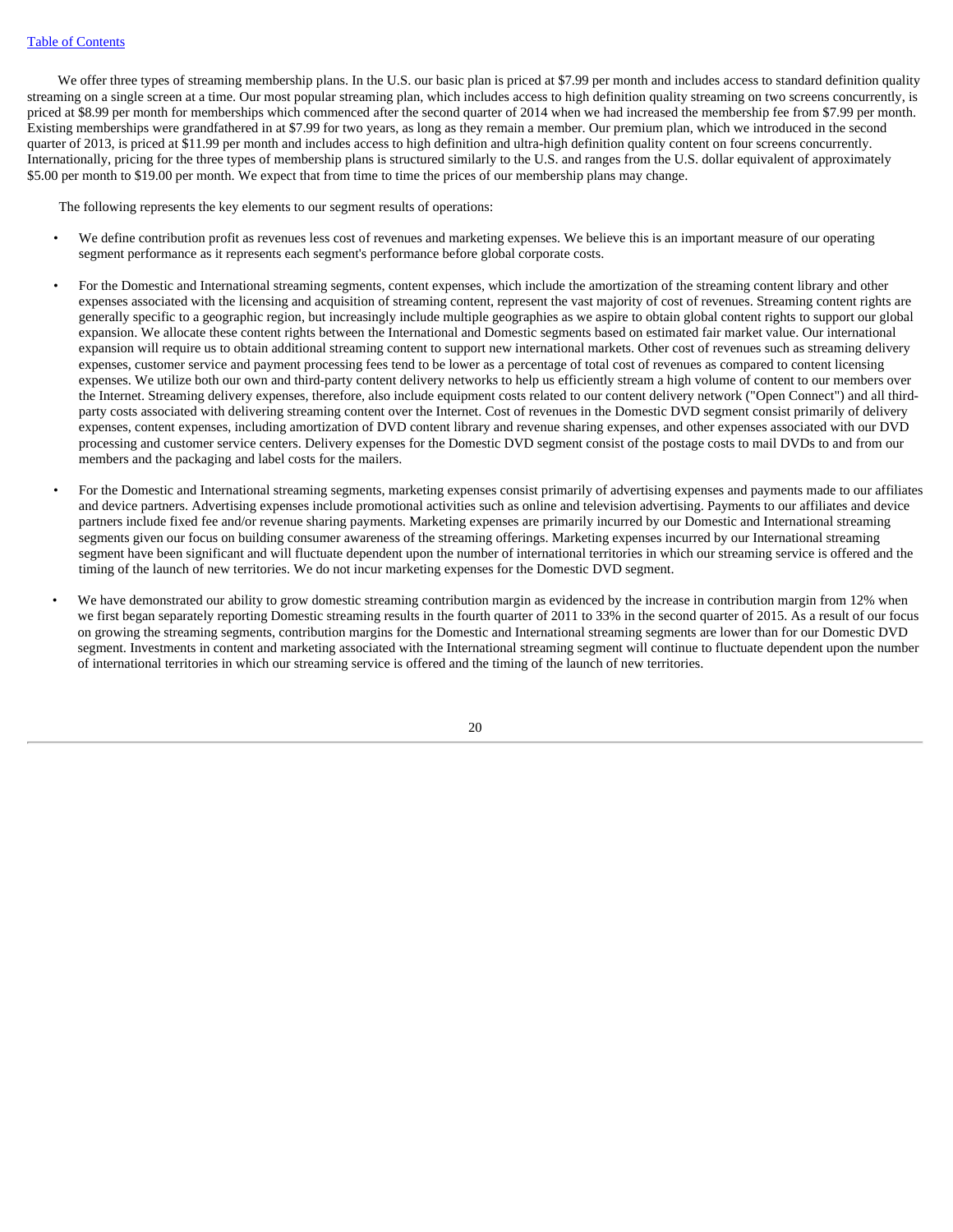# Table of Contents

#### *Domestic Streaming Segment*

*Three months ended June 30, 2015 as compared to the three months ended June 30, 2014*

|                                               |               | As of/ Three Months Ended |     |                         |    |                                                               | Change          |
|-----------------------------------------------|---------------|---------------------------|-----|-------------------------|----|---------------------------------------------------------------|-----------------|
|                                               |               | <b>June 30,</b><br>2015   |     | <b>June 30,</b><br>2014 |    |                                                               | Q2'15 vs. Q2'14 |
|                                               |               |                           |     |                         |    | (in thousands, except revenue per membership and percentages) |                 |
| <b>Memberships:</b>                           |               |                           |     |                         |    |                                                               |                 |
| Net additions                                 |               | 903                       |     | 570                     |    | 333                                                           | 58%             |
| Memberships at end of period                  |               | 42,300                    |     | 36,244                  |    | 6,056                                                         | 17%             |
| Paid memberships at end of period             |               | 41,057                    |     | 35,085                  |    | 5,972                                                         | 17%             |
| Average monthly revenue per paying membership | \$            | 8.41                      | -\$ | 8.04                    | -S | 0.37                                                          | 5%              |
|                                               |               |                           |     |                         |    |                                                               |                 |
| <b>Contribution profit:</b>                   |               |                           |     |                         |    |                                                               |                 |
| Revenues                                      | $\mathcal{S}$ | 1,025,913                 | -\$ | 838,225                 | S. | 187,688                                                       | 22%             |
| Cost of revenues                              |               | 612,691                   |     | 546,223                 |    | 66,468                                                        | 12%             |
| Marketing                                     |               | 73,427                    |     | 64,727                  |    | 8,700                                                         | 13%             |
| Contribution profit                           |               | 339,795                   |     | 227,275                 |    | 112,520                                                       | 50%             |
| Contribution margin                           |               | 33%                       |     | 27%                     |    |                                                               |                 |

In the Domestic streaming segment, we derive revenues from monthly membership fees for services consisting solely of streaming content. The increase in our domestic streaming revenues was primarily due to the 17% growth in the average number of paid memberships, as well as the 5% increase in average monthly revenue per paying membership resulting from our price increase and introduction of higher priced plans. Our two-screen high-definition plan continues to be the most popular plan choice for new memberships.

The increase in domestic streaming cost of revenues was primarily due to a \$54.3 million increase in content expenses relating to our existing and new streaming content, including more exclusive and original programming. In addition, streaming delivery expenses increased by \$5.1 million and other costs, such as payment processing fees and customer service call centers, increased \$7.1 million due to our growing member base.

Domestic marketing expenses increased primarily due to an increase in advertising and public relations spending.

Our Domestic streaming segment had a contribution margin of 33% for the three months ended June 30, 2015, which increased as compared to the contribution margin of 27% for the three months ended June 30, 2014 due to growth in paid memberships and revenue which continued to outpace content and marketing spending.

*Six months ended June 30, 2015 as compared to the six months ended June 30, 2014*

|                                               | As of/Six Months Ended  |     |                         |              | Change                                                        |     |
|-----------------------------------------------|-------------------------|-----|-------------------------|--------------|---------------------------------------------------------------|-----|
|                                               | <b>June 30,</b><br>2015 |     | <b>June 30,</b><br>2014 |              | YTD'15 vs. YTD'14                                             |     |
|                                               |                         |     |                         |              | (in thousands, except revenue per membership and percentages) |     |
| <b>Memberships:</b>                           |                         |     |                         |              |                                                               |     |
| Net additions                                 | 3,186                   |     | 2,824                   |              | 362                                                           | 13% |
| Memberships at end of period                  | 42,300                  |     | 36,244                  |              | 6,056                                                         | 17% |
| Paid memberships at end of period             | 41,057                  |     | 35,085                  |              | 5,972                                                         | 17% |
| Average monthly revenue per paying membership | 8.41                    | -\$ | 8.05                    | <sup>S</sup> | 0.36                                                          | 4%  |
|                                               |                         |     |                         |              |                                                               |     |
| <b>Contribution profit:</b>                   |                         |     |                         |              |                                                               |     |
| Revenues                                      | 2,010,445               |     | 1,636,842               |              | 373,603                                                       | 23% |
| Cost of revenues                              | 1,195,220               |     | 1,063,317               |              | 131,903                                                       | 12% |
| Marketing                                     | 162,978                 |     | 144,985                 |              | 17,993                                                        | 12% |
| Contribution profit                           | 652,247                 |     | 428,540                 |              | 223,707                                                       | 52% |
| Contribution margin                           | 32%                     |     | 26%                     |              |                                                               |     |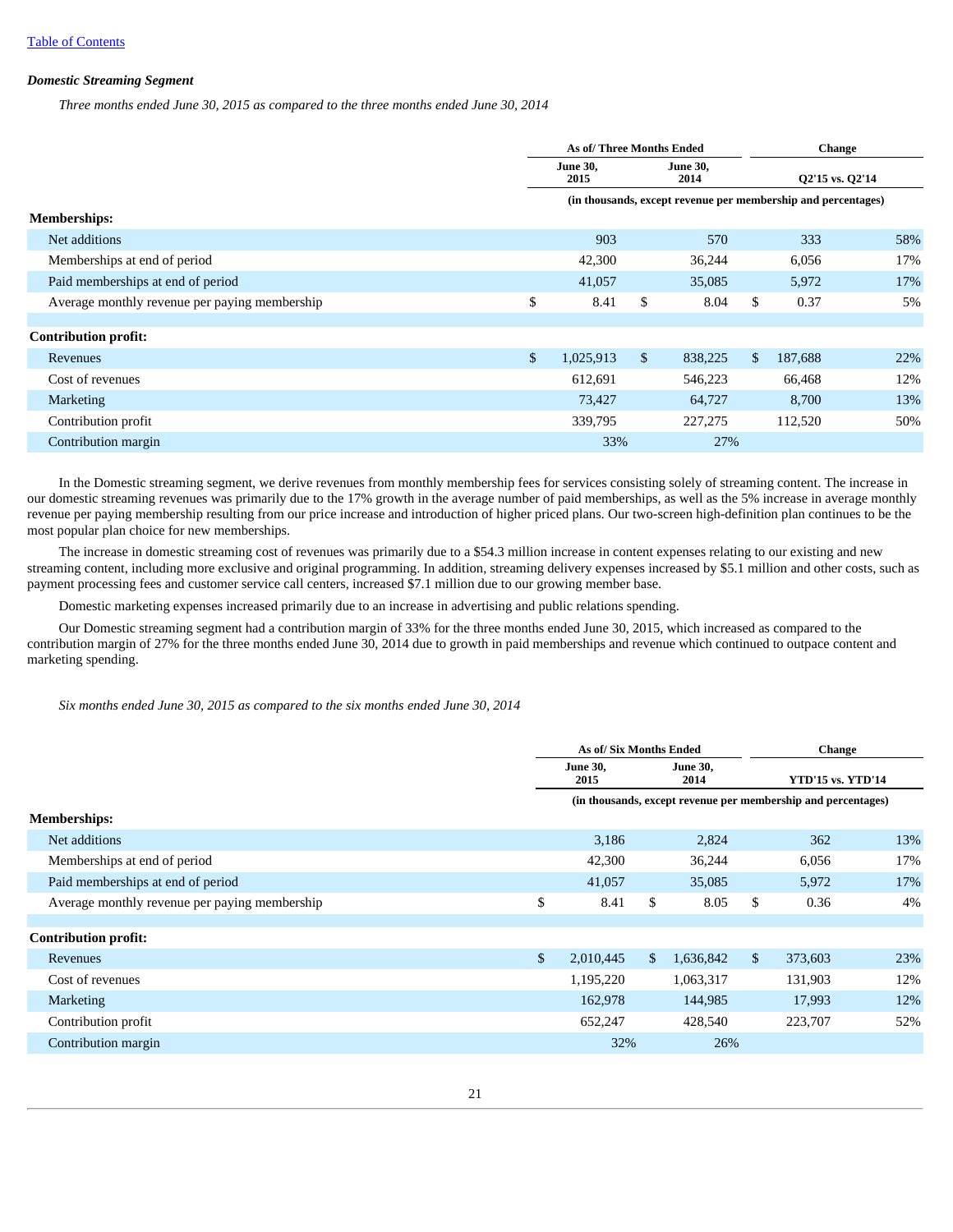The increase in our domestic streaming revenues was primarily due to the 18% growth in the average number of paid memberships, as well as the 4% increase in average monthly revenue per paying membership resulting from our price increase and introduction of higher priced plans.

The increase in domestic streaming cost of revenues was primarily due to a \$103.5 million increase in content expenses relating to our existing and new streaming content, including more exclusive and original programming. In addition, streaming delivery expenses increased by \$13.6 million and other costs, such as payment processing fees and customer service call centers, increased \$14.8 million due to our growing member base.

Domestic marketing expenses increased primarily due to an increase in advertising and public relations spending.

Our Domestic streaming segment had a contribution margin of 32% for the six months ended June 30, 2015 , which increased as compared to the contribution margin of 26% for the six months ended June 30, 2014 due to growth in paid memberships and revenue which continued to outpace content and marketing spending.

#### *International Streaming Segment*

*Three months ended June 30, 2015 as compared to the three months ended June 30, 2014*

|                                               |   | As of /Three Months Ended |               |                         |               | <b>Change</b>                                                 |       |
|-----------------------------------------------|---|---------------------------|---------------|-------------------------|---------------|---------------------------------------------------------------|-------|
|                                               |   | <b>June 30,</b><br>2015   |               | <b>June 30,</b><br>2014 |               | Q2'15 vs. Q2'14                                               |       |
|                                               |   |                           |               |                         |               | (in thousands, except revenue per membership and percentages) |       |
| <b>Memberships:</b>                           |   |                           |               |                         |               |                                                               |       |
| Net additions                                 |   | 2,374                     |               | 1,118                   |               | 1,256                                                         | 112 % |
| Memberships at end of period                  |   | 23,251                    |               | 13,801                  |               | 9,450                                                         | 68 %  |
| Paid memberships at end of period             |   | 21,649                    |               | 12,907                  |               | 8,742                                                         | 68 %  |
| Average monthly revenue per paying membership | ъ | 7.40                      | \$            | 8.31                    | $\mathcal{S}$ | (0.91)                                                        | (11)% |
|                                               |   |                           |               |                         |               |                                                               |       |
| <b>Contribution profit (loss):</b>            |   |                           |               |                         |               |                                                               |       |
| Revenues                                      |   | 454,763                   | <sup>\$</sup> | 307,461                 |               | 147,302                                                       | 48 %  |
| Cost of revenues                              |   | 422,966                   |               | 266,697                 |               | 156,269                                                       | 59 %  |
| Marketing                                     |   | 123,713                   |               | 56,036                  |               | 67,677                                                        | 121 % |
| Contribution loss                             |   | (91, 916)                 |               | (15,272)                |               | (76, 644)                                                     | 502 % |
| Contribution margin                           |   | (20)%                     |               | (5)%                    |               |                                                               |       |

In the International streaming segment, we derive revenues from monthly membership fees for services consisting solely of streaming content. We launched our streaming service in Canada in September 2010 and have continuously expanded our services internationally with launches in Latin America in September 2011, the U.K. and Ireland in January 2012, Finland, Denmark, Sweden and Norway in October 2012, the Netherlands in September 2013, and Germany, Austria, Switzerland, France, Belgium and Luxembourg in September 2014. In the first quarter of 2015, we launched our service in Australia and New Zealand. Later this year, in keeping with our global strategy, we expect to launch in additional markets, including Japan, Spain, Portugal and Italy.

The increase in our international revenues was due to the 66% growth in the average number of paid international memberships offset partially by an 11% decrease in average monthly revenue per paying membership. The decrease in average monthly revenue per paying membership was due to the impact of exchange rate fluctuations and to a lesser extent the impact of absorbing higher VAT rates across our European markets beginning January 1, 2015. These decreases were partially offset by the price increase on our most popular streaming plan and the introduction of the premium plan in 2014. We believe international revenues would have been approximately \$83 million higher if foreign exchange rates had remained consistent with the foreign exchange rates from the second quarter of 2014. Average paid international streaming memberships account for 33% of global average paid streaming memberships as of June 30, 2015, as compared to 26% of global average paid streaming memberships as of June 30, 2014.

The increase in international cost of revenues was primarily due to a \$134.8 million increase in content expenses relating to existing and new streaming content, including streaming content for territories launched in the last twelve months as well as more exclusive and original programming. Other costs increased \$21.5 million primarily due to increases in our streaming delivery expenses, costs associated with our customer service call centers and payment processing fees, all driven by our growing member base. The increases in content and other costs were partially offset by a decrease resulting from exchange rate fluctuations.

International marketing expenses for the three months ended June 30, 2015 increased as compared to the three months ended June 30, 2014 mainly due to expenses for territories launched in the last twelve months.

22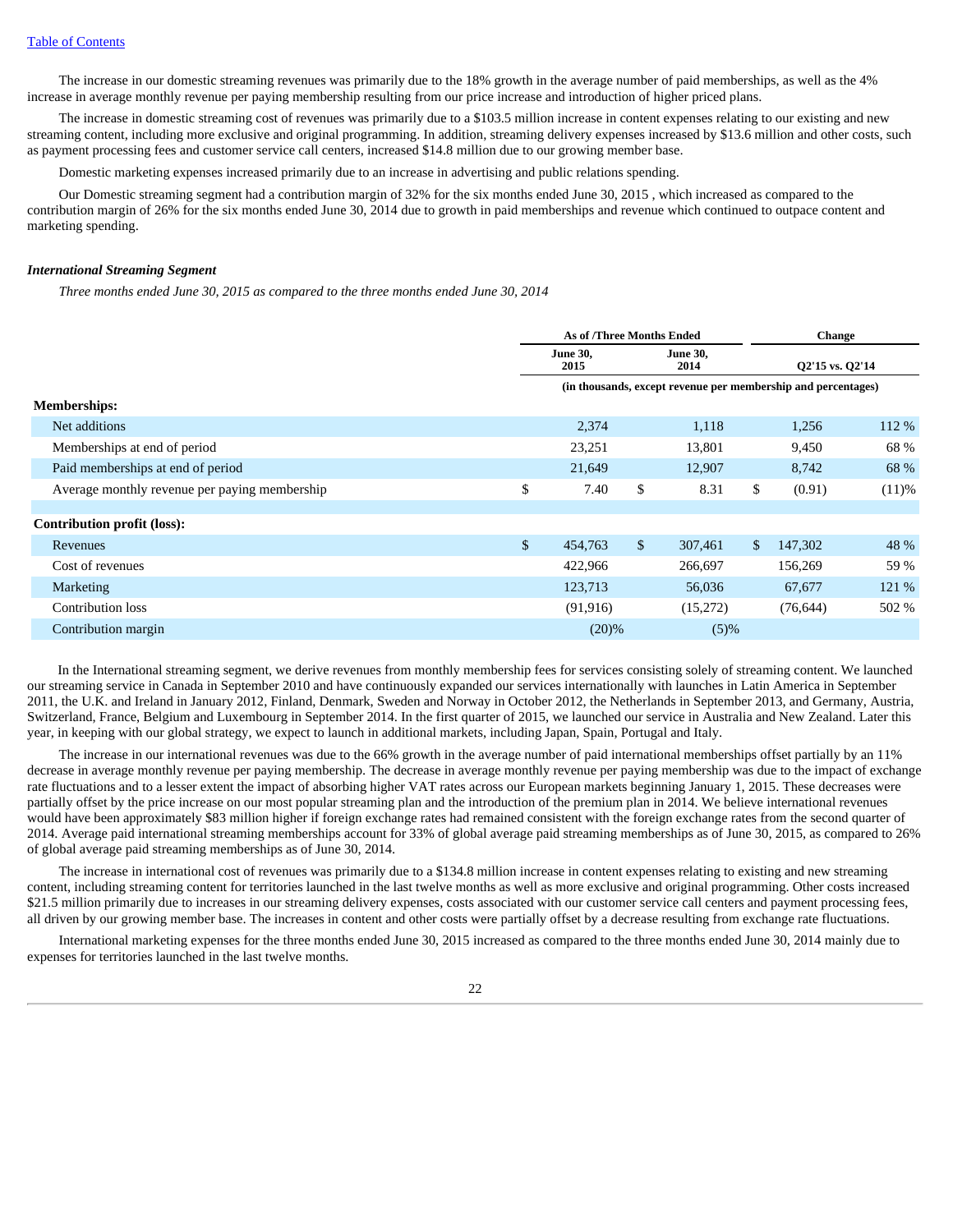International contribution losses increased for the three months ended June 30, 2015 as compared to the three months ended June 30, 2014 , due to increased spending for our international expansion and due to the impact of foreign currency exchange rate fluctuations. Had foreign exchange rates remained consistent with foreign exchange rates from the second quarter of 2014, we believe international contribution losses would have been approximately \$27 million lower in the second quarter of 2015. Our International streaming segment does not benefit from the established member base that exists for the Domestic streaming segment. Therefore our investments in streaming content and marketing programs which drive membership growth and viewing in our International markets have been significant and are larger initially relative to revenues, in particular as new territories are launched.

*Six months ended June 30, 2015 as compared to the six months ended June 30, 2014*

|                                               |               | As of /Six Months Ended |    |                         |               | Change                                                        |       |
|-----------------------------------------------|---------------|-------------------------|----|-------------------------|---------------|---------------------------------------------------------------|-------|
|                                               |               | <b>June 30,</b><br>2015 |    | <b>June 30,</b><br>2014 |               | YTD'15 vs. YTD'14                                             |       |
|                                               |               |                         |    |                         |               | (in thousands, except revenue per membership and percentages) |       |
| <b>Memberships:</b>                           |               |                         |    |                         |               |                                                               |       |
| Net additions                                 |               | 4,974                   |    | 2,871                   |               | 2,103                                                         | 73 %  |
| Memberships at end of period                  |               | 23,251                  |    | 13,801                  |               | 9,450                                                         | 68 %  |
| Paid memberships at end of period             |               | 21,649                  |    | 12,907                  |               | 8,742                                                         | 68 %  |
| Average monthly revenue per paying membership | \$            | 7.53                    | S. | 8.30                    | $\mathcal{S}$ | (0.77)                                                        | (9)%  |
|                                               |               |                         |    |                         |               |                                                               |       |
| <b>Contribution profit (loss):</b>            |               |                         |    |                         |               |                                                               |       |
| Revenues                                      | <sup>\$</sup> | 870,160                 |    | 574,579                 | - 76          | 295,581                                                       | 51 %  |
| Cost of revenues                              |               | 798,244                 |    | 511,964                 |               | 286,280                                                       | 56 %  |
| Marketing                                     |               | 228,839                 |    | 112,876                 |               | 115,963                                                       | 103 % |
| Contribution loss                             |               | (156, 923)              |    | (50,261)                |               | (106, 662)                                                    | 212 % |
| Contribution margin                           |               | (18)%                   |    | (9)%                    |               |                                                               |       |

The increase in our international revenues was due to the 67% growth in the average number of paid international memberships offset partially by a 9% decrease in average monthly revenue per paying membership. The decrease in average monthly revenue per paying membership was due to the impact of exchange rate fluctuations and to a lesser extent the impact of absorbing higher VAT rates across our European markets beginning January 1, 2015. These decreases were partially offset by the price increase on our most popular streaming plan and the introduction of the premium plan in 2014. We believe international revenues would have been approximately \$129 million higher in the first half of 2015 if foreign exchange rates had remained consistent with the foreign exchange rates from the first half of 2014.

The increase in international cost of revenues was primarily due to a \$242.8 million increase in content expenses relating to expenses for territories launched in the last twelve months, coupled with existing and new streaming content, including more exclusive and original programming. Other costs increased \$43.5 million primarily due to increases in our streaming delivery expenses, costs associated with our customer service call centers and payment processing fees, all driven by our growing member base. The increases in content and other costs were partially offset by a decrease resulting from exchange rate fluctuations.

International marketing expenses for the six months ended June 30, 2015 increased as compared to the six months ended June 30, 2014 mainly due to expenses for territories launched in the last twelve months.

International contribution losses increased for the six months ended June 30, 2015 as compared to the six months ended June 30, 2014 , due to our increased spending for our international expansion and due to the impact of foreign currency exchange rate fluctuations. Had foreign exchange rates remained consistent with foreign exchange rates from the first half of 2014, we believe international contribution losses would have been approximately \$42 million lower in the first half of 2015.

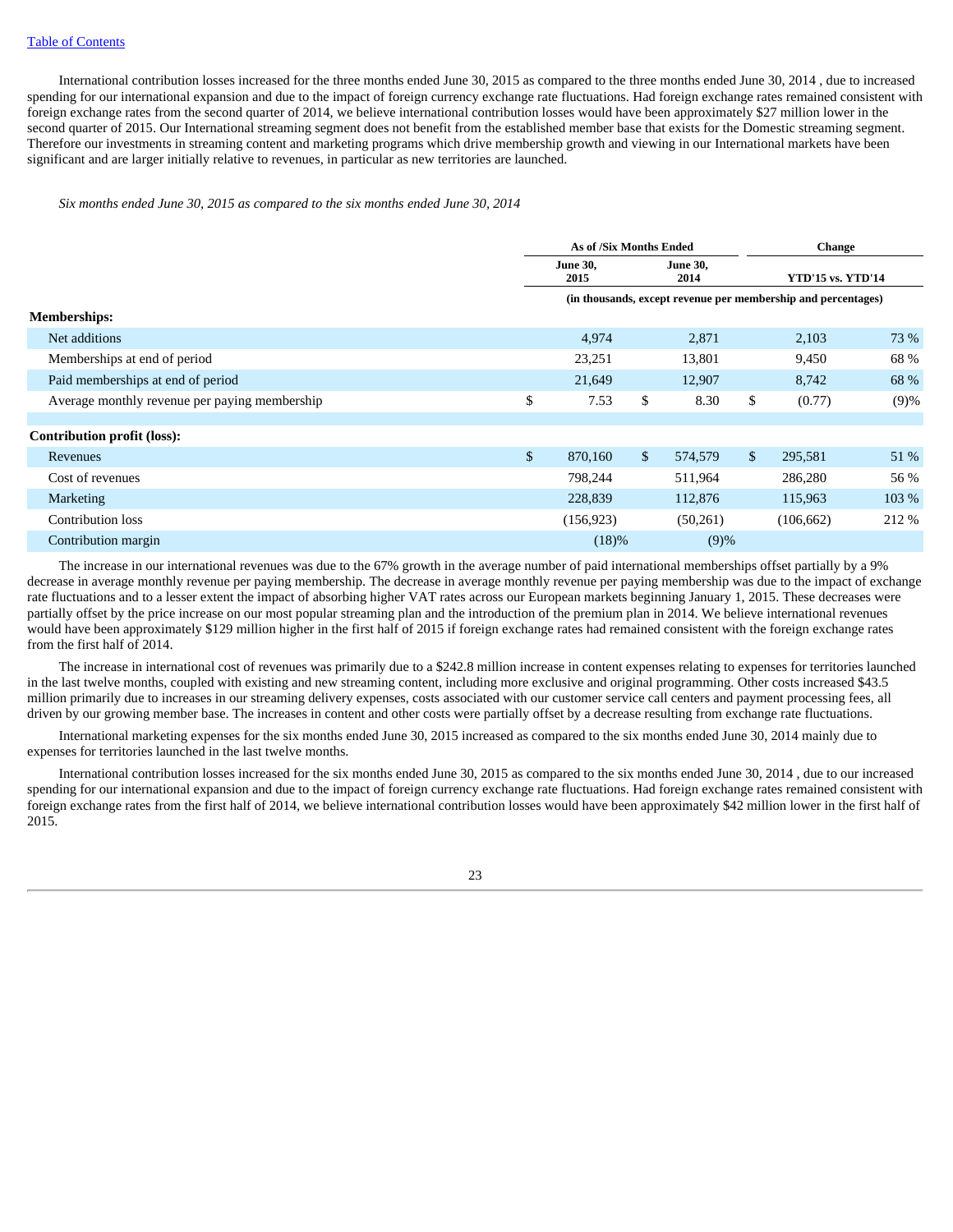# *Domestic DVD Segment*

*Three months ended June 30, 2015 as compared to the three months ended June 30, 2014*

|                                               | As of/ Three Months Ended |      |                         |      | <b>Change</b>                                                 |          |
|-----------------------------------------------|---------------------------|------|-------------------------|------|---------------------------------------------------------------|----------|
|                                               | <b>June 30,</b><br>2015   |      | <b>June 30,</b><br>2014 |      | Q2'15 vs. Q2'14                                               |          |
|                                               |                           |      |                         |      | (in thousands, except revenue per membership and percentages) |          |
| <b>Memberships:</b>                           |                           |      |                         |      |                                                               |          |
| Net losses                                    | (250)                     |      | (391)                   |      | (141)                                                         | (36)%    |
| Memberships at end of period                  | 5,314                     |      | 6,261                   |      | (947)                                                         | (15)%    |
| Paid memberships at end of period             | 5,219                     |      | 6,167                   |      | (948)                                                         | (15)%    |
| Average monthly revenue per paying membership | 10.23                     | -\$  | 10.24                   | - \$ | (0.01)                                                        | $-$ %    |
|                                               |                           |      |                         |      |                                                               |          |
| <b>Contribution profit:</b>                   |                           |      |                         |      |                                                               |          |
| Revenues                                      | 164,018                   | - 35 | 194,721                 |      | (30,703)                                                      | (16)%    |
| Cost of revenues                              | 86,095                    |      | 101,928                 |      | (15, 833)                                                     | (16)%    |
| Contribution profit                           | 77,923                    |      | 92,793                  |      | (14, 870)                                                     | $(16)$ % |
| Contribution margin                           | 48%                       |      | 48%                     |      |                                                               |          |

In the Domestic DVD segment, we derive revenues from our DVD-by-mail membership services. The price per plan for DVD-by-mail varies from \$4.99 to \$43.99 per month according to the plan chosen by the member. DVD-by-mail plans differ by the number of DVDs that a member may have out at any given point. Members electing access to high definition Blu-ray discs, in addition to standard definition DVDs, pay a surcharge ranging from \$2 to \$4 per month for our most popular plans.

The decrease in our domestic DVD revenues was due to a 16% decrease in the average number of paid memberships.

The decrease in domestic DVD cost of revenues was primarily due to a \$3.9 million decrease in content expenses and a \$9.7 million decrease in delivery expenses resulting from a 20% decrease in the number of DVDs mailed to members. The decrease in shipments was driven by a decline in the number of DVD memberships coupled with a decrease in usage by these members. Other costs, primarily those associated with processing and customer service expenses, decreased \$2.2 million primarily due to a decrease in hub operation expenses resulting from the decline in DVD shipments.

Our Domestic DVD segment contribution margin was flat for the three months ended June 30, 2015 as compared to the three months ended June 30, 2014.

*Six months ended June 30, 2015 as compared to the six months ended June 30, 2014*

|                                               |               | As of/Six Months Ended  |               |                         |              | Change                                                        |          |
|-----------------------------------------------|---------------|-------------------------|---------------|-------------------------|--------------|---------------------------------------------------------------|----------|
|                                               |               | <b>June 30,</b><br>2015 |               | <b>June 30,</b><br>2014 |              | YTD'15 vs. YTD'14                                             |          |
|                                               |               |                         |               |                         |              | (in thousands, except revenue per membership and percentages) |          |
| <b>Memberships:</b>                           |               |                         |               |                         |              |                                                               |          |
| Net losses                                    |               | (453)                   |               | (669)                   |              | (216)                                                         | (32)%    |
| Memberships at end of period                  |               | 5,314                   |               | 6,261                   |              | (947)                                                         | $(15)\%$ |
| Paid memberships at end of period             |               | 5,219                   |               | 6,167                   |              | (948)                                                         | (15)%    |
| Average monthly revenue per paying membership | <b>S</b>      | 10.30                   | <sup>S</sup>  | 10.25                   | $\mathbf{s}$ | 0.05                                                          | $-\%$    |
|                                               |               |                         |               |                         |              |                                                               |          |
| <b>Contribution profit:</b>                   |               |                         |               |                         |              |                                                               |          |
| Revenues                                      | $\mathcal{S}$ | 337,218                 | <sup>\$</sup> | 399,075                 | - \$         | (61, 857)                                                     | $(16)$ % |
| Cost of revenues                              |               | 174,689                 |               | 208,753                 |              | (34,064)                                                      | $(16)$ % |
| Contribution profit                           |               | 162,529                 |               | 190,322                 |              | (27,793)                                                      | (15)%    |
| Contribution margin                           |               | 48%                     |               | 48%                     |              |                                                               |          |

The decrease in our domestic DVD revenues was due to a 16% decrease in the average number of paid memberships.

The decrease in domestic DVD cost of revenues was primarily due to a \$6.3 million decrease in content expenses and a \$21.7 million decrease in delivery expenses resulting from a 22% decrease in the number of DVDs mailed to members. The decrease in shipments was driven by a decline in the number of DVD memberships coupled with a decrease in usage by these members. Other costs, primarily those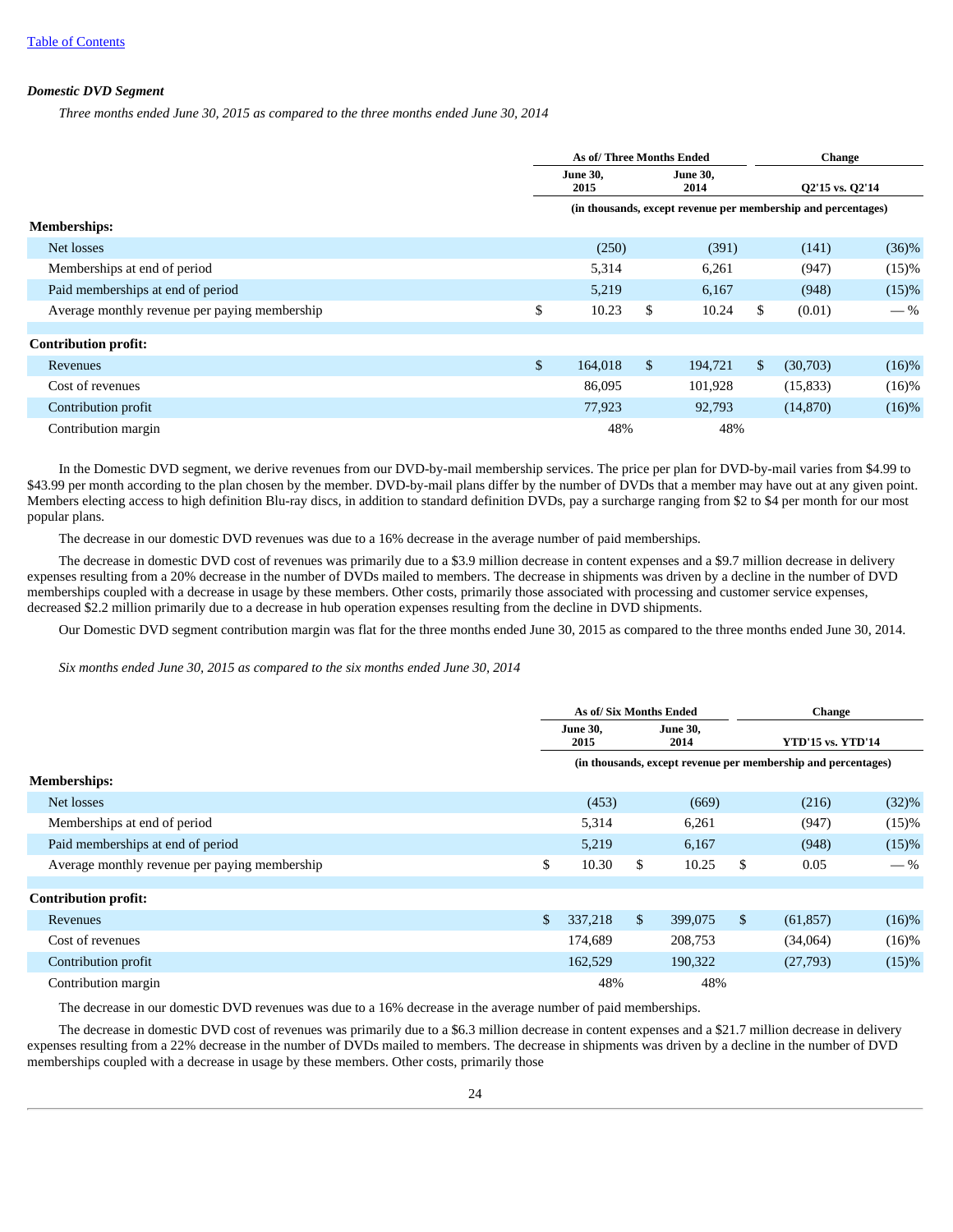associated with processing and customer service expenses, decreased \$6.1 million primarily due to a decrease in hub operation expenses resulting from the decline in DVD shipments.

Our Domestic DVD segment contribution margin was flat for the six months ended June 30, 2015 as compared to the six months ended June 30, 2014.

#### *Consolidated Operating Expenses*

#### *Technology and Development*

Technology and development expenses consist of payroll and related costs incurred in making improvements to our service offerings, including testing, maintaining and modifying our user interface, our recommendation, merchandising and streaming delivery technology, as well as our telecommunications systems and infrastructures. Technology and development expenses also include costs associated with computer hardware and software.

*Three months ended June 30, 2015 as compared to the three months ended June 30, 2014*

|                             |                                    | <b>Three Months Ended</b> |                         |        | <b>Change</b>   |  |  |
|-----------------------------|------------------------------------|---------------------------|-------------------------|--------|-----------------|--|--|
|                             | <b>June 30,</b><br>2015            |                           | <b>June 30,</b><br>2014 |        | Q2'15 vs. Q2'14 |  |  |
|                             | (in thousands, except percentages) |                           |                         |        |                 |  |  |
| Technology and development  | 155,061                            |                           | 115,182                 | 39,879 | 35%             |  |  |
| As a percentage of revenues |                                    | 9%                        | 9%                      |        |                 |  |  |

The increase in technology and development expenses was primarily due to a \$31.2 million increase in personnel-related costs, including stock-based compensation expense, resulting from an increase in compensation for our existing employees and a 19% growth in average headcount supporting continued improvements in our streaming service and our international expansion.

*Six months ended June 30, 2015 as compared to the six months ended June 30, 2014*

|                             | <b>Six Months Ended</b> |                                    | <b>Change</b>            |     |
|-----------------------------|-------------------------|------------------------------------|--------------------------|-----|
|                             | <b>June 30,</b><br>2015 | <b>June 30,</b><br>2014            | <b>YTD'15 vs. YTD'14</b> |     |
|                             |                         | (in thousands, except percentages) |                          |     |
| Technology and development  | 298,167                 | 225,492                            | 72,675                   | 32% |
| As a percentage of revenues | 9%                      | 9%                                 |                          |     |

The increase in technology and development expenses was primarily due to a \$58.1 million increase in personnel-related costs, including stock-based compensation expense, resulting from an increase in compensation for our existing employees and an 18% growth in average headcount supporting continued improvements in our streaming service and our international expansion.

#### *General and Administrative*

General and administrative expenses consist of payroll and related expenses for corporate personnel, as well as professional fees and other general corporate expenses.

*Three months ended June 30, 2015 as compared to the three months ended June 30, 2014*

|                             |                                    | <b>Three Months Ended</b> | <b>Change</b>   |     |  |  |
|-----------------------------|------------------------------------|---------------------------|-----------------|-----|--|--|
|                             | June 30,<br>2015                   | June 30,<br>2014          | Q2'15 vs. Q2'14 |     |  |  |
|                             | (in thousands, except percentages) |                           |                 |     |  |  |
| General and administrative  | 95,906                             | 60,014                    | 35,892          | 60% |  |  |
| As a percentage of revenues | 6%                                 | 4%                        |                 |     |  |  |

General and administrative expenses increased primarily due to a \$29.5 million increase in personnel-related costs, including stock-based compensation expense, resulting from a 55% increase in average headcount primarily to support our international and original content expansion, and an increase in compensation for existing employees.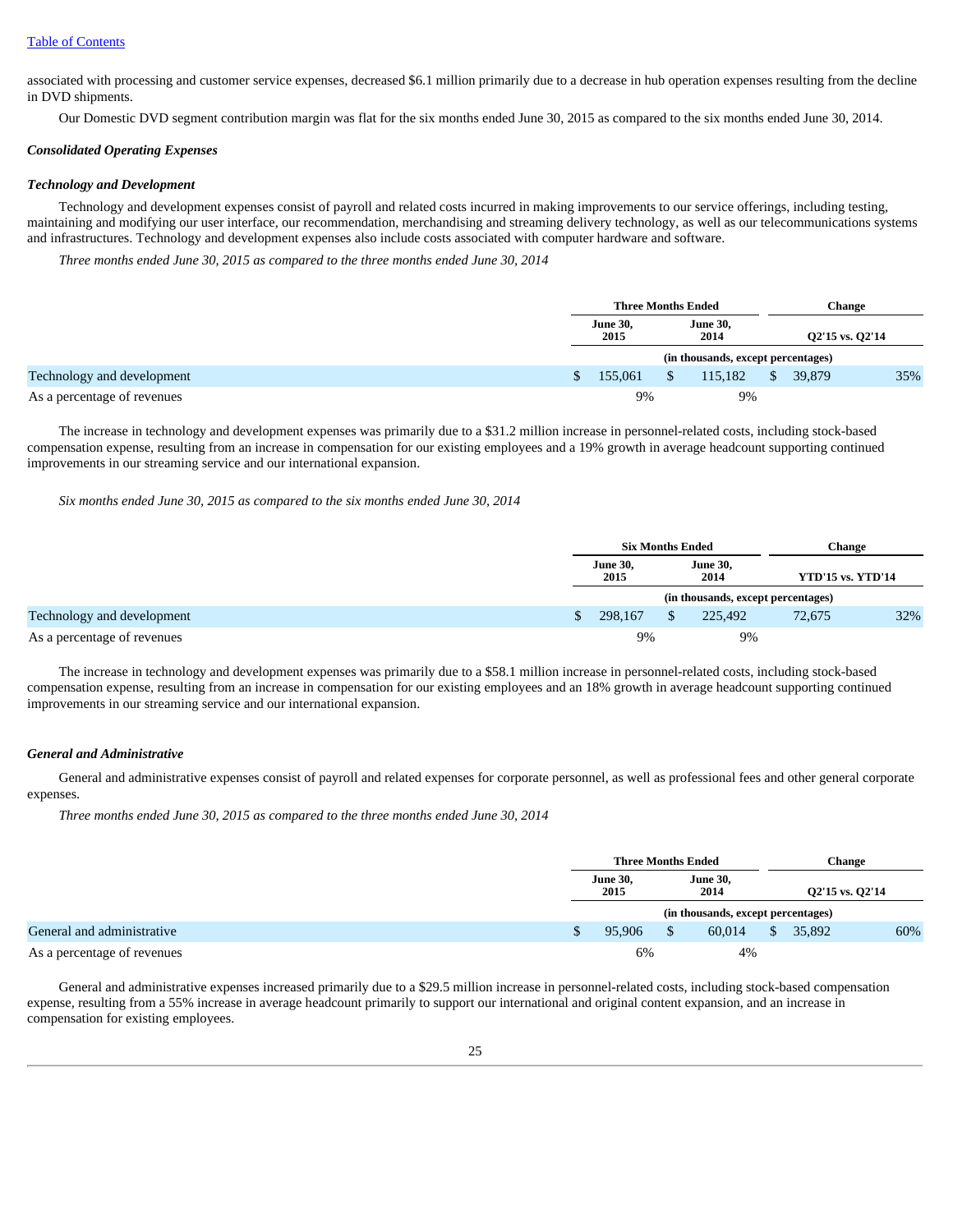*Six months ended June 30, 2015 as compared to the six months ended June 30, 2014*

|                             |                         | <b>Six Months Ended</b>            | <b>Change</b>     |     |  |
|-----------------------------|-------------------------|------------------------------------|-------------------|-----|--|
|                             | <b>June 30,</b><br>2015 | <b>June 30,</b><br>2014            | YTD'15 vs. YTD'14 |     |  |
|                             |                         | (in thousands, except percentages) |                   |     |  |
| General and administrative  | 187,395                 | 115,914                            | 71,481            | 62% |  |
| As a percentage of revenues | 6%                      | 4%                                 |                   |     |  |

General and administrative expenses increased primarily due to a \$57.0 million increase in personnel-related costs, including stock-based compensation expense, resulting from a 54% increase in average headcount primarily to support our international and original content expansion, and an increase in compensation for existing employees.

#### *Interest Expense*

Interest expense consists primarily of the interest associated with our outstanding long-term debt obligations, including the amortization of debt issuance costs, as well as interest on our lease financing obligations.

*Three months ended June 30, 2015 as compared to the three months ended June 30, 2014*

|                             |                                    | <b>Three Months Ended</b> |                 | <b>Change</b> |  |
|-----------------------------|------------------------------------|---------------------------|-----------------|---------------|--|
|                             | June 30,<br>2015                   | <b>June 30,</b><br>2014   | Q2'15 vs. Q2'14 |               |  |
|                             | (in thousands, except percentages) |                           |                 |               |  |
| Interest expense            | (35,217)                           | (13,328)                  | (21, 889)       | 164%          |  |
| As a percentage of revenues | 2%                                 | 1%                        |                 |               |  |

*Six months ended June 30, 2015 as compared to the six months ended June 30, 2014*

|                             |                         | <b>Six Months Ended</b> |                                    | Change                   |  |
|-----------------------------|-------------------------|-------------------------|------------------------------------|--------------------------|--|
|                             | <b>June 30,</b><br>2015 | <b>June 30,</b><br>2014 |                                    | <b>YTD'15 vs. YTD'14</b> |  |
|                             |                         |                         | (in thousands, except percentages) |                          |  |
| Interest expense            | (61, 954)               | (23, 380)               | (38, 574)                          | 165%                     |  |
| As a percentage of revenues | 2%                      |                         | 1%                                 |                          |  |

Interest expense primarily consisted of interest on our notes of \$33.8 million for the three months ended June 30, 2015 and \$59.4 million for the six months ended June 30, 2015. The increase in interest expense for the three and six months ended June 30, 2015 as compared to the three and six months ended June 30, 2014 was primarily due to the higher aggregate principal of interest bearing notes outstanding.

#### *Interest and Other Income (Expense)*

Interest and other income (expense) consists primarily of interest earned on cash, cash equivalents and short-term investments and foreign exchange gains and losses on foreign currency denominated balances.

*Three months ended June 30, 2015 as compared to the three months ended June 30, 2014*

|                                     |                  | <b>Three Months Ended</b> |                         |                                    | Change |  |  |
|-------------------------------------|------------------|---------------------------|-------------------------|------------------------------------|--------|--|--|
|                                     | June 30,<br>2015 |                           | <b>June 30,</b><br>2014 | Q2'15 vs. Q2'14                    |        |  |  |
|                                     |                  |                           |                         | (in thousands, except percentages) |        |  |  |
| Interest and other income (expense) |                  | 872                       | 1,100                   | (228)                              | (21)%  |  |  |
| As a percentage of revenues         |                  | $\rm{NM}$                 | NM                      |                                    |        |  |  |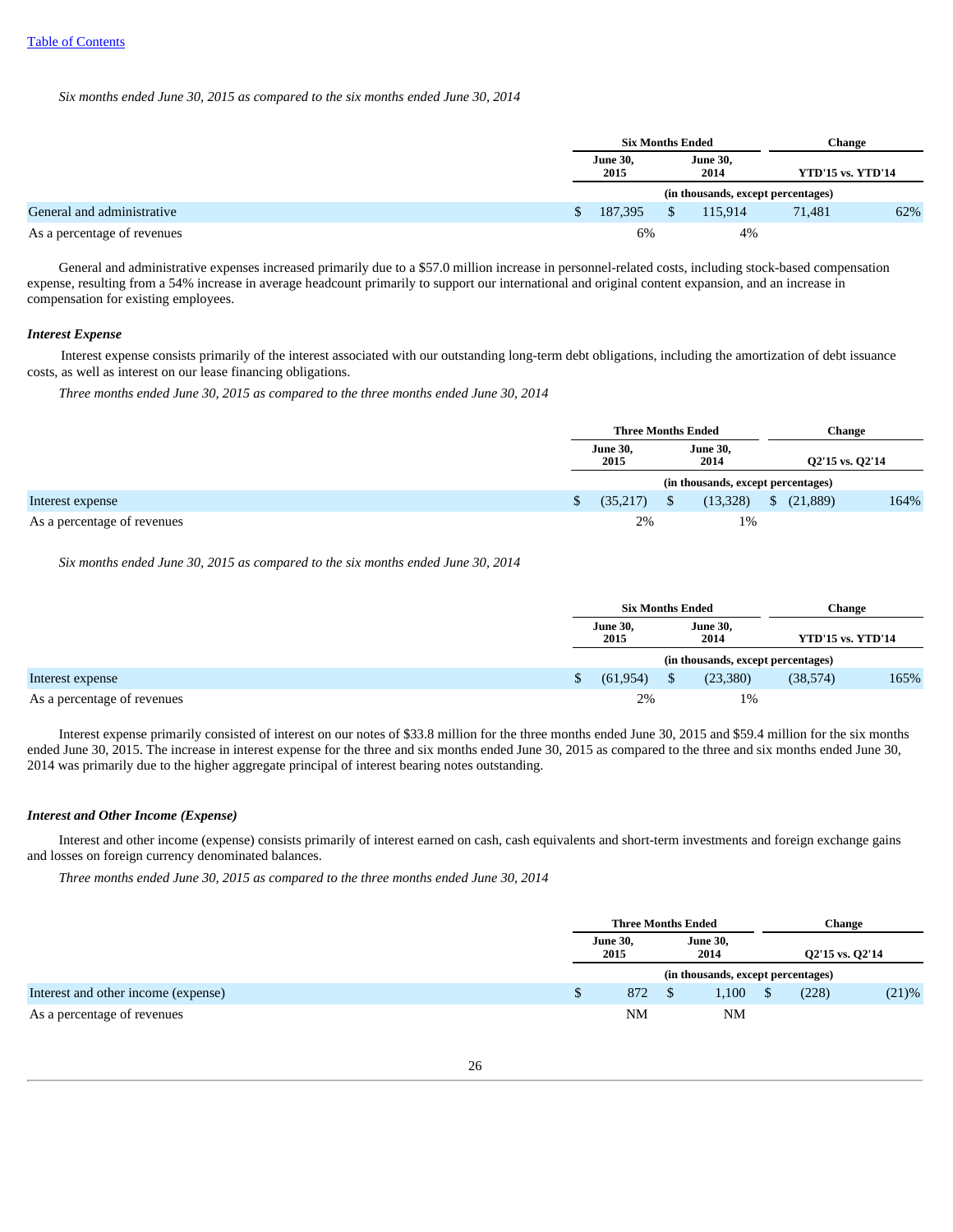*Six months ended June 30, 2015 as compared to the six months ended June 30, 2014*

|                                     |                         | <b>Six Months Ended</b>            | Change                   |  |  |
|-------------------------------------|-------------------------|------------------------------------|--------------------------|--|--|
|                                     | <b>June 30,</b><br>2015 | <b>June 30,</b><br>2014            | <b>YTD'15 vs. YTD'14</b> |  |  |
|                                     |                         | (in thousands, except percentages) |                          |  |  |
| Interest and other income (expense) | (31, 421)               | 2,501                              | $(1,356)\%$<br>(33, 922) |  |  |
| As a percentage of revenues         | 1%                      | <b>NM</b>                          |                          |  |  |

Interest and other income (expense) decreased for the six months ended June 30, 2015 as compared to the six months ended June 30, 2014 due to a \$34.4 million foreign exchange loss for the first half of 2015 which resulted primarily from the remeasurement of significant content liabilities denominated in currencies other than functional currencies in our European entities coupled with the strengthening of the U.S. dollar.

#### *Provision for Income Taxes*

The effective tax rates for the three months ended June 30, 2015 and 2014 were 35% and 39%, respectively. The effective tax rates for the three months ended June 30, 2015 and 2014 differed from the federal statutory rate primarily due to state taxes, foreign taxes and non-deductible expenses, partially offset by the California R&D credit.

The effective tax rates for the six months ended June 30, 2015 and 2014 were 37% and 40%, respectively. The effective tax rates for the six months ended June 30, 2015 and 2014 differed from the federal statutory rate primarily due to state taxes, foreign taxes and non-deductible expenses, partially offset by the California R&D credit.

The decrease in our effective tax rates for the three and six months ended June 30, 2015 as compared to the three and six months ended June 30, 2014 was primarily attributable to lower tax reserves on uncertain tax positions following an IRS Appeals settlement in the fourth quarter of 2014.

#### *Liquidity and Capital Resources*

Cash, cash equivalents and short-term investments were \$2,796.8 million and \$1,608.5 million as of June 30, 2015 and December 31, 2014, respectively. Long-term debt was \$2,400.0 million and \$900.0 million as of June 30, 2015 and December 31, 2014, respectively. In 2015 we issued \$1,500.0 million of longterm debt, and in February 2014 we issued \$400.0 million of long-term debt. See Note 5 to the consolidated financial statements for additional information.

Our primary uses of cash include content acquisition and licensing, streaming delivery, marketing programs and payroll. Payment terms for certain content agreements require more upfront cash payments relative to the expense and therefore, future investments could impact our liquidity. We expect to significantly increase our investments in international expansion and in streaming content, particularly in original content.

Our ability to obtain any additional financing that we may choose to, or need to, obtain to finance our international expansion, our investment in original content or otherwise, will depend on, among other things, our development efforts, business plans, operating performance and the condition of the capital markets at the time we seek financing. We may not be able to obtain such financing on terms acceptable to us or at all. If we raise additional funds through the issuance of equity or debt securities, those securities may have rights, preferences or privileges senior to the rights of our common stock, and our stockholders may experience dilution.

As of June 30, 2015 , \$166.3 million of cash and cash equivalents were held by our foreign subsidiaries. If these funds are needed for our operations in the U.S., we would be required to accrue and pay U.S. income taxes and foreign withholding taxes on the portion associated with undistributed earnings for certain foreign subsidiaries.

#### *Free Cash Flow*

We define free cash flow as cash provided by operating and investing activities excluding the non-operational cash flows from purchases, maturities and sales of short-term investments. We believe free cash flow is an important liquidity metric because it measures, during a given period, the amount of cash generated that is available to repay debt obligations, make investments and for certain other activities. Free cash flow is considered a non-GAAP financial measure and should not be considered in isolation of, or as a substitute for, net income, operating income, cash flow (used in) provided by operating activities, or any other measure of financial performance or liquidity presented in accordance with GAAP.

27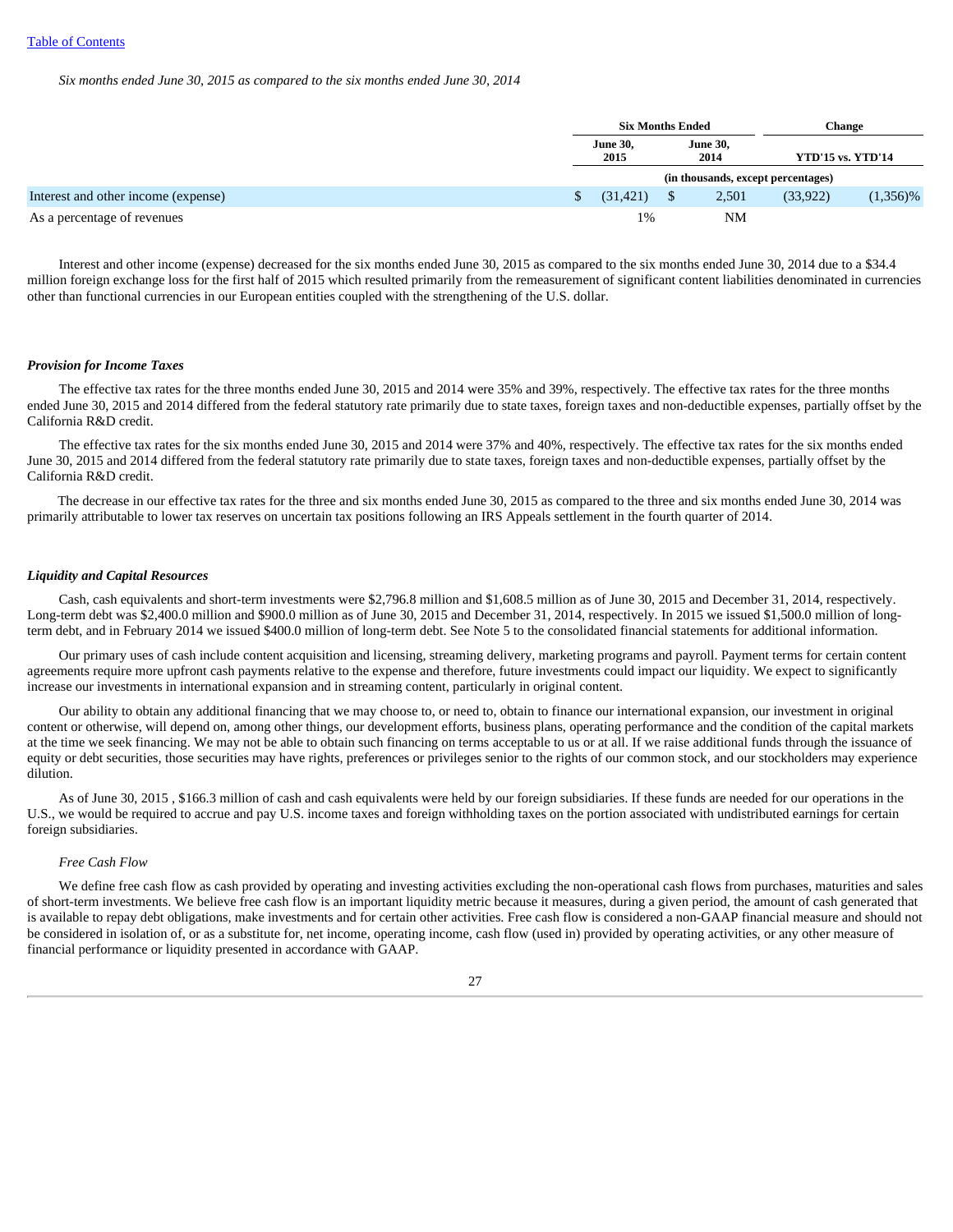In assessing liquidity in relation to our results of operations, we compare free cash flow to net income, noting that the three major recurring differences are excess content payments over expense, non-cash stock-based compensation expense and other working capital differences. The excess content payments over expense is variable based on the payment terms of our content agreements and is expected to increase as we enter into more agreements with upfront cash payments, such as original content licenses and production of original content. Working capital differences include deferred revenue, taxes and semi-annual interest payments on our outstanding debt. Our receivables from members generally settle quickly and deferred revenue is a source of cash flow.

#### *Three months ended June 30, 2015 as compared to the three months ended June 30, 2014*

|                                                     | <b>Three Months Ended</b> |                |                         |  |  |  |  |
|-----------------------------------------------------|---------------------------|----------------|-------------------------|--|--|--|--|
|                                                     | <b>June 30,</b><br>2015   |                | <b>June 30,</b><br>2014 |  |  |  |  |
|                                                     |                           | (in thousands) |                         |  |  |  |  |
| Net cash (used in) provided by operating activities | \$<br>$(181,343)$ \$      |                | 56,024                  |  |  |  |  |
| Net cash used in investing activities               | (48, 330)                 |                | (28,953)                |  |  |  |  |
| Net cash provided by financing activities           | 62,547                    |                | 28,473                  |  |  |  |  |
|                                                     |                           |                |                         |  |  |  |  |
| <b>Non-GAAP</b> free cash flow reconciliation:      |                           |                |                         |  |  |  |  |
| Net cash (used in) provided by operating activities | (181, 343)                |                | 56,024                  |  |  |  |  |
| Acquisition of DVD content library                  | (19,786)                  |                | (20,981)                |  |  |  |  |
| Purchases of property and equipment                 | (27, 538)                 |                | (19, 869)               |  |  |  |  |
| Other assets                                        | (639)                     |                | 1,129                   |  |  |  |  |
| Non-GAAP free cash flow                             | $(229,306)$ \$            |                | 16,303                  |  |  |  |  |

Cash used in operating activities increased \$237.4 million, primarily due to increased payments for content other than DVD library of \$339.6 million or 42%, as well as increased payments associated with higher operating expenses. The increased use of cash was partially offset by a \$304.3 million or 23% increase in revenues.

Cash used in investing activities increased \$19.4 million, primarily due to a decrease in the proceeds from the sale and maturities of short-term investments, net of purchases of \$11.1 million coupled with a \$7.7 million increase in the purchases of property and equipment.

Cash provided by financing activities increased \$34.1 million primarily due to the \$24.8 million increase in excess tax benefits from stock-based compensation.

Free cash flow was \$255.6 million lower than net income for the three months ended June 30, 2015 primarily due to \$264.2 million of content cash payments over expense coupled with \$53.9 million non-favorable other working capital differences, partially offset by \$33.9 million related to interest on our notes and \$28.6 million of non-cash stock-based compensation expense.

Free cash flow was \$54.7 million lower than net income for the three months ended June 30, 2014 primarily due to \$109.5 million of content cash payments over expense, partially offset by \$29.3 million of non-cash stock-based compensation expense and \$25.5 million favorable other working capital differences.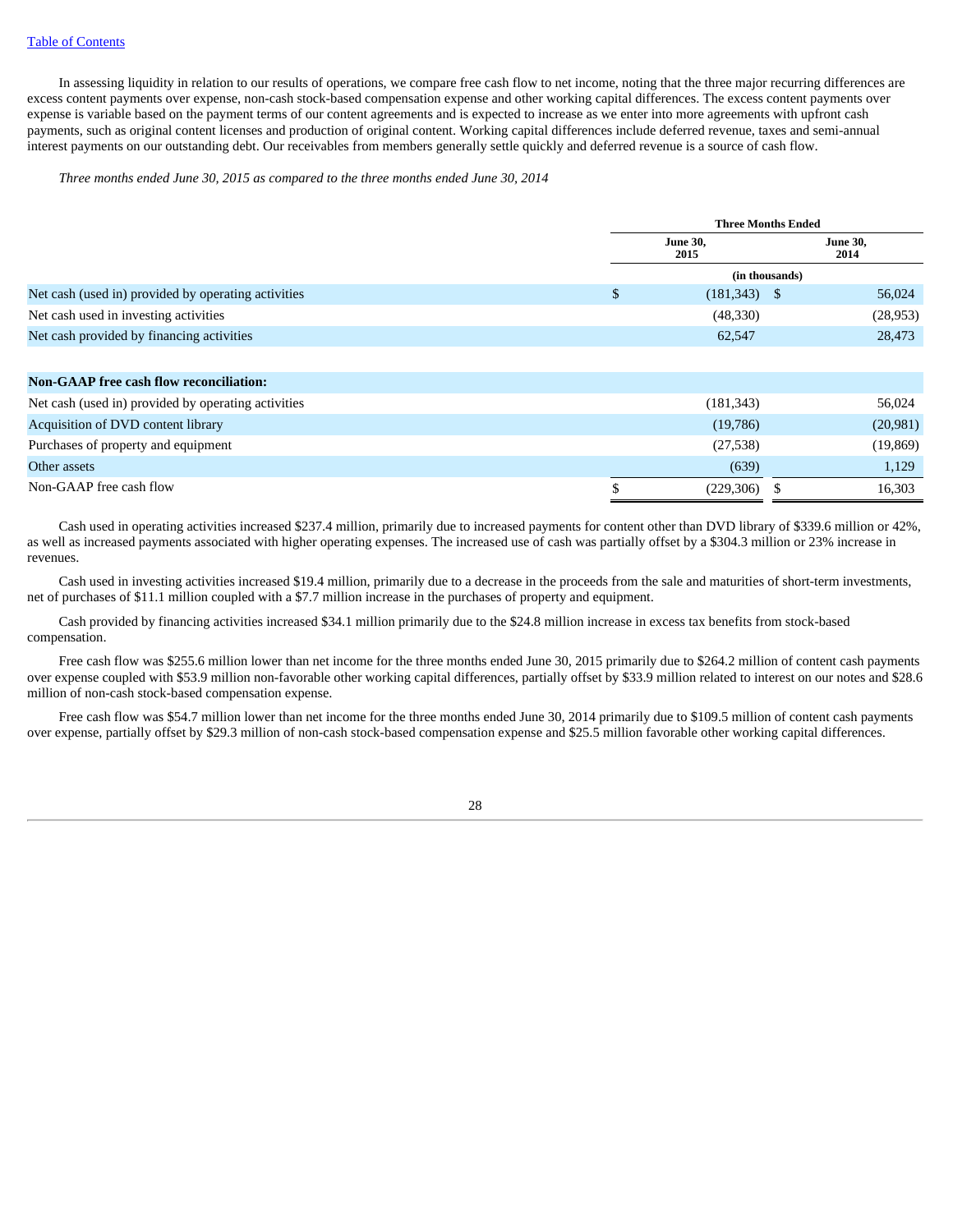*Six months ended June 30, 2015 as compared to the six months ended June 30, 2014*

|                                                     | <b>Six Months Ended</b> |                |  |  |  |  |
|-----------------------------------------------------|-------------------------|----------------|--|--|--|--|
|                                                     | <b>June 30,</b><br>2015 |                |  |  |  |  |
|                                                     |                         | (in thousands) |  |  |  |  |
| Net cash (used in) provided by operating activities | \$<br>$(308, 725)$ \$   | 92,383         |  |  |  |  |
| Net cash (used in) provided by investing activities | (91, 152)               | 28,686         |  |  |  |  |
| Net cash provided by financing activities           | 1,584,981               | 486,659        |  |  |  |  |
|                                                     |                         |                |  |  |  |  |
| <b>Non-GAAP</b> free cash flow reconciliation:      |                         |                |  |  |  |  |
| Net cash (used in) provided by operating activities | (308, 725)              | 92,383         |  |  |  |  |
| Acquisition of DVD content library                  | (42,692)                | (35,895)       |  |  |  |  |
| Purchases of property and equipment                 | (40,574)                | (33,203)       |  |  |  |  |
| Other assets                                        | (414)                   | 1,424          |  |  |  |  |
| Non-GAAP free cash flow                             | $(392, 405)$ \$         | 24,709         |  |  |  |  |

Cash used in operating activities increased \$401.1 million, primarily due to increased payments for content other than DVD library of \$642.3 million or 41%, as well as increased payments associated with higher operating expenses. The increased use of cash was partially offset by a \$607.3 million or 23% increase in revenues.

Cash used in investing activities increased \$119.8 million, primarily due to a decrease in the proceeds from the sale and maturities of short-term investments, net of purchases of \$103.8 million coupled with an increase of \$7.4 million in the purchases of property and equipment as well as a \$6.8 million increase in acquisition of DVD content library, as more DVDs were obtained through direct purchase than through revenue sharing agreements.

Cash provided by financing activities increased \$1,098.3 million primarily due to the \$1,482.4 million net proceeds from the issuance of the 5.50% Notes and the 5.875% Notes in the six months ended June 30, 2015 compared to the \$392.9 million net proceeds from the issuance of the 5.750% Notes in the six months ended June 30, 2014.

Free cash flow was \$442.4 million lower than net income for the six months ended June 30, 2015 primarily due to \$532.3 million of content cash payments over expense, partially offset by \$33.9 million favorable other working capital differences, and \$56.0 million of non-cash stock-based compensation expense.

Free cash flow was \$99.4 million lower than net income for the six months ended June 30, 2014 primarily due to \$220.1 million of content cash payments over expense, partially offset by \$55.1 million of non-cash stock-based compensation expense, \$25.6 million in deferred revenue and \$40.0 million favorable other working capital differences.

#### *Contractual Obligations*

For the purpose of this table, contractual obligations for purchases of goods or services are defined as agreements that are enforceable and legally binding and that specify all significant terms, including: fixed or minimum quantities to be purchased; fixed, minimum or variable price provisions; and the approximate timing of the transaction. The expected timing of payment of the obligations discussed below is estimated based on information available to us as of June 30, 2015 . Timing of payments and actual amounts paid may be different depending on the time of receipt of goods or services or changes to agreed-upon amounts for some obligations. The following table summarizes our contractual obligations as of June 30, 2015 :

|                                         |              |                     | <b>Payments due by Period</b> |           |                      |
|-----------------------------------------|--------------|---------------------|-------------------------------|-----------|----------------------|
| Contractual obligations (in thousands): | <b>Total</b> | Less than<br>1 year | 1-3 years                     | 3-5 years | More than<br>5 years |
| Streaming content obligations (1)       | \$10,073,409 | 4,271,285           | 4,791,033                     | 961,784   | 49,307               |
| Debt $(2)$                              | 3,510,125    | 152,000             | 270,750                       | 270,750   | 2,816,625            |
| Lease obligations (3)                   | 234,315      | 43,038              | 66,075                        | 37,630    | 87,572               |
| Other purchase obligations (4)          | 379,735      | 196,096             | 180,014                       | 3,370     | 255                  |
| Total                                   | \$14,197,584 | 4,662,419           | 5,307,872                     | 1,273,534 | 2,953,759            |
|                                         |              |                     |                               |           |                      |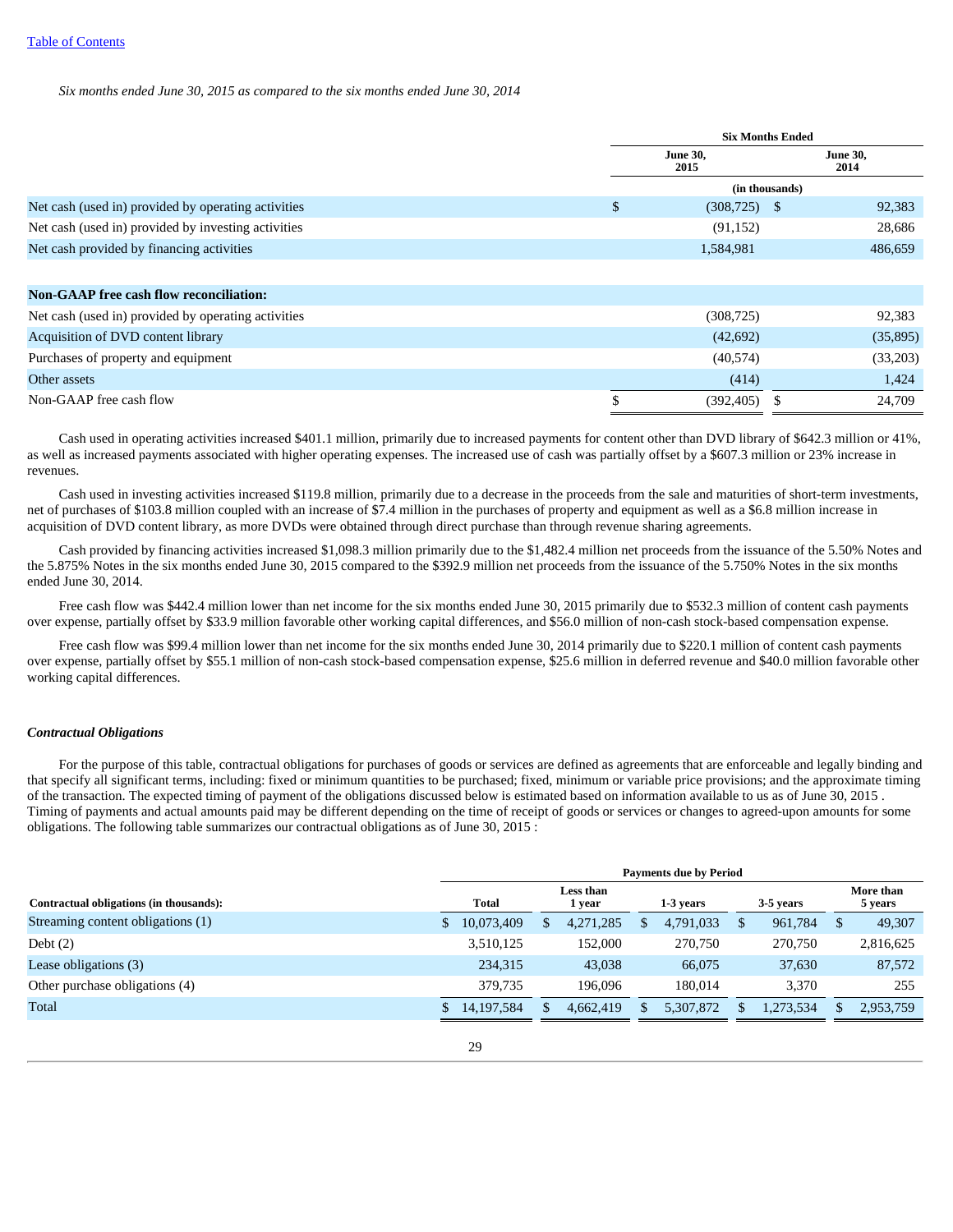(1) As of June 30, 2015 , streaming content obligations were comprised of \$2.5 billion included in "Current content liabilities" and \$1.9 billion of "Non-current content liabilities" on the Consolidated Balance Sheets and \$5.7 billion of obligations that are not reflected on the Consolidated Balance Sheets as they do not yet meet the criteria for asset recognition.

Streaming content obligations increased \$0.6 billion from \$9.5 billion as of December 31, 2014 to \$10.1 billion as of June 30, 2015 primarily due to multiyear commitments primarily associated with the continued expansion of our exclusive and original programming.

A streaming content obligation is incurred at the time we enter into an agreement to obtain future titles. Once a title becomes available, a content liability is generally recorded on the Consolidated Balance Sheets. Certain agreements include the obligation to license rights for unknown future titles, the ultimate quantity and/or fees for which are not yet determinable as of the reporting date. Traditional film output deals, like the future output deal with Disney, or certain TV series license agreements where the number of seasons to be aired is unknown, are examples of these types of license agreements. The contractual obligations table above does not include any estimated obligation for the unknown future titles, payment for which could range from less than one year to more than five years. However, these unknown obligations are expected to be significant and we believe could include approximately \$3 billion to \$5 billion over the next three years, with the payments for the vast majority of such amounts expected to occur after the next twelve months. The foregoing range is based on considerable management judgments and the actual amounts may differ. Once we know the title that we will receive and the license fees, we include the amount in the contractual obligations table above.

- (2) Long-term debt obligations include our Notes consisting of principal and interest payments, see Note 5 to the consolidated financial statements for further details.
- (3) Lease obligations include lease financing obligations of \$8.1 million related to our current Los Gatos, California headquarters for which we are the deemed owner for accounting purposes, commitments of \$151.6 million for our expanded headquarters with lease agreement commencing after the leased buildings have been constructed and other commitments of \$74.6 million for facilities under non-cancelable operating leases. These leases have expiration dates varying through approximately 2025.
- (4) Other purchase obligations include all other non-cancelable contractual obligations. These contracts are primarily related to streaming delivery, DVD content acquisition, and miscellaneous open purchase orders for which we have not received the related services or goods.

As of June 30, 2015 , we had gross unrecognized tax benefits of \$38.1 million and an additional \$0.4 million for gross interest and penalties classified as "Other non-current liabilities" on the Consolidated Balance Sheets. At this time, we are not able to make a reasonably reliable estimate of the timing of payments in individual years due to uncertainties in the timing of tax audit outcomes; therefore, such amounts are not included in the above contractual obligation table.

#### *Off-Balance Sheet Arrangements*

We do not have any transactions with unconsolidated entities, such as entities often referred to as structured finance or special purpose entities, whereby we have financial guarantees, subordinated retained interests, derivative instruments, or other contingent arrangements that expose us to material continuing risks, contingent liabilities, or any other obligation under a variable interest in an unconsolidated entity that provides financing, liquidity, market risk, or credit risk support to us.

#### *Indemnification*

The information set forth under Note 9 in the notes to the consolidated financial statements under the caption "Indemnification" is incorporated herein by reference.

#### *Critical Accounting Policies and Estimates*

The preparation of consolidated financial statements in conformity with accounting principles generally accepted in the United States of America requires management to make estimates and assumptions that affect the reported amounts of assets and liabilities, disclosures of

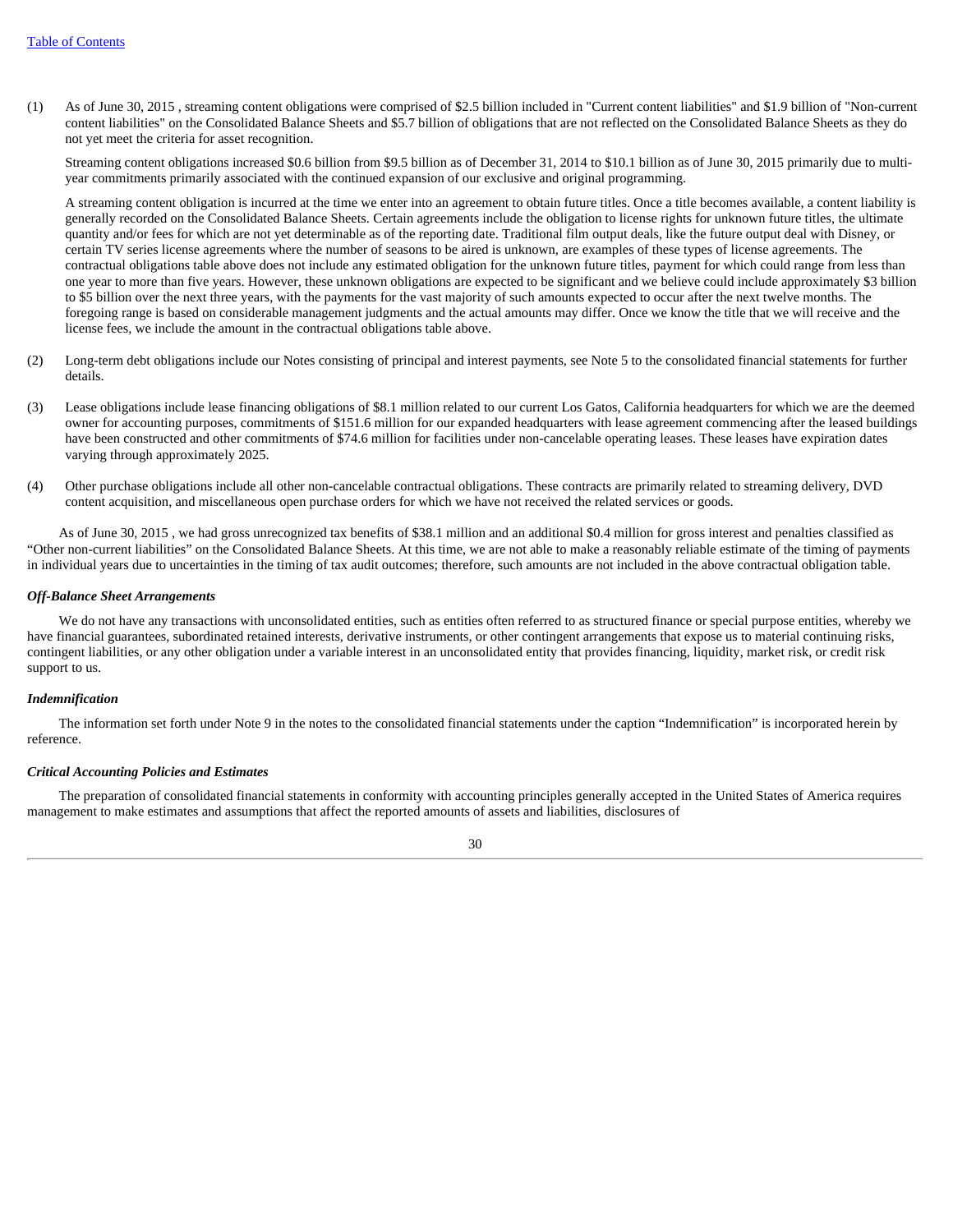contingent assets and liabilities at the date of the financial statements, and the reported amounts of revenues and expenses during the reported periods. The SEC has defined a company's critical accounting policies as the ones that are most important to the portrayal of a company's financial condition and results of operations, and which require a company to make its most difficult and subjective judgments. Based on this definition, we have identified the critical accounting policies and judgments addressed below. We base our estimates on historical experience and on various other assumptions that we believe to be reasonable under the circumstances. Actual results may differ from these estimates.

#### *Streaming Content*

We license and acquire rights to stream TV shows, movies, and original content to members for unlimited viewing. These rights are for a fixed fee and specific windows of availability. Payment terms for certain content agreements require more upfront cash payments relative to the expense.

We capitalize the fee per title and record a corresponding liability at the gross amount of liabilities when the license period begins, the cost of the title is known and the title is accepted and available for streaming. The portion available for streaming within one year is recognized as "Current content library, net" and the remaining portion as "Non-current content library, net" on the Consolidated Balance Sheets. The acquisition of streaming content rights and the changes in related liabilities are classified within (cash used) provided by in operating activities on the Consolidated Statements of Cash Flows.

We also capitalize costs associated with the production of original content and include these amounts in "Non-current content library, net" on the Consolidated Balance Sheets. Capitalized production costs and other expenses associated with our originals such as participations and residuals have not been material to date.

We amortize the content library in "Cost of revenues" on a straight line or on an accelerated basis, as appropriate:

- For content that does not premiere on the Netflix service (representing the vast majority of content), we amortize on a straight-line basis over the shorter of each title's contractual window of availability or estimated period of use, beginning with the month of first availability. The amortization period typically ranges from six months to five years.
- For content that premieres on the Netflix service, we expect more upfront viewing due to the additional merchandising and marketing efforts for this original content available only on Netflix. Hence, we amortize on an accelerated basis over the amortization period, which is the shorter of four years or the license period, beginning with the month of first availability. If a subsequent season is added, the amortization period is extended by a year.
- If the cost per title cannot be reasonably estimated, the license fee is not capitalized and costs are expensed on a straight line basis over the license period. This typically occurs when the license agreement does not specify the number of titles, the license fee per title or the windows of availability per title.

We review factors impacting the amortization of the content library, including historical and estimated viewing patterns, on a regular basis. Our estimates related to these factors require considerable management judgment. Changes in our estimates could have a significant impact on our future results of operations.

The content library is stated at the lower of unamortized cost or net realizable value. Streaming content (whether capitalized or not) is reviewed in aggregate at the geographic region level for impairment when an event or change in circumstances indicates a change in the expected usefulness of the content. Currently the level of geographic aggregation is determined based on the streaming content rights which are generally specific to a geographic region inclusive of several countries (such as Latin America). Increasingly our streaming content rights include multiple geographies as we aspire to obtain global content rights to support our global expansion. No material write-down from unamortized cost to a lower net realizable value was recorded in any of the periods presented.

We have entered into certain licenses with performing rights organizations ("PROs"), and are currently involved in negotiations with other PROs, that hold certain rights to music and other entertainment works "publicly performed" in connection with streaming content into various territories. Accruals for estimated license fees are recorded and then adjusted based on any changes in estimates. These amounts are included in the streaming content obligations. The results of these negotiations are uncertain and may be materially different from management's estimates.

#### *Income Taxes*

We record a provision for income taxes for the anticipated tax consequences of our reported results of operations using the asset and liability method. Deferred income taxes are recognized by applying enacted statutory tax rates applicable to future years to differences between the financial statement carrying amounts of existing assets and liabilities and their respective tax bases as well as net operating loss and tax credit carryforwards. The effect on deferred tax assets and liabilities of a change in tax rates is recognized in income in the period that includes the enactment date. The measurement of deferred tax assets is reduced, if necessary, by a valuation allowance for any tax benefits for which future realization is uncertain.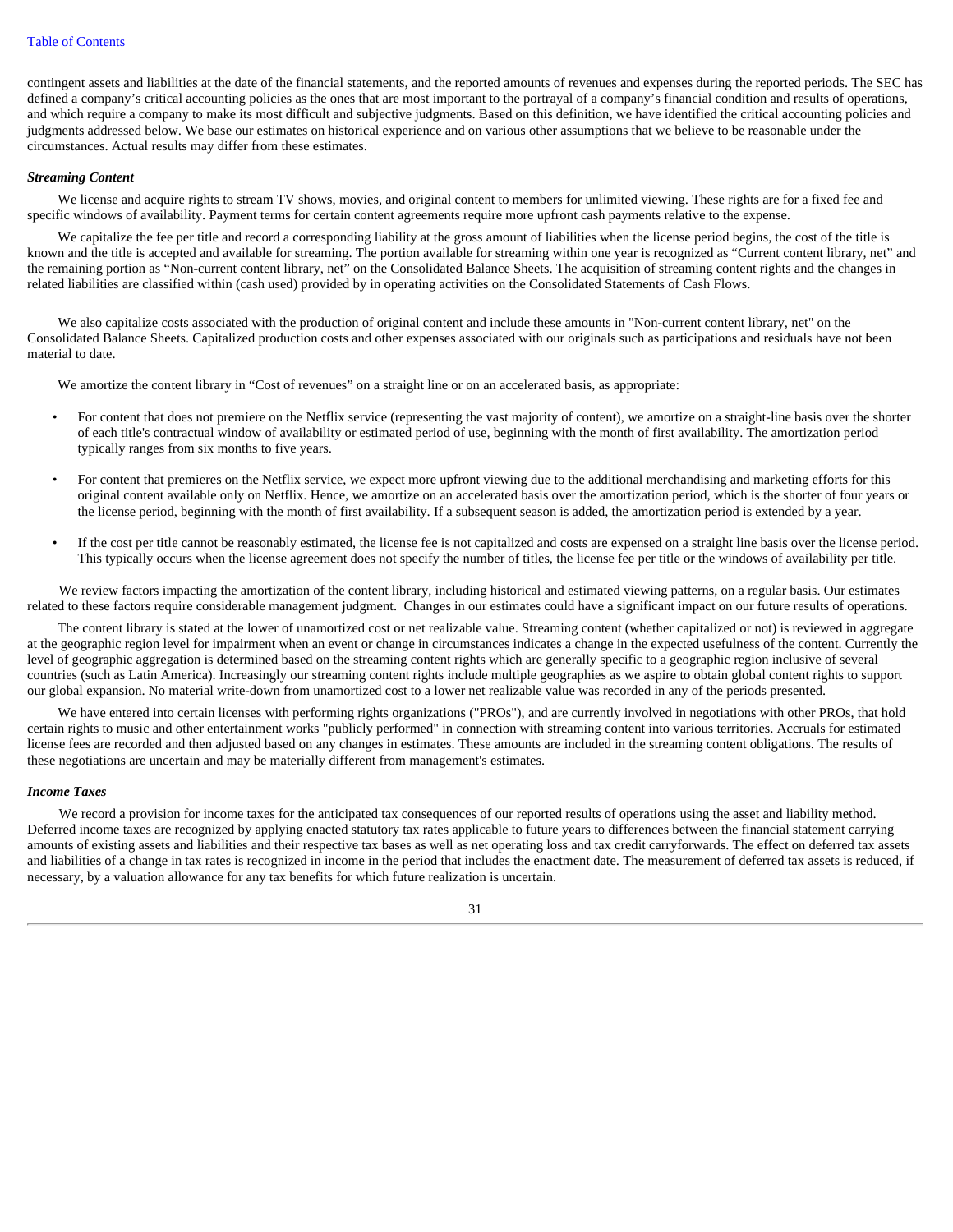Although we believe our assumptions, judgments and estimates are reasonable, changes in tax laws or our interpretation of tax laws and the resolution of any tax audits could significantly impact the amounts provided for income taxes in our consolidated financial statements.

In evaluating our ability to recover our deferred tax assets, in full or in part, we consider all available positive and negative evidence, including our past operating results, and our forecast of future earnings, future taxable income and prudent and feasible tax planning strategies. The assumptions utilized in determining future taxable income require significant judgment and are consistent with the plans and estimates we are using to manage the underlying businesses. Actual operating results in future years could differ from our current assumptions, judgments and estimates. However, we believe that it is more likely than not that substantially all deferred tax assets recorded on our Consolidated Balance Sheets will ultimately be realized. In the event we were to determine that we would not be able to realize all or part of our net deferred tax assets in the future, an adjustment to the deferred tax assets would be charged to earnings in the period in which we make such determination.

We did not recognize certain tax benefits from uncertain tax positions within the provision for income taxes. We may recognize a tax benefit only if it is more likely than not the tax position will be sustained on examination by the taxing authorities, based on the technical merits of the position. The tax benefits recognized in the financial statements from such positions are then measured based on the largest benefit that has a greater than 50% likelihood of being realized upon settlement. At June 30, 2015 , our estimated gross unrecognized tax benefits were \$38.1 million of which \$31.5 million , if recognized, would favorably impact our future earnings. Due to uncertainties in any tax audit outcome, our estimates of the ultimate settlement of our unrecognized tax positions may change and the actual tax benefits may differ significantly from the estimates. See Note 8 to the consolidated financial statements for further information regarding income taxes.

#### *Stock-Based Compensation*

Stock-based compensation expense at the grant date is based on the total number of options granted and an estimate of the fair value of the awards.

We calculate the fair value of our stock option grants using a lattice-binomial model. This model requires the input of highly subjective assumptions. Changes in the subjective input assumptions can materially affect the estimate of fair value of options granted and our results of operations could be impacted.

- *Expected Volatility:* Prior to January 1, 2015, our computation of expected volatility was based on a blend of historical volatility of our common stock and implied volatility of tradable forward call options to purchase shares of our common stock, as low trade volume of our tradable forward call options prior to 2011 precluded sole reliance on implied volatility. Beginning on January 1, 2015, expected volatility is based solely on implied volatility. We believe that implied volatility of publicly traded options in our common stock is more reflective of market conditions and, given consistently high trade volumes of the options, can reasonably be expected to be a better indicator of expected volatility than historical volatility of our common stock. An increase/decrease of 10% in our computation of expected volatility would increase/decrease the total stock-based compensation expense by approximately \$3.2 million for the three months ended June 30, 2015 .
- *Suboptimal Exercise Factor:* Our computation of the suboptimal exercise factor is based on historical and estimated option exercise behavior. Prior to January 1, 2015, the Company bifurcated its option grants into two employee groupings (executive and non-executive) to determine the suboptimal exercise factor. Beginning on January 1, 2015, the Company began aggregating employee groupings for its determination of the suboptimal exercise factor as the previous bifurcation into two groupings did not have a material impact on the fair value of the options granted. An increase/decrease in the suboptimal exercise factor of 10% would increase/decrease the total stock-based compensation expense by approximately \$0.8 million for the three months ended June 30, 2015 .

#### *Recent Accounting Pronouncements*

The information set forth under Note 1 to the consolidated financial statements under the caption "Basis of Presentation and Summary of Significant Accounting Policies" is incorporated herein by reference.

32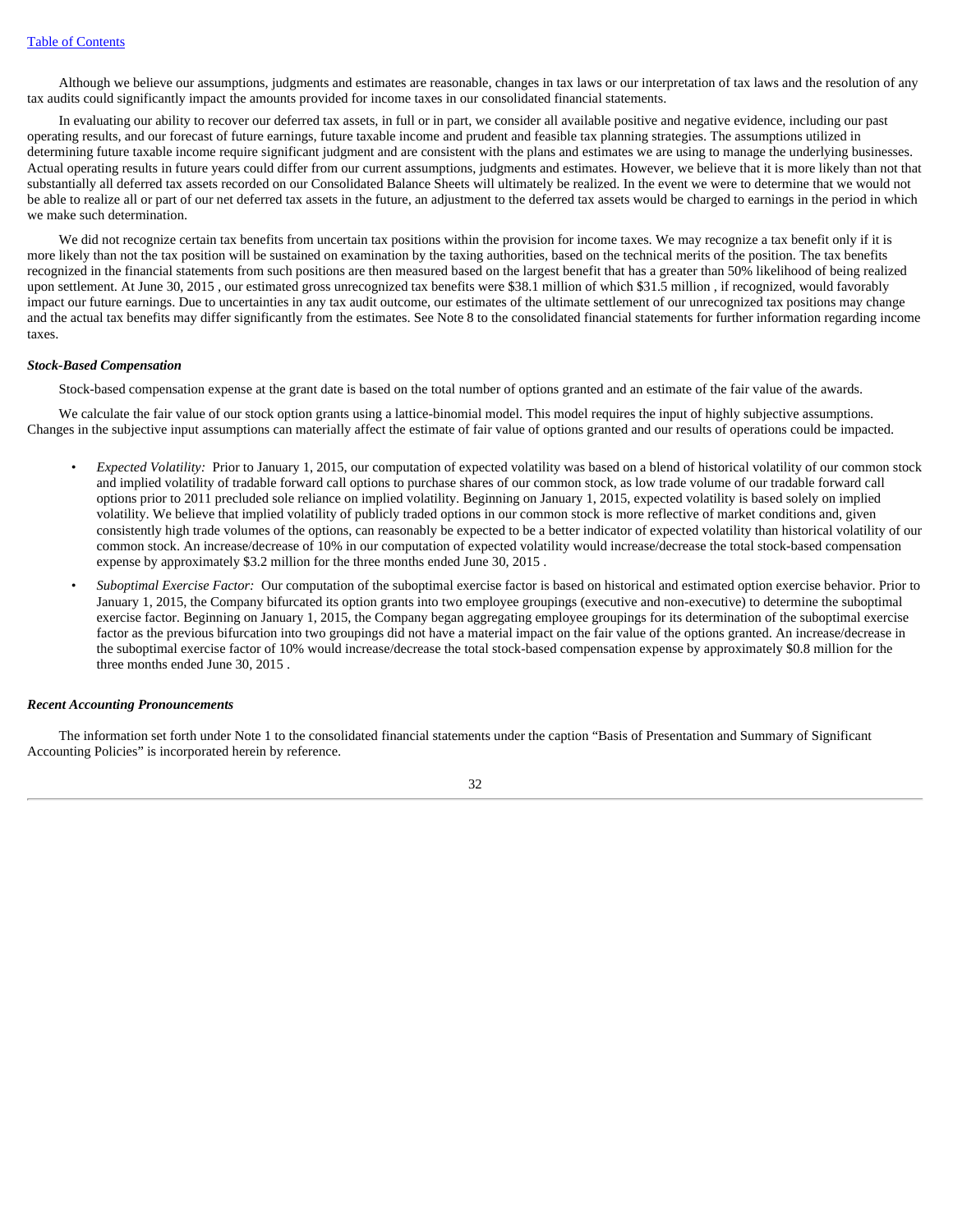#### **Item 3. Quantitative and Qualitative Disclosures About Market Risk**

For financial market risks related to changes in interest rates, reference is made to Item 7A "Quantitative and Qualitative Disclosures About Market Risk" contained in Part II of our Annual Report on Form 10-K for the year ended December 31, 2014 . Our exposure to market risk has not changed significantly since December 31, 2014 .

# *Foreign Currency Risk*

International revenues and cost of revenues account for 27% and 37%, respectively of consolidated amounts for the first half of 2015. The majority of international revenues and a smaller portion of expenses are denominated in currencies other than the U.S. dollar and we therefore have foreign currency risk related to these currencies, which are primarily the euro, the British pound, the Canadian dollar, and the Brazilian real.

Accordingly, changes in exchange rates, and in particular a weakening of foreign currencies relative to the U.S. dollar may negatively affect our revenue and contribution profit (loss) of our International streaming segment as expressed in U.S. dollars. In the first half of 2015, we believe our international revenues would have been approximately \$129 million higher and our international contribution loss would have been approximately \$42 million lower had foreign currency exchange rates been consistent with those in the first half of 2014.

We have also experienced and will continue to experience fluctuations in our net income as a result of gains (losses) on the settlement and the remeasurement of monetary assets and liabilities denominated in currencies that are not the functional currency. In the first half of 2015, we recognized a \$34.4 million foreign exchange loss which resulted primarily from the remeasurement of significant content liabilities denominated in currencies other than functional currencies in our European entities coupled with the strengthening of the U.S. dollar.

We do not use foreign exchange contracts to hedge any foreign currency exposures. The volatility of exchange rates depends on many factors that we cannot forecast with reliable accuracy. Our continued international expansion increases our exposure to exchange rate fluctuations and as a result such fluctuations could have a significant impact on our future results of operations.

#### **Item 4. Controls and Procedures**

#### *Evaluation of Disclosure Controls and Procedures*

Our management, with the participation of our Chief Executive Officer and Chief Financial Officer, evaluated the effectiveness of our disclosure controls and procedures (as defined in Rules 13a-15(e) and 15d-15(e) under the Securities Exchange Act of 1934, as amended) as of the end of the period covered by this Quarterly Report on Form 10-Q. Based on that evaluation, our Chief Executive Officer and Chief Financial Officer concluded that our disclosure controls and procedures as of the end of the period covered by this Quarterly Report on Form 10-Q were effective in providing reasonable assurance that information required to be disclosed by us in reports that we file or submit under the Securities Exchange Act of 1934, as amended, is (i) recorded, processed, summarized and reported within the time periods specified in the Securities and Exchange Commission's rules and forms and (ii) accumulated and communicated to our management, including our Chief Executive Officer and Chief Financial Officer, as appropriate, to allow timely decisions regarding required disclosures.

Our management, including our Chief Executive Officer and Chief Financial Officer, does not expect that our disclosure controls and procedures or our internal controls will prevent all error and all fraud. A control system, no matter how well conceived and operated, can provide only reasonable, not absolute, assurance that the objectives of the control system are met. Further, the design of a control system must reflect the fact that there are resource constraints, and the benefits of controls must be considered relative to their costs. Because of the inherent limitations in all control systems, no evaluation of controls can provide absolute assurance that all control issues and instances of fraud, if any, within the Company have been detected.

#### *Changes in Internal Control Over Financial Reporting*

There were no changes in our internal control over financial reporting that occurred during the quarter ended June 30, 2015 that have materially affected, or are reasonably likely to materially affect, our internal control over financial reporting.

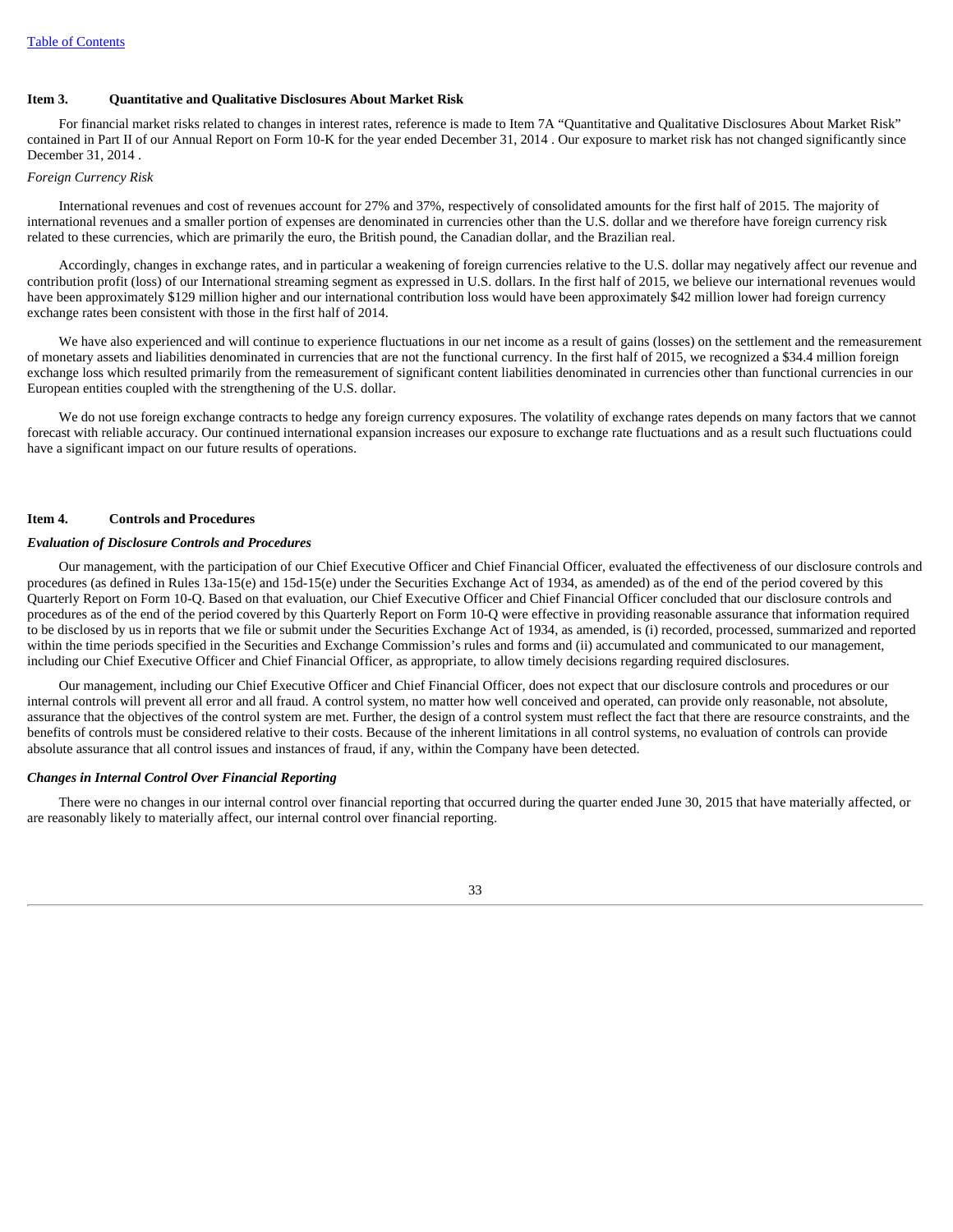# **PART II. OTHER INFORMATION**

# **Item 1. Legal Proceedings**

The information set forth under Note 9 in the notes to the consolidated financial statements under the caption "Legal Proceedings" is incorporated herein by reference.

#### **Item 1A. Risk Factors**

There have been no material changes from the risk factors as previously disclosed under the heading "Risk Factors" in the Company's Annual Report on Form 10-K for the year ended December 31, 2014 .

# **Item 6. Exhibits**

(a) Exhibits:

| <b>ExhibitNumber</b> | <b>Exhibit Description</b>                                                                                                                                                                          |         | <b>Incorporated by Reference</b> |                |                    |                           |  |  |
|----------------------|-----------------------------------------------------------------------------------------------------------------------------------------------------------------------------------------------------|---------|----------------------------------|----------------|--------------------|---------------------------|--|--|
|                      |                                                                                                                                                                                                     | Form    | File No.                         | <b>Exhibit</b> | <b>Filing Date</b> |                           |  |  |
| 3.1                  | Restated Certificate of Incorporation                                                                                                                                                               |         |                                  |                |                    | $\mathbf X$               |  |  |
| 3.2                  | Amended and Restated Bylaws                                                                                                                                                                         | 8-K     | 000-49802                        | 3.1            | March 20, 2009     |                           |  |  |
| 4.1                  | Form of Common Stock Certificate                                                                                                                                                                    | $S-1/A$ | 333-83878                        | 4.1            | April 16, 2002     |                           |  |  |
| 4.2                  | Indenture, dated as of February 1, 2013, by and between the<br>Company and Wells Fargo Bank, National Association, as Trustee.                                                                      | 8-K     | 001-35727                        | 4.1            | February 1, 2013   |                           |  |  |
| 4.3                  | Indenture, dated as of February 19, 2014, by and between the<br>Company and Wells Fargo Bank, National Association, as Trustee.                                                                     | $8-K$   | 001-35727                        | 4.1            | February 19, 2014  |                           |  |  |
| 4.4                  | Indenture, dated as of February 5, 2015, by and between the<br>Company and Wells Fargo Bank, National Association, as Trustee.                                                                      | $8-K$   | 001-35727                        | 4.1            | February 5, 2015   |                           |  |  |
| 4.5                  | Indenture, dated as of February 5, 2015, by and between the<br>Company and Wells Fargo Bank, National Association, as Trustee.                                                                      | $8-K$   | 001-35727                        | 4.2            | February 5, 2015   |                           |  |  |
| $10.1\dagger$        | Form of Indemnification Agreement entered into by the registrant<br>with each of its executive officers and directors                                                                               | $S-1/A$ | 333-83878                        | 10.1           | March 20, 2002     |                           |  |  |
| $10.2\dagger$        | Amended and Restated 2002 Stock Plan                                                                                                                                                                | Def 14A | 000-49802                        | A              | March 31, 2006     |                           |  |  |
| $10.3\dagger$        | 2011 Stock Plan                                                                                                                                                                                     | Def 14A | 000-49802                        | A              | April 20, 2011     |                           |  |  |
| $10.4\dagger$        | Amended and Restated Executive Severance and Retention Incentive<br>Plan                                                                                                                            | $10-K$  | 001-35727                        | 10.7           | January 31, 2013   |                           |  |  |
| 10.5                 | Registration Rights Agreement, dated as of February 19, 2014, by<br>and among the Company and Morgan Stanley & Co. LLC, as<br>representative of the Initial Purchasers listed in Schedule 1 thereto | 8-K     | 001-35727                        | 10.1           | February 19, 2014  |                           |  |  |
| $10.6\dagger$        | Performance Bonus Plan                                                                                                                                                                              | Def 14A | 001-35727                        | A              | April 28, 2014     |                           |  |  |
| 10.7                 | Registration Rights Agreement, dated as of February 5, 2015, by and<br>among the Company and Morgan Stanley & Co. LLC, as<br>representative of the Initial Purchasers listed in Schedule 1 thereto  | 8-K     | 001-35727                        | 10.1           | February 5, 2015   |                           |  |  |
| 10.8                 | Registration Rights Agreement, dated as of February 5, 2015, by and<br>among the Company and Morgan Stanley & Co. LLC, as<br>representative of the Initial Purchasers listed in Schedule 1 thereto  | 8-K     | 001-35727                        | 10.2           | February 5, 2015   |                           |  |  |
| 10.9                 | Purchase Agreement between Morgan Stanley & Co. LLC, as<br>representative of several initial purchasers, and Netflix, Inc. dated<br>February 2, 2015                                                | $10-Q$  | 001-35727                        | 10.9           | April 17, 2015     |                           |  |  |
| 31.1                 | Certification of Chief Executive Officer Pursuant to Section 302 of<br>the Sarbanes-Oxley Act of 2002                                                                                               |         |                                  |                |                    | $\boldsymbol{\mathrm{X}}$ |  |  |
| 31.2                 | Certification of Chief Financial Officer Pursuant to Section 302 of<br>the Sarbanes-Oxley Act of 2002                                                                                               |         |                                  |                |                    | X                         |  |  |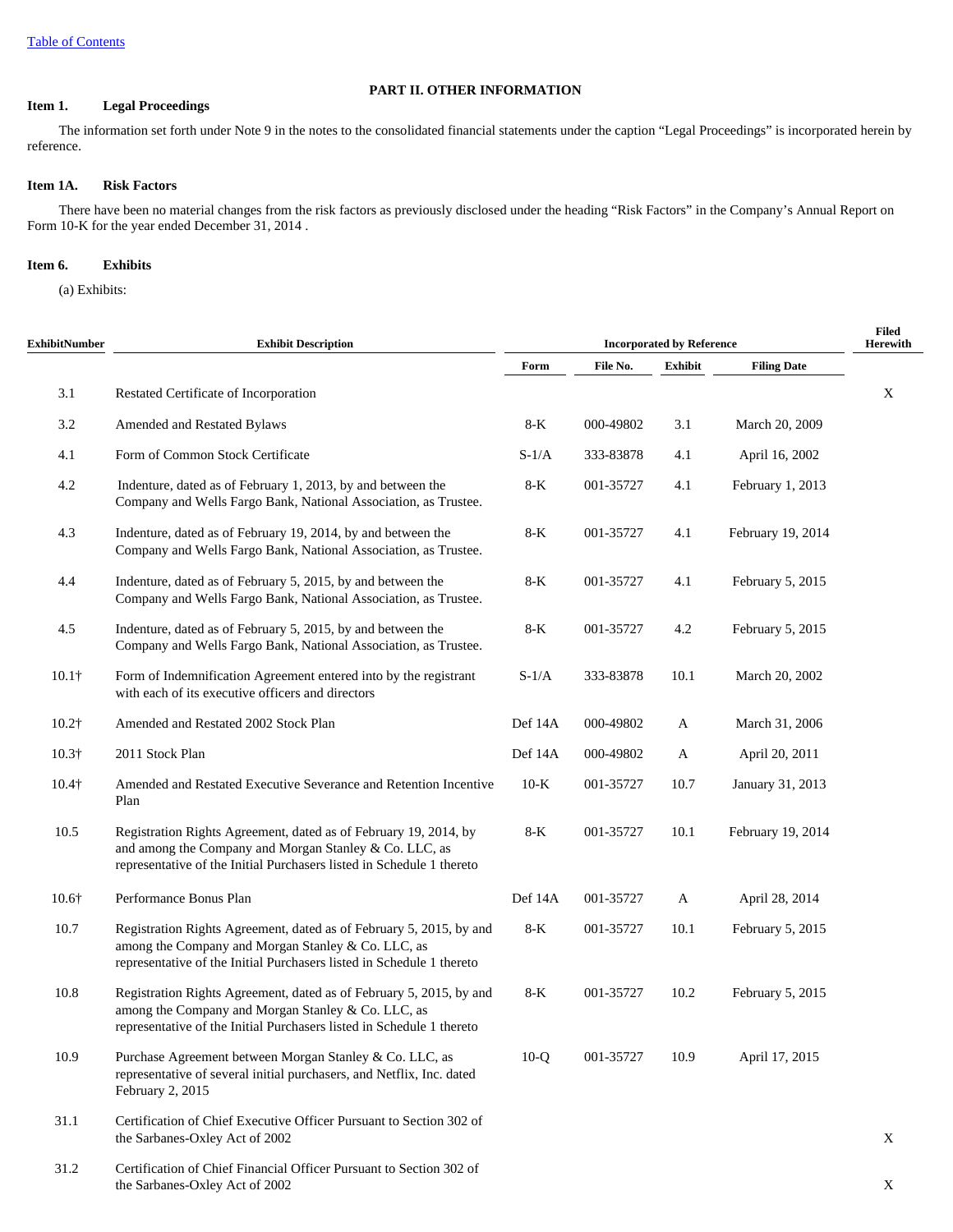32.1\* Certifications of Chief Executive Officer and Chief Financial Officer Pursuant to Section 906 of the Sarbanes-Oxley Act of 2002 X

101 The following financial information from Netflix, Inc.'s Quarterly Report on Form 10-Q for the quarter ended June 30, 2015 filed with the SEC on July 17, 2015, formatted in XBRL includes: (i) Consolidated Statements of Operations for the Three and Six Months Ended June 30, 2015 and 2014, (ii) Consolidated Statements of Comprehensive Income for the Three and Six Months Ended June 30, 2015 and 2014 (iii) Consolidated Balance Sheets as of June 30, 2015 and December 31, 2014, (iv) Consolidated Statements of Cash Flows for the Three and Six Months Ended June 30, 2015 and 2014 and (v) the Notes to the Consolidated Financial Statements. X

\* These certifications are not deemed filed by the SEC and are not to be incorporated by reference in any filing we make under the Securities Act of 1933 or the Securities Exchange Act of 1934, irrespective of any general incorporation language in any filings.

† Indicates a management contract or compensatory plan.

34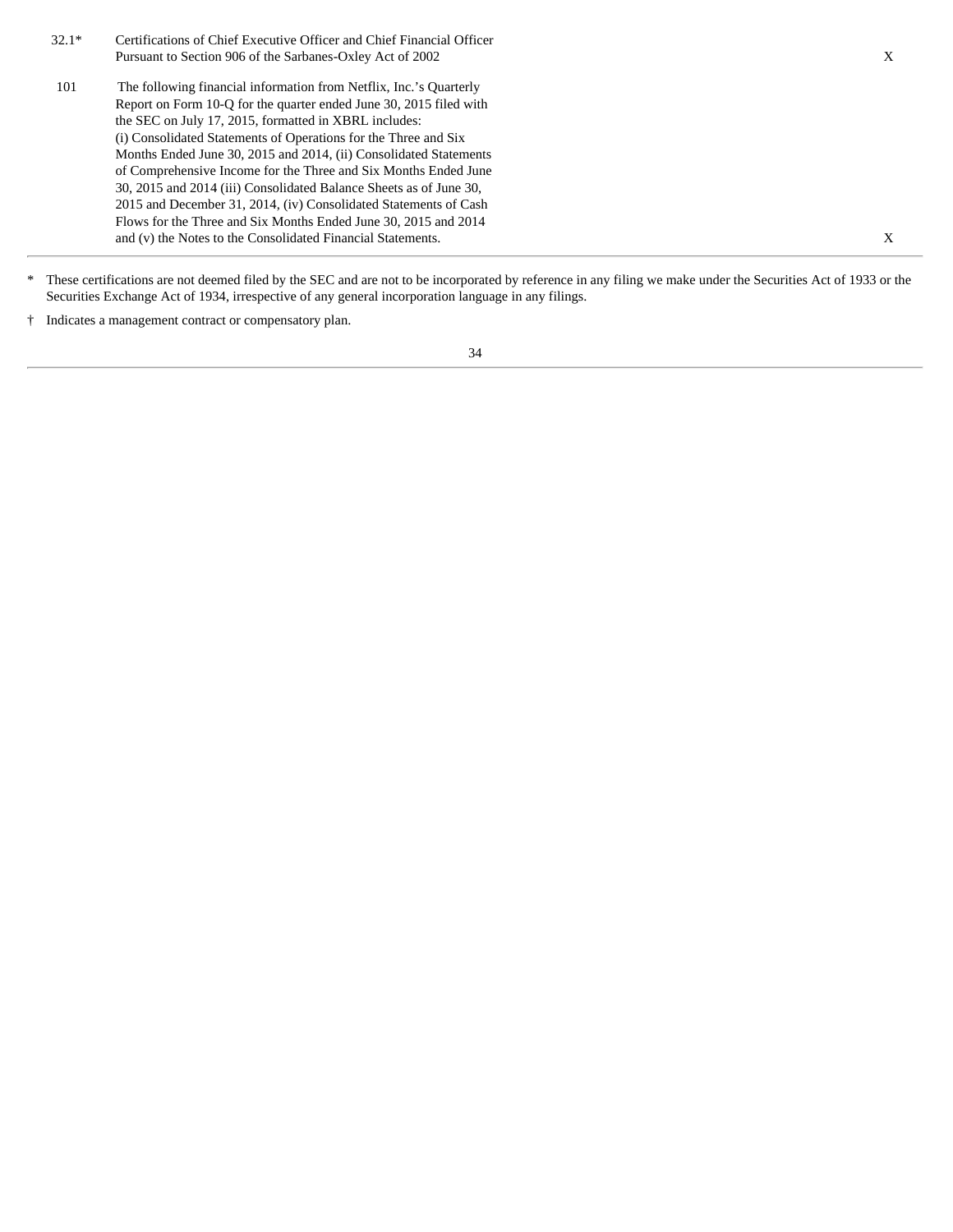#### **SIGNATURES**

Pursuant to the requirements of the Securities Exchange Act of 1934, the registrant has duly caused this report to be signed on its behalf by the undersigned thereunto duly authorized.

|                      | NETFLIX, INC. |                                                                                                      |  |
|----------------------|---------------|------------------------------------------------------------------------------------------------------|--|
| Dated: July 17, 2015 | By:           | <b>REED HASTINGS</b><br>$\sqrt{s}$                                                                   |  |
|                      |               | <b>Reed Hastings</b><br><b>Chief Executive Officer</b><br>(Principal executive officer)              |  |
| Dated: July 17, 2015 | By:           | /s/ D AVID W ELLS                                                                                    |  |
|                      |               | <b>David Wells</b><br><b>Chief Financial Officer</b><br>(Principal financial and accounting officer) |  |
|                      |               |                                                                                                      |  |

35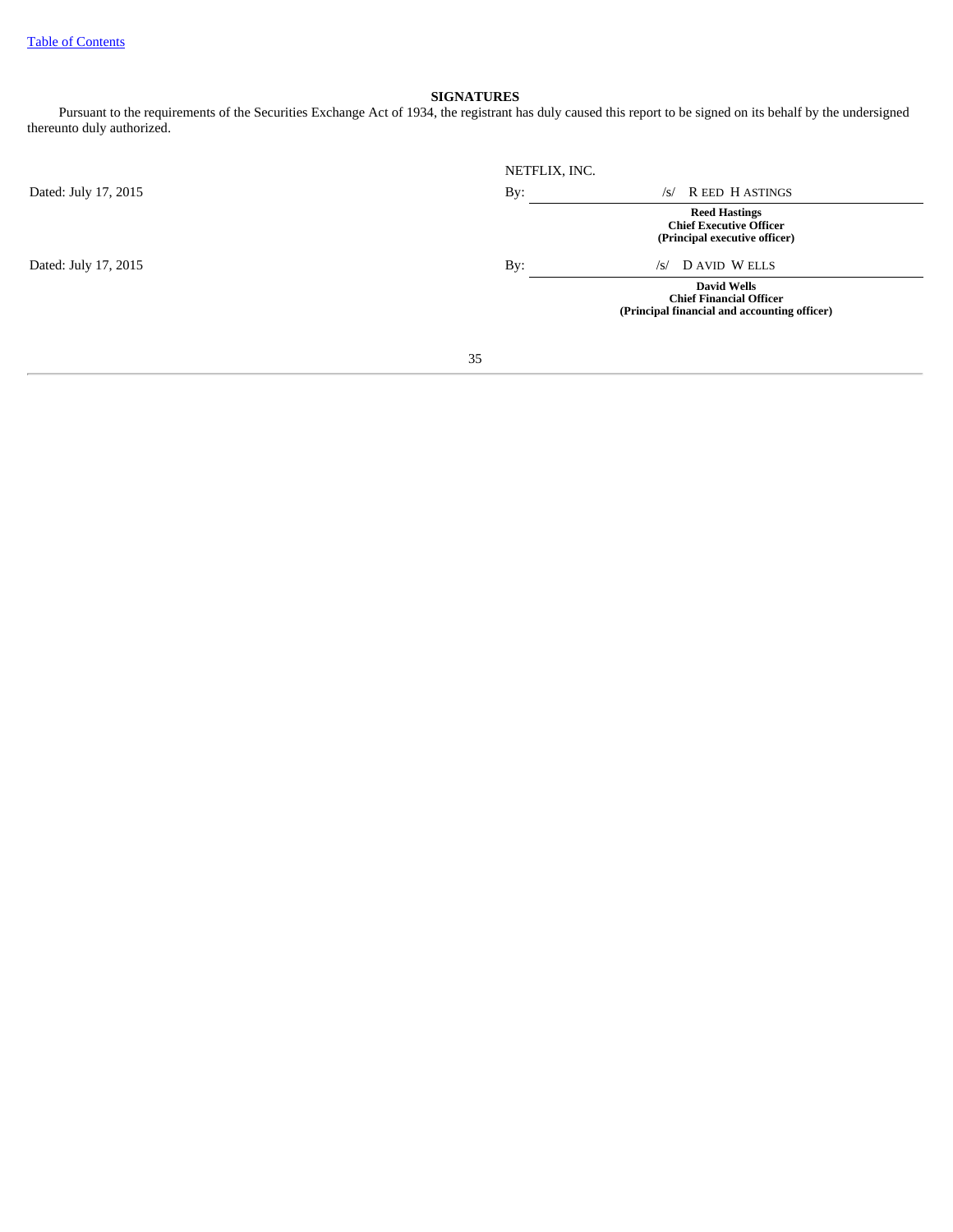# **EXHIBIT INDEX**

| <b>ExhibitNumber</b> | <b>Exhibit Description</b>                                                                                                                                                                                                                                                                                                                                                                                                                                                                                                                             | <b>Incorporated by Reference</b> |           |                | Filed<br>Herewith  |                           |
|----------------------|--------------------------------------------------------------------------------------------------------------------------------------------------------------------------------------------------------------------------------------------------------------------------------------------------------------------------------------------------------------------------------------------------------------------------------------------------------------------------------------------------------------------------------------------------------|----------------------------------|-----------|----------------|--------------------|---------------------------|
|                      |                                                                                                                                                                                                                                                                                                                                                                                                                                                                                                                                                        | Form                             | File No.  | <b>Exhibit</b> | <b>Filing Date</b> |                           |
| 3.1                  | Restated Certificate of Incorporation                                                                                                                                                                                                                                                                                                                                                                                                                                                                                                                  |                                  |           |                |                    | X                         |
| 3.2                  | Amended and Restated Bylaws                                                                                                                                                                                                                                                                                                                                                                                                                                                                                                                            | 8-K                              | 000-49802 | 3.1            | March 20, 2009     |                           |
| 4.1                  | Form of Common Stock Certificate                                                                                                                                                                                                                                                                                                                                                                                                                                                                                                                       | $S-1/A$                          | 333-83878 | 4.1            | April 16, 2002     |                           |
| $4.2\,$              | Indenture, dated as of February 1, 2013, by and between the<br>Company and Wells Fargo Bank, National Association, as Trustee.                                                                                                                                                                                                                                                                                                                                                                                                                         | $8-K$                            | 001-35727 | 4.1            | February 1, 2013   |                           |
| 4.3                  | Indenture, dated as of February 19, 2014, by and between the<br>Company and Wells Fargo Bank, National Association, as Trustee.                                                                                                                                                                                                                                                                                                                                                                                                                        | 8-K                              | 001-35727 | 4.1            | February 19, 2014  |                           |
| 4.4                  | Indenture, dated as of February 5, 2015, by and between the<br>Company and Wells Fargo Bank, National Association, as Trustee.                                                                                                                                                                                                                                                                                                                                                                                                                         | 8-K                              | 001-35727 | 4.1            | February 5, 2015   |                           |
| 4.4                  | Indenture, dated as of February 5, 2015, by and between the<br>Company and Wells Fargo Bank, National Association, as Trustee.                                                                                                                                                                                                                                                                                                                                                                                                                         | 8-K                              | 001-35727 | 4.2            | February 5, 2015   |                           |
| $10.1\dagger$        | Form of Indemnification Agreement entered into by the registrant<br>with each of its executive officers and directors                                                                                                                                                                                                                                                                                                                                                                                                                                  | $S-1/A$                          | 333-83878 | 10.1           | March 20, 2002     |                           |
| $10.2\dagger$        | Amended and Restated 2002 Stock Plan                                                                                                                                                                                                                                                                                                                                                                                                                                                                                                                   | Def 14A                          | 000-49802 | A              | March 31, 2006     |                           |
| $10.3\dagger$        | 2011 Stock Plan                                                                                                                                                                                                                                                                                                                                                                                                                                                                                                                                        | Def 14A                          | 000-49802 | A              | April 20, 2011     |                           |
| $10.4\dagger$        | Amended and Restated Executive Severance and Retention Incentive<br>Plan                                                                                                                                                                                                                                                                                                                                                                                                                                                                               | $10-K$                           | 001-35727 | 10.7           | February 1, 2013   |                           |
| 10.5                 | Registration Rights Agreement, dated as of February 19, 2014, by<br>and among the Company and Morgan Stanley & Co. LLC, as<br>representative of the Initial Purchasers listed in Schedule 1 thereto                                                                                                                                                                                                                                                                                                                                                    | 8-K                              | 001-35727 | 10.1           | February 19, 2014  |                           |
| $10.6\dagger$        | Performance Bonus Plan                                                                                                                                                                                                                                                                                                                                                                                                                                                                                                                                 | Def 14A                          | 001-35727 | A              | April 28, 2014     |                           |
| 10.7                 | Registration Rights Agreement, dated as of February 5, 2015, by and<br>among the Company and Morgan Stanley & Co. LLC, as<br>representative of the Initial Purchasers listed in Schedule 1 thereto                                                                                                                                                                                                                                                                                                                                                     | 8-K                              | 001-35727 | 10.1           | February 5, 2015   |                           |
| 10.8                 | Registration Rights Agreement, dated as of February 5, 2015, by and<br>among the Company and Morgan Stanley & Co. LLC, as<br>representative of the Initial Purchasers listed in Schedule 1 thereto                                                                                                                                                                                                                                                                                                                                                     | 8-K                              | 001-35727 | 10.2           | February 5, 2015   |                           |
| 10.9                 | Purchase Agreement between Morgan Stanley & Co. LLC, as<br>representative of several initial purchasers, and Netflix, Inc. dated<br>February 2, 2015                                                                                                                                                                                                                                                                                                                                                                                                   | $10-Q$                           | 001-35727 | 10.9           | April 17, 2015     |                           |
| 31.1                 | Certification of Chief Executive Officer Pursuant to Section 302 of<br>the Sarbanes-Oxley Act of 2002                                                                                                                                                                                                                                                                                                                                                                                                                                                  |                                  |           |                |                    | $\boldsymbol{\mathrm{X}}$ |
| 31.2                 | Certification of Chief Financial Officer Pursuant to Section 302 of<br>the Sarbanes-Oxley Act of 2002                                                                                                                                                                                                                                                                                                                                                                                                                                                  |                                  |           |                |                    | X                         |
| $32.1*$              | Certifications of Chief Executive Officer and Chief Financial Officer<br>Pursuant to Section 906 of the Sarbanes-Oxley Act of 2002                                                                                                                                                                                                                                                                                                                                                                                                                     |                                  |           |                |                    | X                         |
| 101                  | The following financial information from Netflix, Inc.'s Quarterly<br>Report on Form 10-Q for the quarter ended June 30, 2015 filed with<br>the SEC on July 17, 2015, formatted in XBRL includes:<br>(i) Consolidated Statements of Operations for the Three and Six<br>Months Ended June 30, 2015 and 2014, (ii) Consolidated Statements<br>of Comprehensive Income for the Three and Six Months Ended June<br>30, 2015 and 2014 (iii) Consolidated Balance Sheets as of June 30,<br>2015 and December 31, 2014, (iv) Consolidated Statements of Cash |                                  |           |                |                    |                           |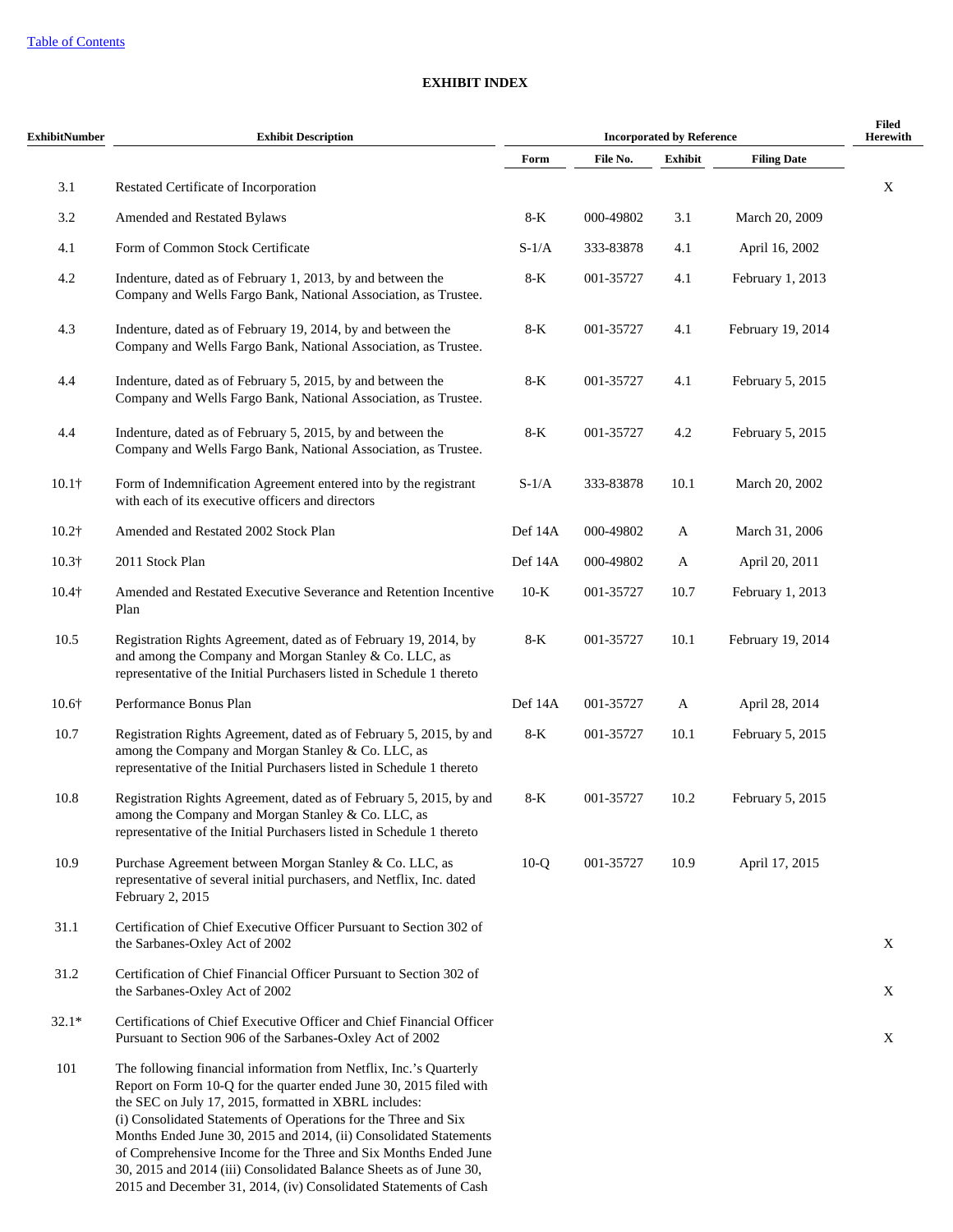- \* These certifications are not deemed filed by the SEC and are not to be incorporated by reference in any filing we make under the Securities Act of 1933 or the Securities Exchange Act of 1934, irrespective of any general incorporation language in any filings.
- † Indicates a management contract or compensatory plan.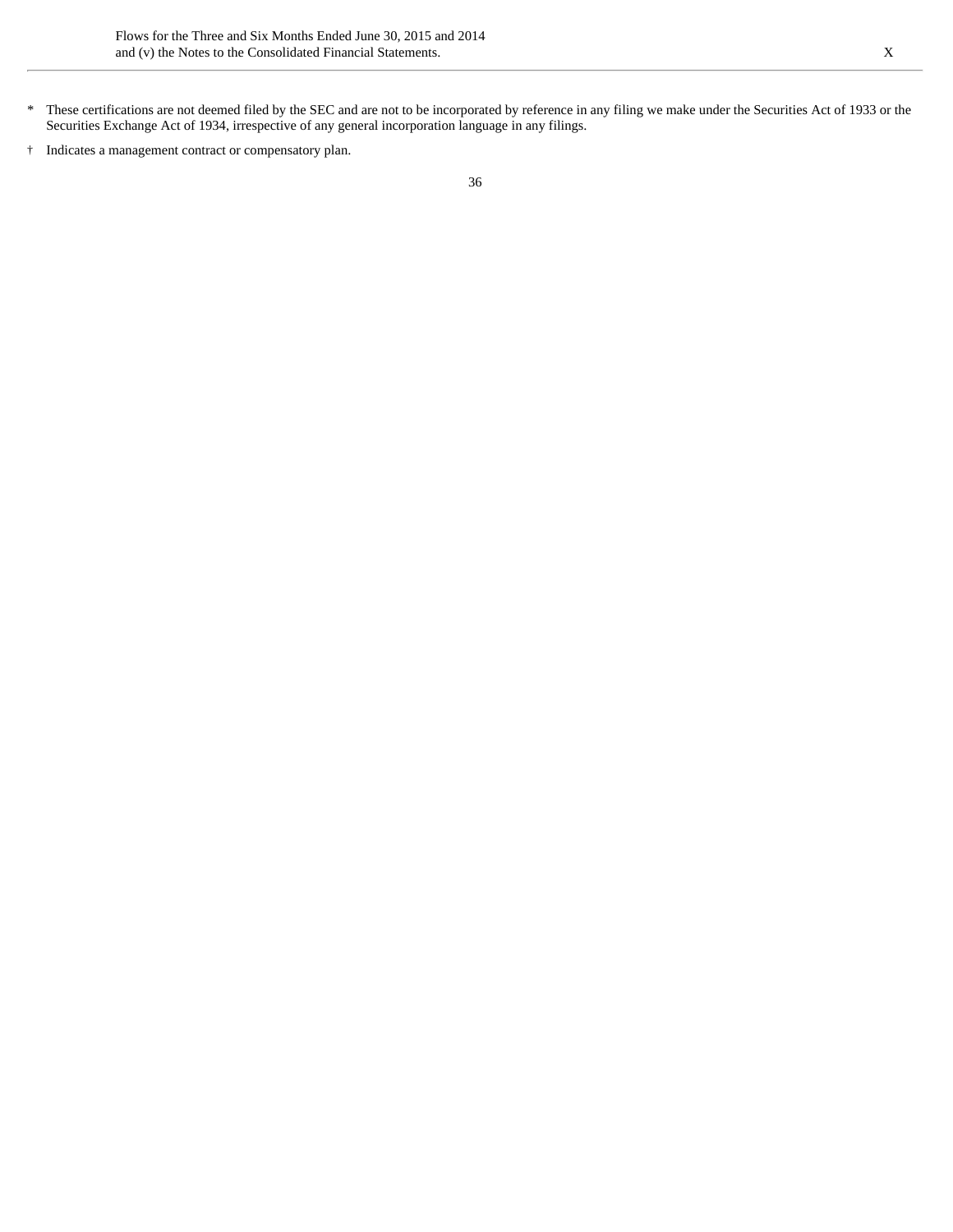#### RESTATED CERTIFICATE OF INCORPORATION OF The contract of the contract of the contract of the contract of the contract of the contract of the contract of the contract of the contract of the contract of the contract of the contract of the contract of the contrac NETFLIX, INC. a Delaware corporation

#### ARTICLE I

The name of this corporation is Netflix, Inc. (the "corporation").

# ARTICLE II

The address of the registered office of the corporation in the State of Delaware is Corporation Trust Center, 1209 Orange Street, in the City of Wilmington, County of New Castle, Delaware 19801. The name of its registered agent at such address is The Corporation Trust Company.

#### ARTICLE III

The nature of the business or purposes to be conducted by the corporation is to engage in any lawful act or activity for which corporations may be organized under the General Corporation Law of Delaware, as the same exists or may hereafter be amended.

# ARTICLE IV

The corporation is authorized to issue two classes of stock, to be designated, respectively, "Common Stock" and "Preferred Stock". The total number of shares which the corporation shall have authority to issue is 5,000,000,000 consisting of 4,990,000,000 shares of common stock and 10,000,000 shares of preferred stock, par value \$0.001 per share.

The Board of Directors of the corporation (the "Board") is authorized, subject to any limitations prescribed by law, to provide for the issuance of shares of Preferred Stock in series, and to establish from time to time the number of shares to be included in each such series, and to fix the designation, powers, preferences, and rights of the shares of each such series and any qualifications, limitations or restrictions thereof.

Each outstanding share of Common Stock shall entitle the holder thereof to one vote on each matter properly submitted to the stockholders of the corporation for their vote; provided, however, that, except as otherwise required by law, holders of Common Stock shall not be entitled to vote on any amendment to this Certificate of Incorporation (including any certificate of designation of Preferred Stock relating to any series of Preferred Stock) that relates solely to the terms of one or more outstanding series of Preferred Stock if the holders of such affected series are entitled, either separately or together as a class with the holders of one or more other such series, to vote thereon by law or pursuant to this Certificate of Incorporation (including any certificate of designation of Preferred Stock relating to any series of Preferred Stock).

#### ARTICLE V

The following provisions are inserted for the management of the business and the conduct of the affairs of the corporation, and for further definition, limitation and regulation of the powers of the corporation and of its directors and stockholders:

A. The business and affairs of the corporation shall be managed by or under the direction of the Board. In addition to the powers and authority expressly conferred upon them by statute or by this Certificate of Incorporation or the Bylaws of the corporation, the directors are hereby empowered to exercise all such powers and do all such acts and things as may be exercised or done by the corporation.

B. The directors of the corporation need not be elected by written ballot unless the Bylaws so provide.

C. Any action required or permitted to be taken by the stockholders of the corporation must be effected at a duly called annual or special meeting of stockholders of the corporation and may not be effected by any consent in writing by such stockholders.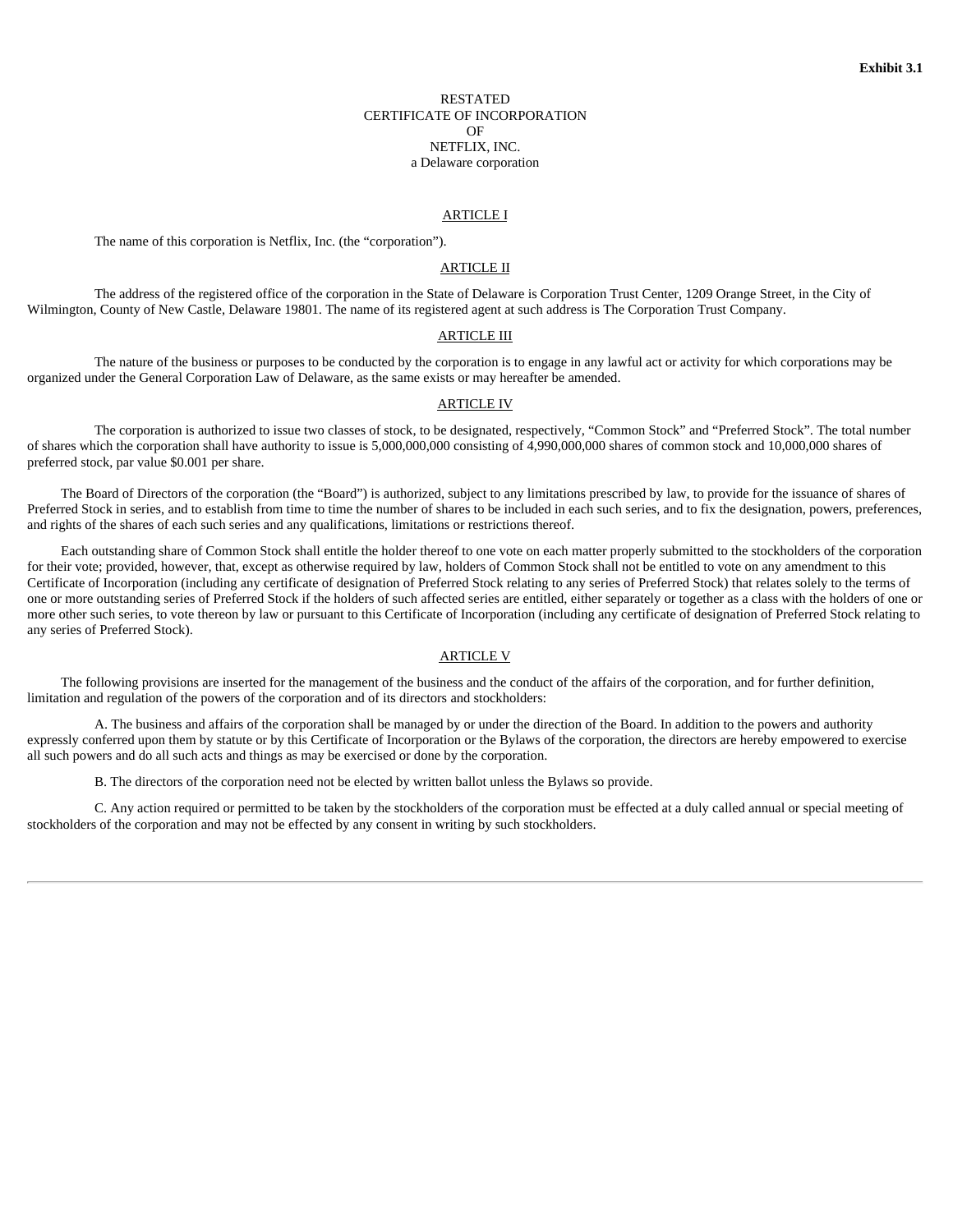D. Special meetings of stockholders of the corporation may be called only by the Chairman of the Board, the Chief Executive Officer, the President or by the Board acting pursuant to a resolution adopted by a majority of the Whole Board, and any power of stockholders to call a special meeting is specifically denied. Only such business shall be considered at a special meeting of stockholders as shall have been stated in the notice for such meeting. For purposes of this Certificate of Incorporation, the term "Whole Board" shall mean the total number of authorized directors of the corporation whether or not there exist any vacancies in previously authorized directorships.

# ARTICLE VI

A. Subject to the rights of the holders of any series of Preferred Stock to elect additional directors under specified circumstances, the number of directors shall be fixed from time to time exclusively by the Board pursuant to a resolution duly adopted by a majority of the Board. The directors, other than those who may be elected by the holders of any series of Preferred Stock under specified circumstances, shall be classified, with respect to the time for which they severally hold office, into three classes, as nearly equal in number as possible, one class to be originally elected for a term expiring at the annual meeting of stockholders to be held in 2003, another class to be originally elected for a term expiring at the annual meeting of stockholders to be held in 2004, and another class to be originally elected for a term expiring at the annual meeting of stockholders to be held in 2005, with each class to hold office until its successor is duly elected and qualified. At each succeeding annual meeting of stockholders, directors elected to succeed those directors whose terms expire shall be elected for a term of office to expire at the third succeeding annual meeting of stockholders after their election.

B. Subject to the rights of the holders of any series of Preferred Stock then outstanding and unless the Board otherwise determines, newly created directorships resulting from any increase in the authorized number of directors or any vacancies in the Board resulting from death, resignation, retirement, disqualification, removal from office or other cause shall, unless otherwise provided by law or by resolution of the Board, be filled only by a majority vote of the directors then in office, whether or not less than a quorum, and directors so chosen shall hold office for a term expiring at the annual meeting of stockholders at which the term of office of the class to which they have been chosen expires. No reduction in the authorized number of directors shall have the effect of removing any director before such director's term of office expires.

C. Advance notice of stockholder nominations for the election of directors and of business to be brought by stockholders before any meeting of the stockholders of the corporation shall be given in the manner provided in the Bylaws of the corporation.

D. Subject to the rights of the holders of any series of Preferred Stock then outstanding, unless otherwise restricted by statue, by the Certificate of Incorporation or the Bylaws of the corporation, any director, or all of the directors, may be removed from the Board, but only for cause and only by the affirmative vote of the holders of at least 66  $\frac{2}{3}$ % of the voting power of all of the then outstanding shares of capital stock of the corporation then entitled to vote at the election of directors, voting together as a single class.

# ARTICLE VII

The Board is expressly empowered to adopt, amend or repeal any of the Bylaws of the Corporation. Any adoption, amendment or repeal of the Bylaws of the corporation by the Board shall require the approval of a majority of the Whole Board. The stockholders shall also have power to adopt, amend or repeal the Bylaws of the corporation; provided, however, that, in addition to any vote of the holders of any class or series of stock of the corporation required by law or by this Certificate of Incorporation, the affirmative vote of the holders of at least 66  $\frac{2}{3}$ % of the voting power of the then outstanding shares of voting stock entitled to vote generally in the election of directors, voting together as a single class, shall be required to adopt, amend or repeal all or any portion of Article II, Section 3.2, Section 3.3, Section 3.4, Section 3.15, Article VI or Article IX of the Bylaws of the corporation.

#### ARTICLE VIII

A director of the corporation shall not be personally liable to the corporation or its stockholders for monetary damages for breach of fiduciary duty as a director, except for liability (a) for any breach of the director's duty of loyalty to the corporation or its stockholders, (b) for acts or omissions not in good faith or which involve intentional misconduct or a knowing violation of law, (c) under Section 174 of the General Corporation Law of Delaware, or (d) for any transaction from which the director derived an improper personal benefit. If the General Corporation Law of Delaware is amended to authorize corporate action further eliminating or limiting the personal liability of directors, then the liability of a director of the corporation shall be eliminated or limited to the fullest extent permitted by the General Corporation Law of Delaware as so amended.

The corporation shall indemnify to the fullest extent permitted by law any person made or threatened to be made a party to an action or proceeding, whether criminal, civil, administrative or investigative, by reason of the fact that he, she, his or her testator or intestate is or was a director, officer, employee or agent of the corporation (or any predecessor thereof), or serves or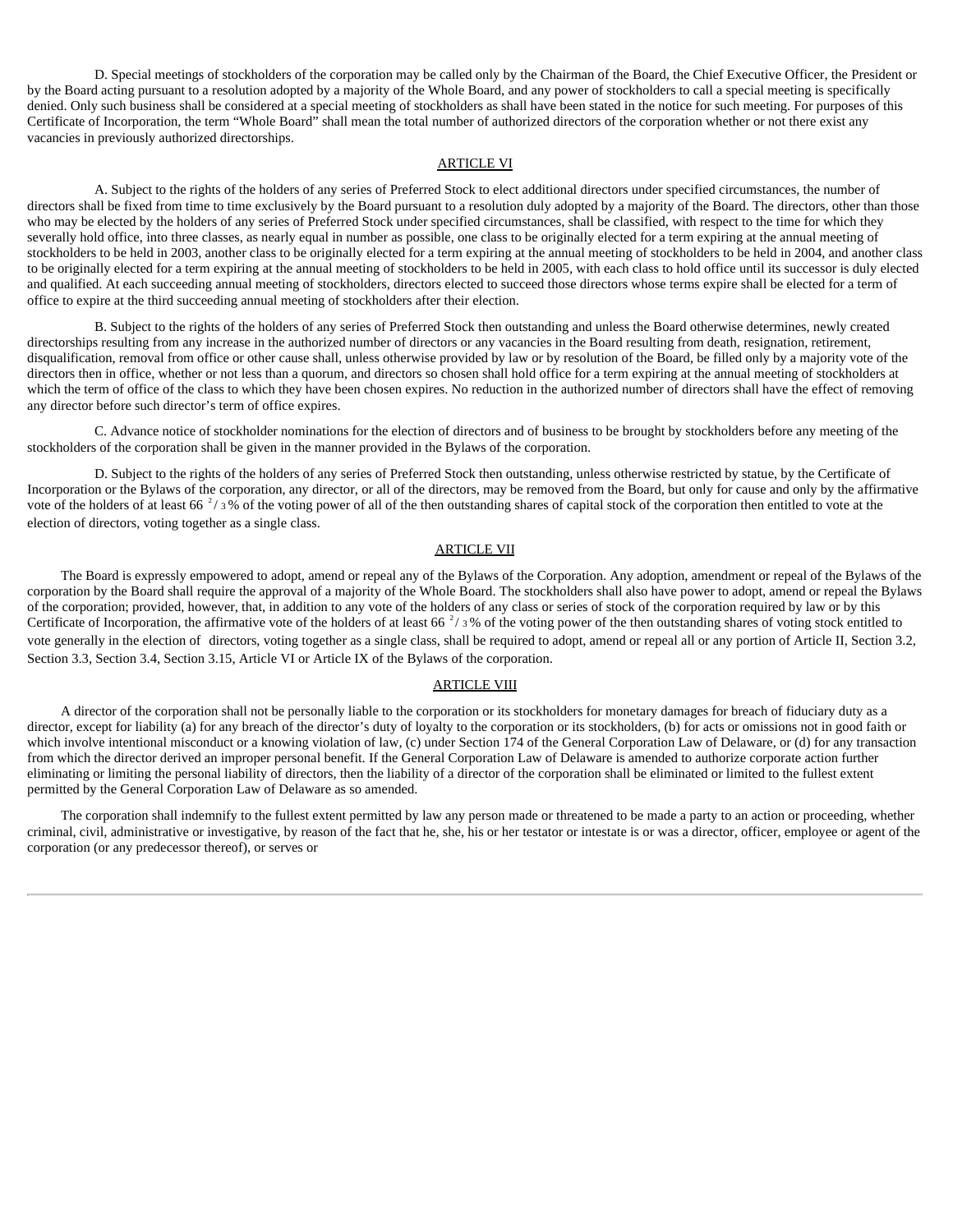served at any other corporation, partnership, joint venture, trust or other enterprise as a director, officer, employee or agent at the request of the corporation (or any predecessor).

Any amendment, repeal or modification of the foregoing paragraph shall not adversely affect any right or protection of a director of the corporation existing at the time of such amendment, repeal or modification.

#### ARTICLE IX

The corporation reserves the right to amend or repeal any provision contained in this Certificate of Incorporation in the manner prescribed by the laws of the State of Delaware and all rights conferred upon stockholders are granted subject to this reservation; provided, however, that, notwithstanding any other provision of this Certificate of Incorporation, or any provision of law that might otherwise permit a lesser vote or no vote, but in addition to any vote of the holders of any class or series of the stock of this corporation required by law or by this Certificate of Incorporation, the affirmative vote of the holders of at least 66  $\frac{2}{3}$ % of the voting power of the then outstanding shares of voting stock entitled to vote generally in the election of directors, voting together as a single class, shall be required to amend or repeal this Article IX, Article V, Article VI, Article VII or Article VIII.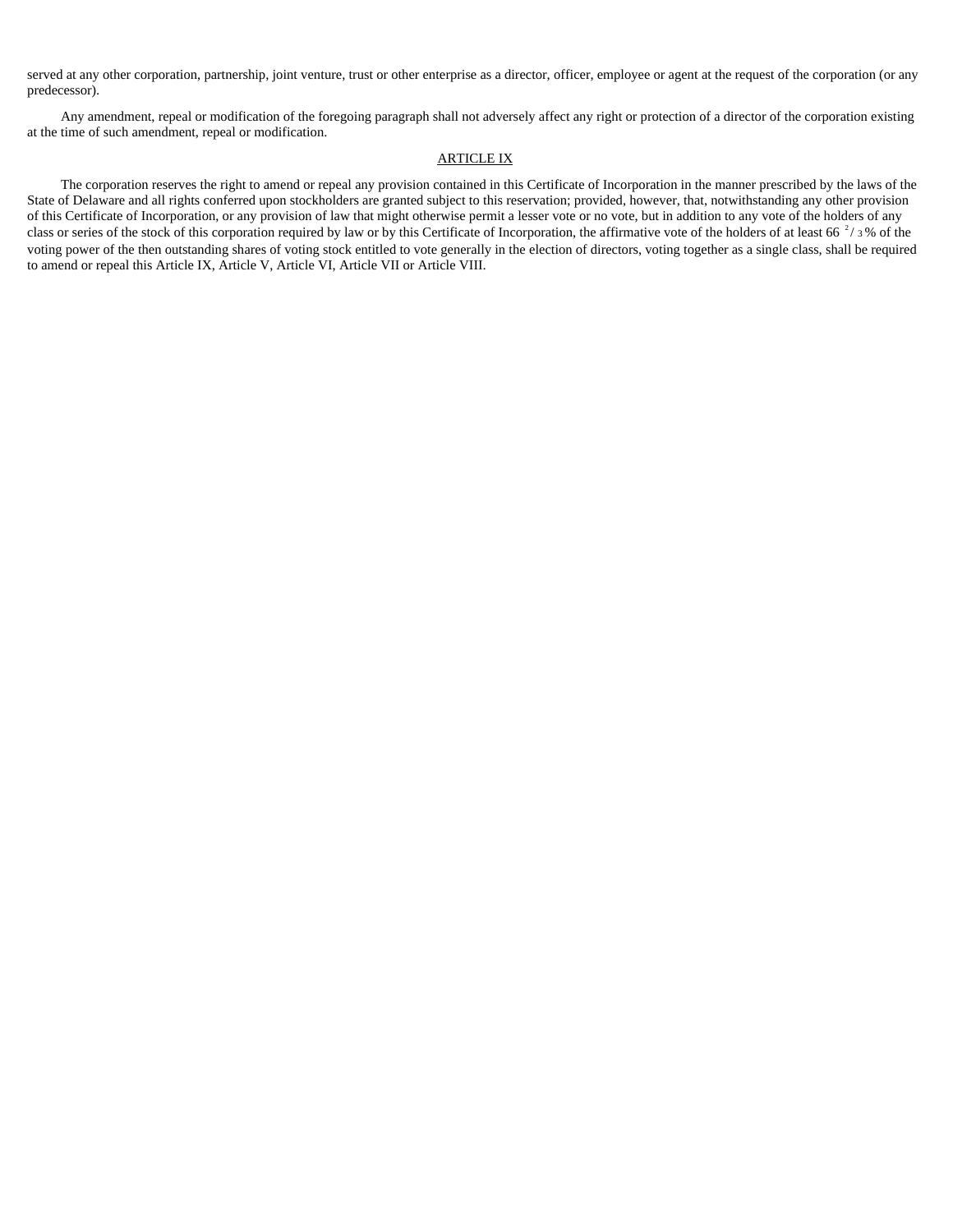# **CERTIFICATION OF CHIEF EXECUTIVE OFFICER PURSUANT TO SECTION 302 OF THE SARBANES-OXLEY ACT OF 2002**

I, Reed Hastings, certify that:

- 1. I have reviewed this Quarterly Report on Form 10-Q of Netflix, Inc.;
- 2. Based on my knowledge, this report does not contain any untrue statement of a material fact or omit to state a material fact necessary to make the statements made, in light of the circumstances under which such statements were made, not misleading with respect to the period covered by this report;
- 3. Based on my knowledge, the financial statements, and other financial information included in this report, fairly present in all material respects the financial condition, results of operations and cash flows of the registrant as of, and for, the periods presented in this report;
- 4. The registrant's other certifying officer and I are responsible for establishing and maintaining disclosure controls and procedures (as defined in Exchange Act Rules 13a-15(e) and 15d-15(e)) and internal control over financial reporting (as defined in Exchange Act Rules 13a-15(f) and 15d-15(f)) for the registrant and have:
	- a) designed such disclosure controls and procedures, or caused such disclosure controls and procedures to be designed under our supervision, to ensure that material information relating to the registrant, including its consolidated subsidiaries, is made known to us by others within those entities, particularly during the period in which this report is being prepared;
	- b) designed such internal control over financial reporting, or caused such internal control over financial reporting to be designed under our supervision, to provide reasonable assurance regarding the reliability of financial reporting and the preparation of financial statements for external purposes in accordance with generally accepted accounting principles;
	- c) evaluated the effectiveness of the registrant's disclosure controls and procedures and presented in this report our conclusions about the effectiveness of the disclosure controls and procedures, as of the end of the period covered by this report based on such evaluation; and
	- d) disclosed in this report any change in the registrant's internal control over financial reporting that occurred during the registrant's most recent fiscal quarter (the registrant's fourth fiscal quarter in the case of an annual report) that has materially affected, or is reasonably likely to materially affect, the registrant's internal control over financial reporting; and
- 5. The registrant's other certifying officer and I have disclosed, based on our most recent evaluation of internal control over financial reporting, to the registrant's auditors and the audit committee of registrant's board of directors (or persons performing the equivalent function):
	- a) all significant deficiencies and material weaknesses in the design or operation of internal control over financial reporting which are reasonably likely to adversely affect the registrant's ability to record, process, summarize and report financial information; and
	- b) any fraud, whether or not material, that involves management or other employees who have a significant role in the registrant's internal control over financial reporting.

Dated: July 17, 2015 By: / S / R EED H ASTINGS

Reed Hastings Chief Executive Officer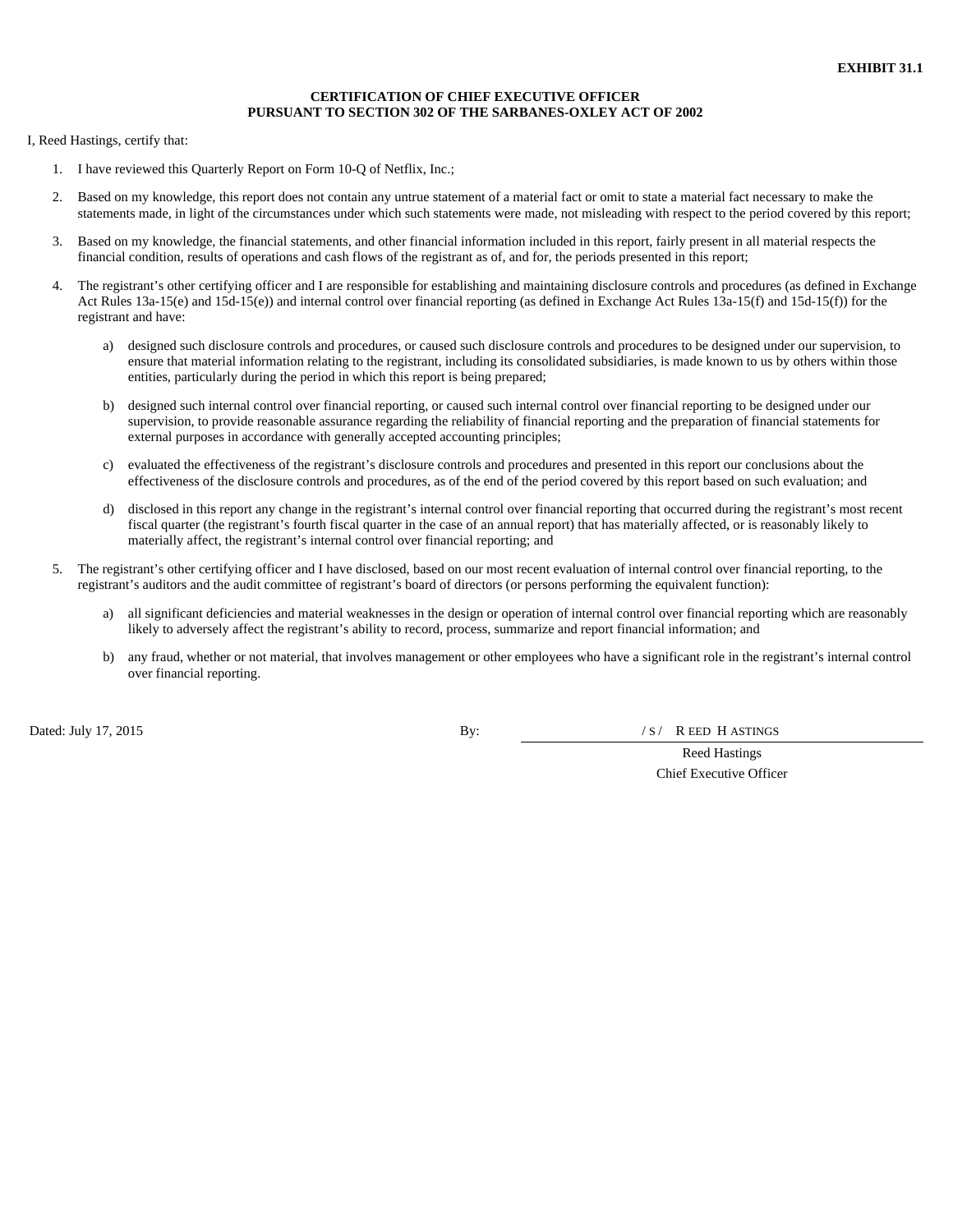# **CERTIFICATION OF CHIEF FINANCIAL OFFICER PURSUANT TO SECTION 302 OF THE SARBANES-OXLEY ACT OF 2002**

I, David Wells, certify that:

- 1. I have reviewed this Quarterly Report on Form 10-Q of Netflix, Inc.;
- 2. Based on my knowledge, this report does not contain any untrue statement of a material fact or omit to state a material fact necessary to make the statements made, in light of the circumstances under which such statements were made, not misleading with respect to the period covered by this report;
- 3. Based on my knowledge, the financial statements, and other financial information included in this report, fairly present in all material respects the financial condition, results of operations and cash flows of the registrant as of, and for, the periods presented in this report;
- 4. The registrant's other certifying officer and I are responsible for establishing and maintaining disclosure controls and procedures (as defined in Exchange Act Rules 13a-15(e) and 15d-15(e)) and internal control over financial reporting (as defined in Exchange Act Rules 13a-15(f) and 15d-15(f)) for the registrant and have:
	- a) designed such disclosure controls and procedures, or caused such disclosure controls and procedures to be designed under our supervision, to ensure that material information relating to the registrant, including its consolidated subsidiaries, is made known to us by others within those entities, particularly during the period in which this report is being prepared;
	- b) designed such internal control over financial reporting, or caused such internal control over financial reporting to be designed under our supervision, to provide reasonable assurance regarding the reliability of financial reporting and the preparation of financial statements for external purposes in accordance with generally accepted accounting principles;
	- c) evaluated the effectiveness of the registrant's disclosure controls and procedures and presented in this report our conclusions about the effectiveness of the disclosure controls and procedures, as of the end of the period covered by this report based on such evaluation; and
	- d) disclosed in this report any change in the registrant's internal control over financial reporting that occurred during the registrant's most recent fiscal quarter (the registrant's fourth fiscal quarter in the case of an annual report) that has materially affected, or is reasonably likely to materially affect, the registrant's internal control over financial reporting; and
- 5. The registrant's other certifying officer and I have disclosed, based on our most recent evaluation of internal control over financial reporting, to the registrant's auditors and the audit committee of registrant's board of directors (or persons performing the equivalent function):
	- a) all significant deficiencies and material weaknesses in the design or operation of internal control over financial reporting which are reasonably likely to adversely affect the registrant's ability to record, process, summarize and report financial information; and
	- b) any fraud, whether or not material, that involves management or other employees who have a significant role in the registrant's internal control over financial reporting.

Dated: July 17, 2015 **By:** / S / D AVID W ELLS

David Wells Chief Financial Officer